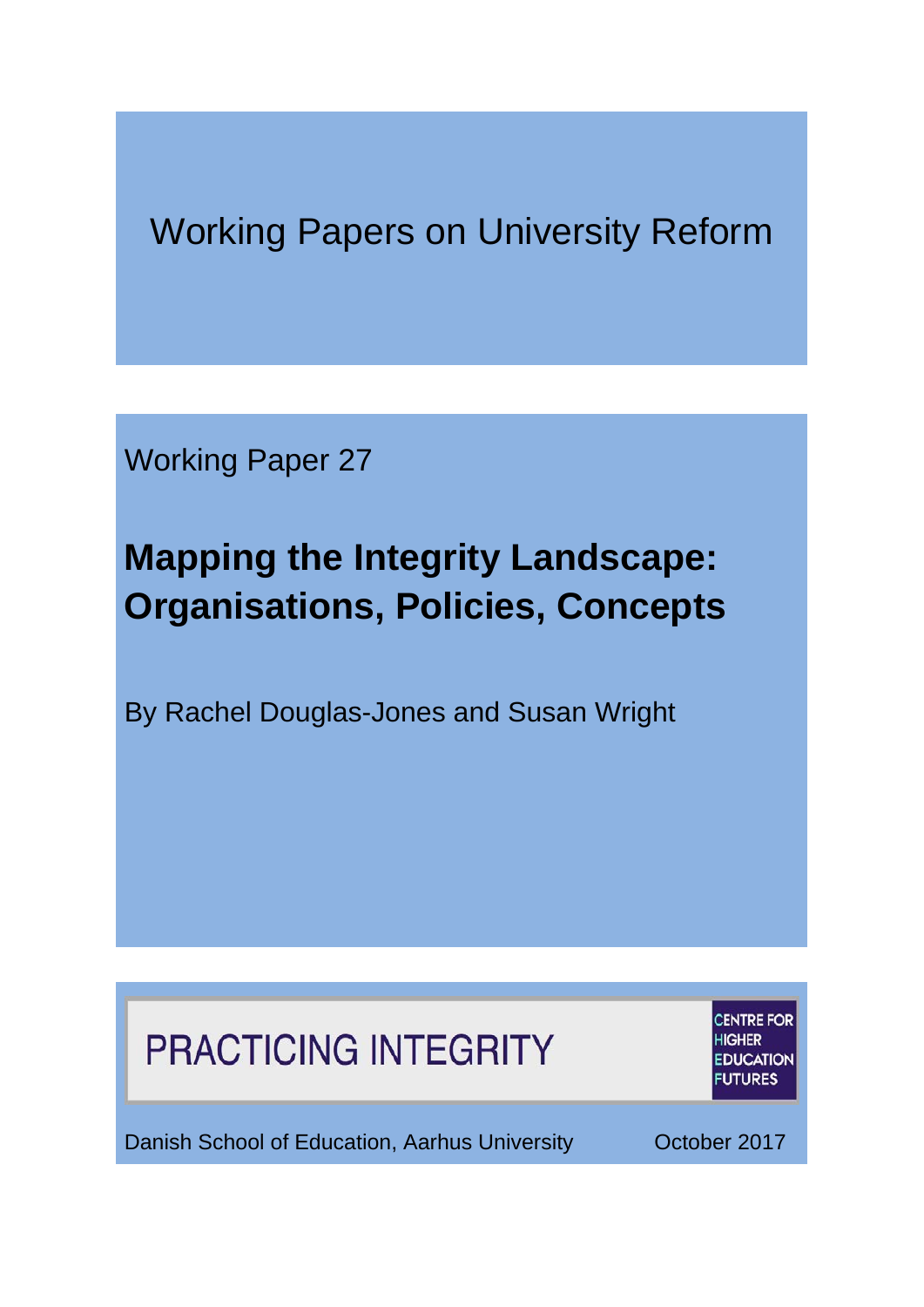#### *Working Papers on University Reform*

#### *Series Editor: Susan Wright*

*This working papers series is published by the Centre for Higher Education Futures (CHEF) at the Danish School of Education, Aarhus University. The series brings together work in progress in Denmark and among an international network of scholars involved in research on universities and higher education.* 

*The current paper arises from a project, 'Practicing Integrity', which is researching the history of the emergence of international and national codes of 'integrity' in research practice, how they are being translated into institutional procedures and educational courses, and how early stage researchers navigate their requirements in the context of the management and performance incentives, research and funding conditions and challenges of career development. This project is funded by the Danish Ministry of Higher Education and Science.*

*Other papers in the series are derived from previous projects and activities:*

- *'Universities in the Knowledge Economy' (UNIKE) an EU funded Marie Skłodowska-Curie ITN project, with 6 European partners and 30 associated partners in the Asia-Pacific Rim.*
- *'University Reform, Globalisation and Europeanisation' (URGE), an EU-funded Marie Skłodowska-Curie IRSES knowledge-exchange project between the Danish School of Education, Aarhus University, Auckland University, New Zealand and Bristol University, UK.*
- *'New Management, New Identities, Danish University Reform in and International Perspective', funded by the Danish Research Council.*
- *Papers given at the seminar series run by CHEF and its predecessor research programme EPOKE (Education, Policy and Organisation in the Knowledge Economy).*

*CHEF was established in January 2017 with 70 members at Aarhus University and 200 members from elsewhere in Denmark and internationally. CHEF has established links to exchange knowledge, arrange visits and collaborate with ten similar 'sister' research centres on higher education around the world. CHEF has three focus areas: The role and positioning of universities and higher education in the world; Universities' organisation and inner life; and Building alternative futures for higher education. CHEF not only conducts research, but aims to afford practitioners a space for reflexive thinking about the changing mandate and practices of higher education and to generate new conversations between researchers and the policy community.*

*Further information on CHEF, where you can subscribe to the newsletter, is at [http://edu.au.dk/forskning/chef/about-chef/.](http://edu.au.dk/forskning/chef/about-chef/) Other working papers in the series can be accessed at <http://edu.au.dk/forskning/omraader/epoke/publikationer/workingpapers/> To offer a seminar or have material included in the working paper series please contact CHEF's Director, Professor Susan Wright at [suwr@dpu.dk](mailto:suwr@dpu.dk) or Vice-Director, Søren Smedegaard Bengtsen at [ssbe@tdm.au.dk](mailto:ssbe@tdm.au.dk)*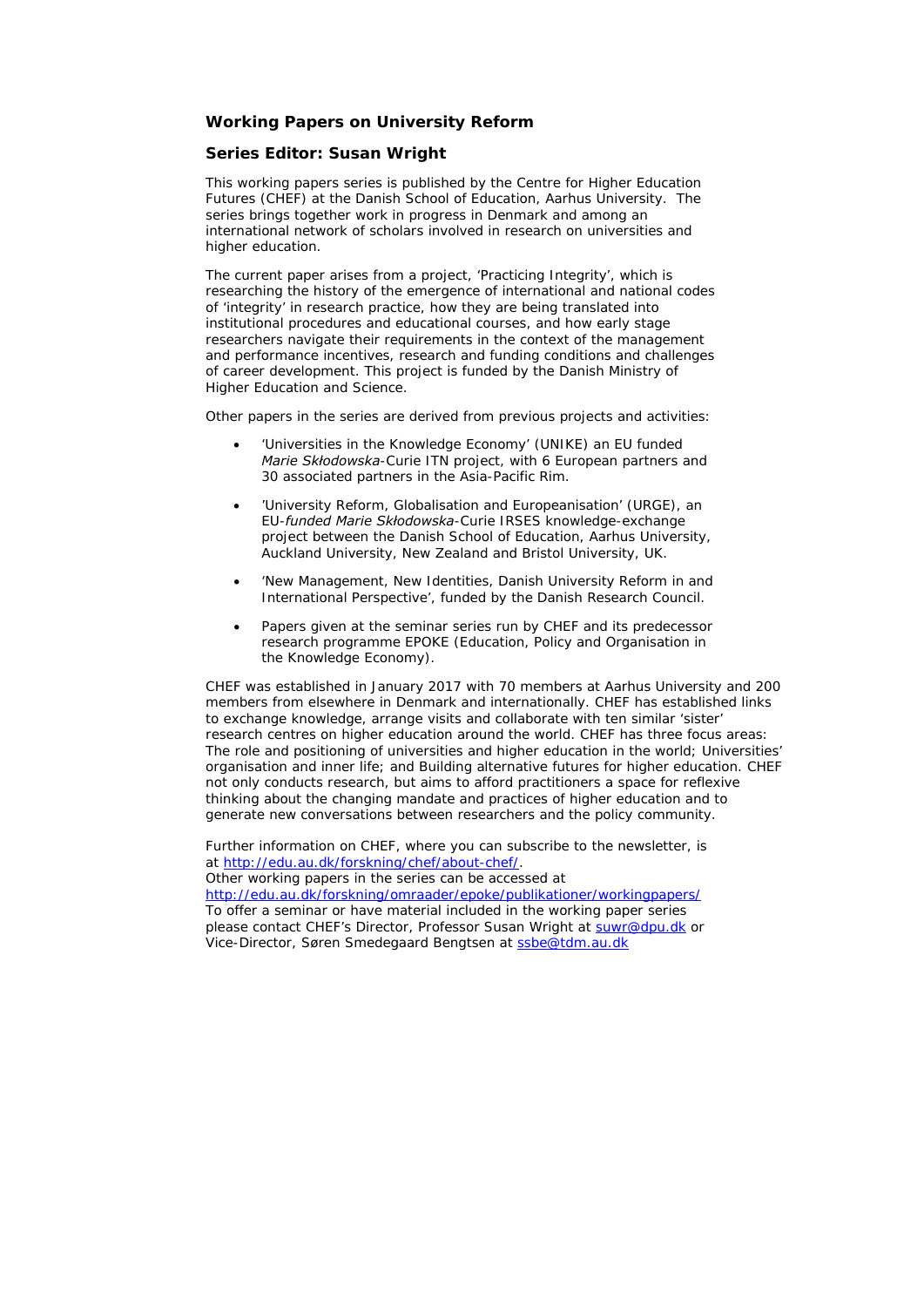**Mapping the Integrity Landscape: Organisations, Policies, Concepts**

## **RACHEL DOUGLAS-JONES rdoj@itu.dk**

**SUSAN WRIGHT suwr@dpu.dk**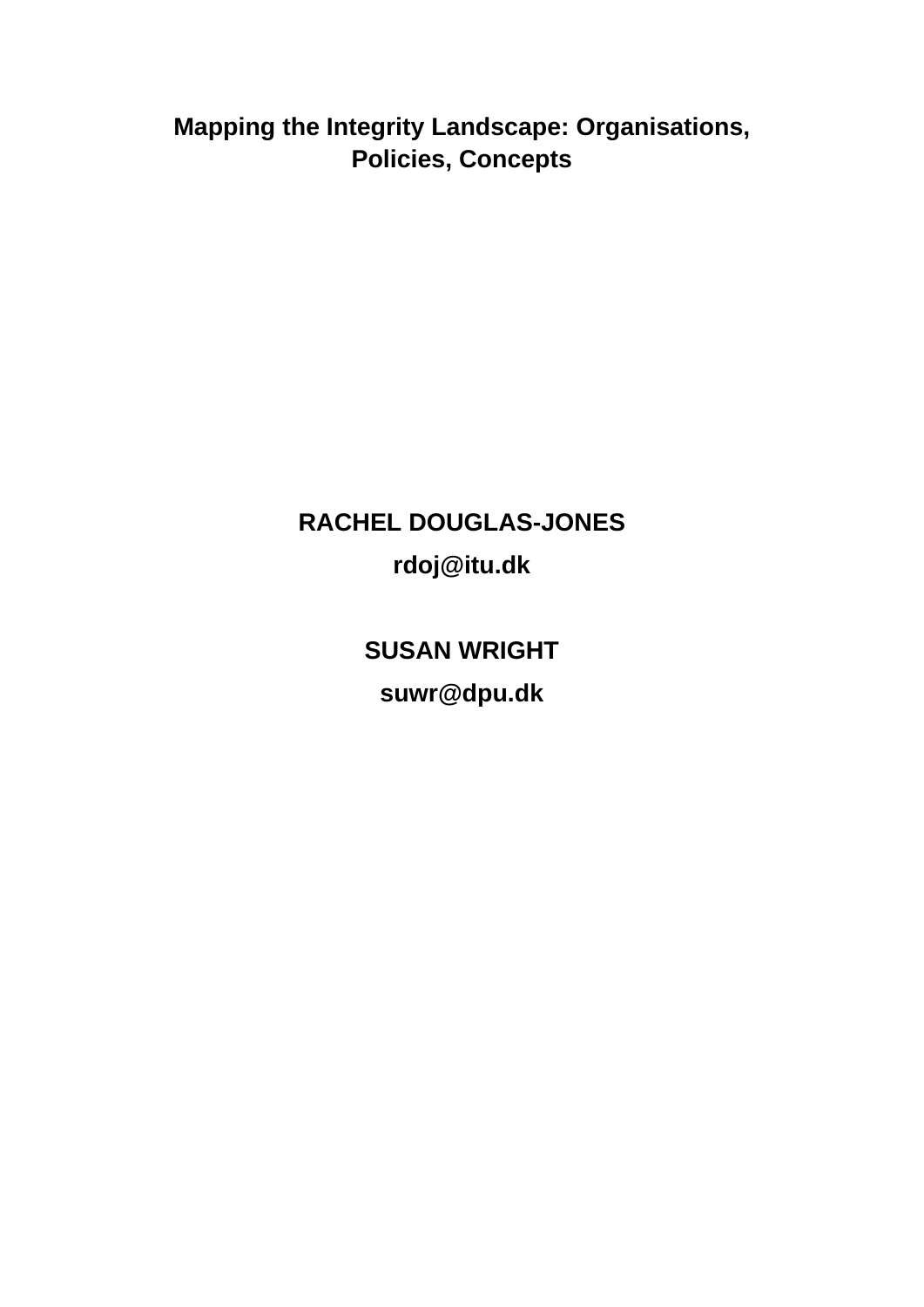*Mapping the Integrity Landscape: Organisations, Policies, Concepts* Authors: Rachel Douglas-Jones, Susan Wright Published by: CHEF, Danish School of Education, Aarhus University Place of publication: Copenhagen © 2017, the authors 1. Edition ISBN: 978-87-7684-623-7

### **Acknowledgments**

This study is a part of the research project, 'Practicing integrity' (2017-19), funded by the Danish Ministry of Education and Research (Agency for Research and Innovation) Grant ID: 6183-00003B.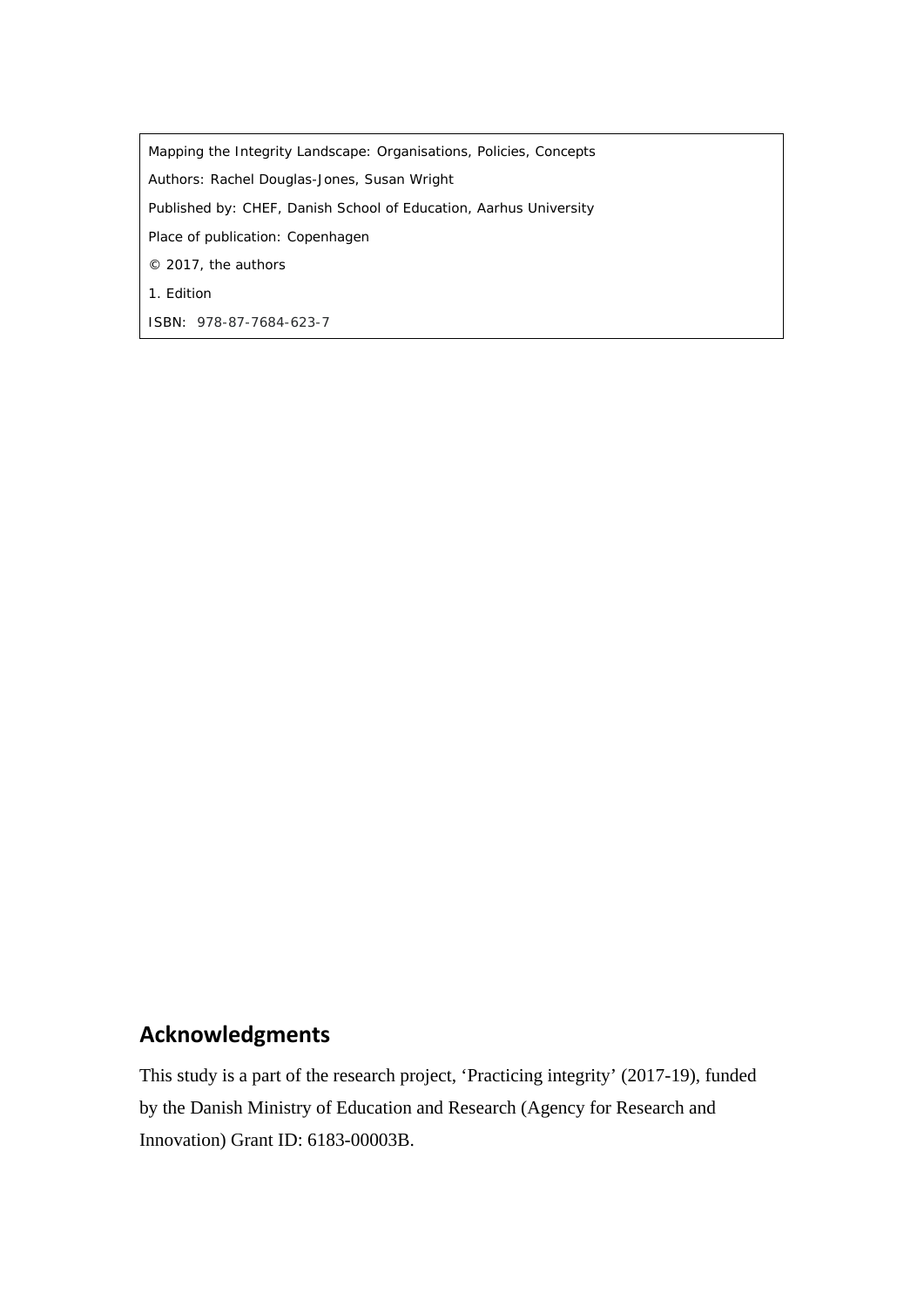## **Table of Contents**

| 1. |                                                                                        |    |  |  |  |  |
|----|----------------------------------------------------------------------------------------|----|--|--|--|--|
| 2. |                                                                                        |    |  |  |  |  |
| 3. | United Nations Educational, Scientific and Cultural Organisation (UNESCO)4             |    |  |  |  |  |
| 4. |                                                                                        |    |  |  |  |  |
| 5. |                                                                                        |    |  |  |  |  |
| 6. | International Committee of Journal Editors, World Association of Medical Editors, and  |    |  |  |  |  |
|    |                                                                                        |    |  |  |  |  |
| 7. |                                                                                        |    |  |  |  |  |
| 8. |                                                                                        |    |  |  |  |  |
|    |                                                                                        |    |  |  |  |  |
|    |                                                                                        |    |  |  |  |  |
| 1. |                                                                                        |    |  |  |  |  |
| 2. |                                                                                        |    |  |  |  |  |
| 3. |                                                                                        |    |  |  |  |  |
| 4. |                                                                                        |    |  |  |  |  |
| 5. |                                                                                        |    |  |  |  |  |
| 6. |                                                                                        |    |  |  |  |  |
| 7. | Union of Concerned Scientists (UCS) / Centre for Science and Democracy13               |    |  |  |  |  |
|    |                                                                                        |    |  |  |  |  |
|    |                                                                                        |    |  |  |  |  |
| 1. |                                                                                        |    |  |  |  |  |
| 2. |                                                                                        |    |  |  |  |  |
| З. |                                                                                        |    |  |  |  |  |
| 4. |                                                                                        |    |  |  |  |  |
| 5. |                                                                                        |    |  |  |  |  |
| 6. |                                                                                        |    |  |  |  |  |
| 7. |                                                                                        |    |  |  |  |  |
| 8. |                                                                                        |    |  |  |  |  |
| 9. |                                                                                        |    |  |  |  |  |
|    | <b>UK organisations</b>                                                                | 22 |  |  |  |  |
| 1. |                                                                                        |    |  |  |  |  |
| 2. |                                                                                        |    |  |  |  |  |
| З. |                                                                                        |    |  |  |  |  |
| 4. |                                                                                        |    |  |  |  |  |
| 5. |                                                                                        |    |  |  |  |  |
| 6. | The Association of Research Managers and Administrators (ARMA) and the Association for |    |  |  |  |  |
|    |                                                                                        |    |  |  |  |  |
|    |                                                                                        |    |  |  |  |  |
|    |                                                                                        |    |  |  |  |  |
| 9. |                                                                                        |    |  |  |  |  |
|    |                                                                                        |    |  |  |  |  |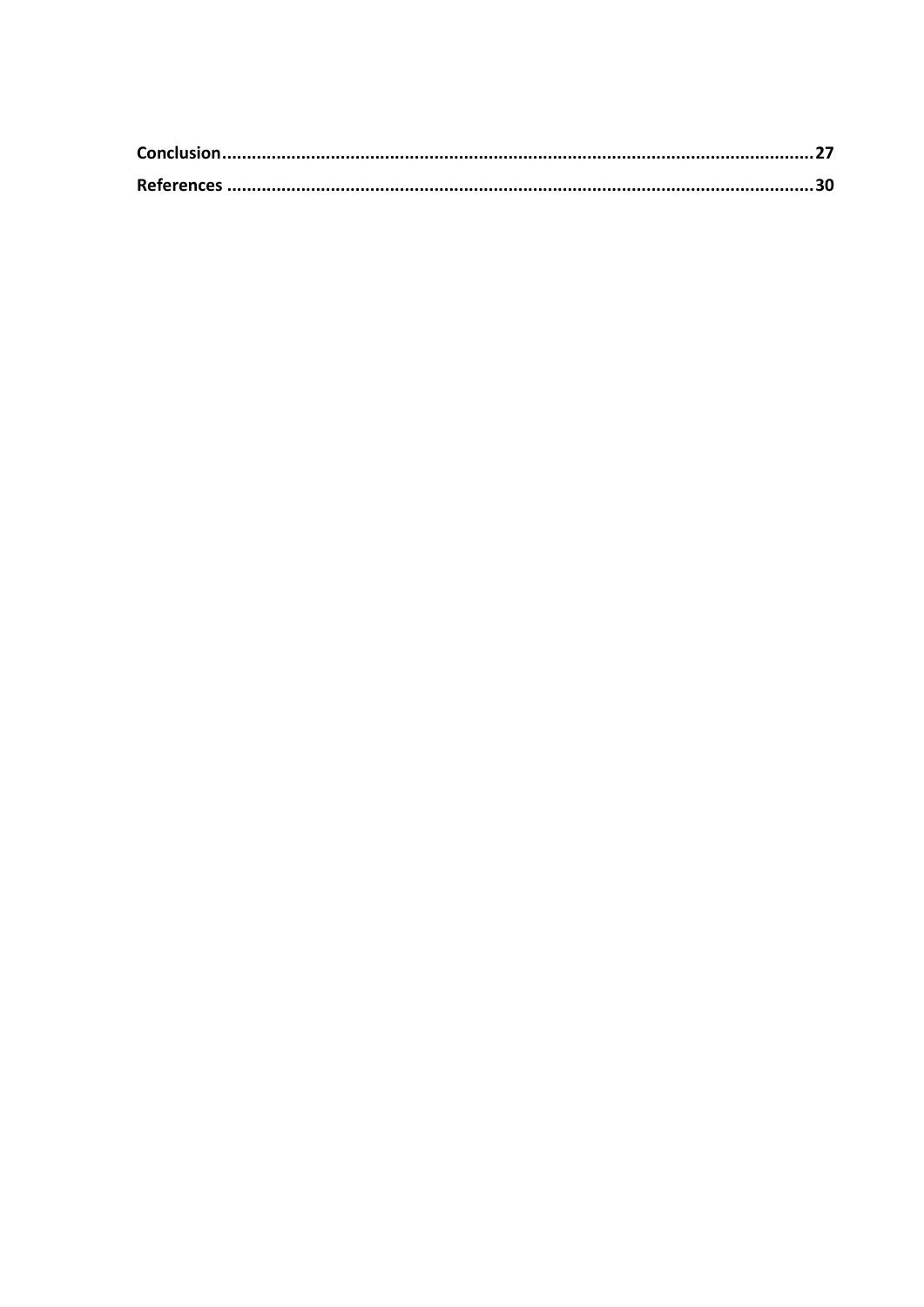## <span id="page-6-0"></span>**Introduction**

This working paper addresses the question, 'How has the idea of research integrity arisen?' and assembles an international overview of key moments, documents and organisations that have shaped the field as it operates today. This policy field is rich in actors, declarations, concordats, statements, official publications, codes, reviews and press articles. Using snowballing from bibliographies, internet searches and, occasionally the Internet Archive ('Wayback Machine') this document has built up an overview of the organisations that have had a role in introducing ideas associated with research integrity into different policy environments. The result is a corpus of 136 such texts, a selection of which are reviewed here. We have been careful to complement and not duplicate work done by the EU-funded projects, particularly SATORI and PRINTAGER (the latter has an inventory of 127 documents).

The working paper is organised by geographical regions – global, USA, Europe, and then within Europe, the UK, Iberian and Nordic countries. Each section details the main organisations involved and summarises the documents they have produced, focusing on the ways they define or discuss 'integrity', and the other concepts and issues they link with that word, or try to keep separate. It becomes clear that there are several different strands to the storyline about the emergence of integrity as a key word in science policy and university management. As a result, in each strand, the word 'integrity' has become associated with different clusters of cognate words, each cluster giving 'integrity' a different range of meanings and references, with different ideas about who is responsible for upholding standards in scientific research, and how. The account identifies key events and key moments that were formative for these different strands, and some of the key actors involved. It has makes regular links to the Danish research and policy environment, from which the study was conducted.

Note: As a guide to reading, the titles of texts are *italicised* and keywords associated with 'integrity' are identified in **bold**.

## <span id="page-6-1"></span>**Origin Texts**

In Research Ethics and Bioethics there exist a series of texts thought of as 'foundational'. They travel widely, are cited and used as templates for further, localised development. Within (predominantly biomedical) research ethics, these include the *Belmont Report* (1979) in the USA, the *Declaration of Helsinki* (World Medical Association 2013 [1965]) and to a lesser extent, the UNESCO *Declaration on Bioethics and Human Rights* (2005). A question driving this document search was whether similar documents have appeared for the younger field of research integrity: what documents and timeframes are viewed as 'foundational'?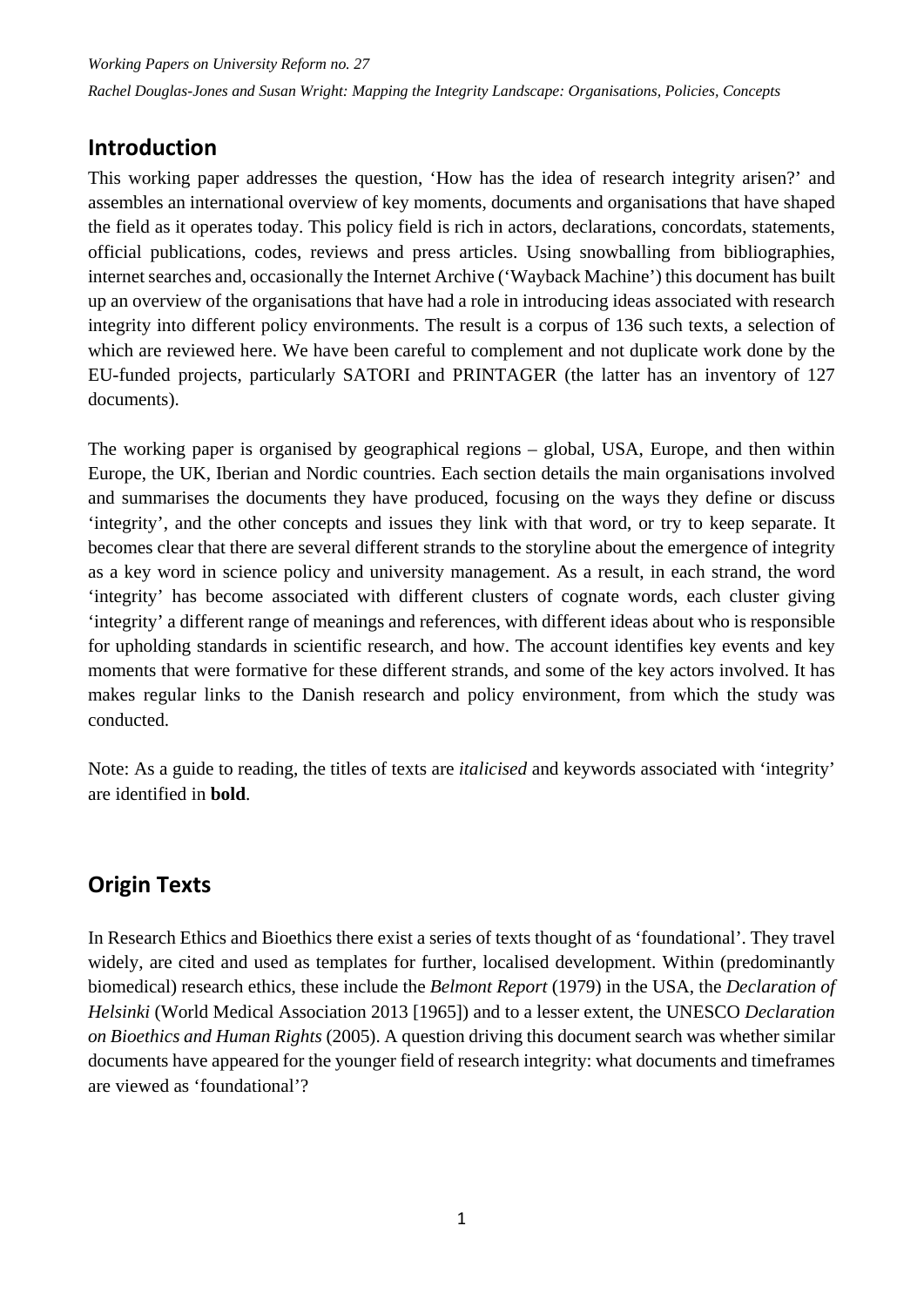*Working Papers on University Reform no. 27 Rachel Douglas-Jones and Susan Wright: Mapping the Integrity Landscape: Organisations, Policies, Concepts*

**On a global scale**: In this initial search for texts on integrity, the *Singapore Statement on Research Integrity* (2010) has emerged as an equivalent 'foundational document on a global scale' (Science Europe Roadmap 2013:21).

**Within Europe,** the 2011 *European Code of Conduct for Research Integrity*, issued by the European Science Foundation (ESF) and ALLEA is an equivalent 'foundation' and is used within the EU's H2020 research strategy. It was revised in March 2017 by ALLEA.

#### <span id="page-7-0"></span>**Global**

A general observation from this initial survey is that the globalisation of research is seen as a driving force necessitating harmonisation of standards of research merit and practice. Global bodies address questions of interdisciplinarity*,* collaboration*,* and the potential for integrating research integrity into research assessment exercises/metrics.

The most comprehensive/synthetic resource available for the 'global' is the 2011 book edited by Steneck and Mayer, the co-convenors of the first and second World Conferences on Research Integrity, entitled *Promoting Research Integrity in a Global Environment.* With submissions from 51 countries, and sections that discuss integrity training and institutionalisation, it is an essential first resource for exploring the treatment of integrity by its champions. Terminology is a point of contention. For example, Tetsuji Iseda asks whether there is a problem in teaching a research ethics class without the notion of integrity, as there is no corresponding term in Japanese. A newly-created term *kenkyuu kousei* ('Fair treatment in research') is used, but the authors reflect that it perhaps does not convey what is intended in other linguistic environments (2011: 252). This has a bearing on the Danish environment since there is no direct translation of integrity into Danish, with an open question being what terms are chosen, and why, in policy and teaching settings.

#### <span id="page-7-1"></span>*1. World Conferences on Research Integrity*

The World Conferences are a vital site for the coalescence of interests, actors, and debates. The first took place in 2007 in Lisbon, a collaboration between the ESF/ALLEA and the USA's Office of Research Integrity (ORI). This is significant because it illustrates an early engagement between the American Office of Research Integrity, and the European Science Foundation. The collaboration began in 2005, as a 'modest effort to expand a US Office of Research Integrity outreach programme to Europe' (Mayer and Steneck 2011: v, emphasis added)

The first collaborative event was supported by the European Commission (late 2005), and subsequently gained the support of the Portuguese, who at that time held the European Union Presidency, and the Gulbenkian Foundation. This set the location for the first World Conference in Lisbon where other 'major partners' included the International Council of Science (ICSU) Committee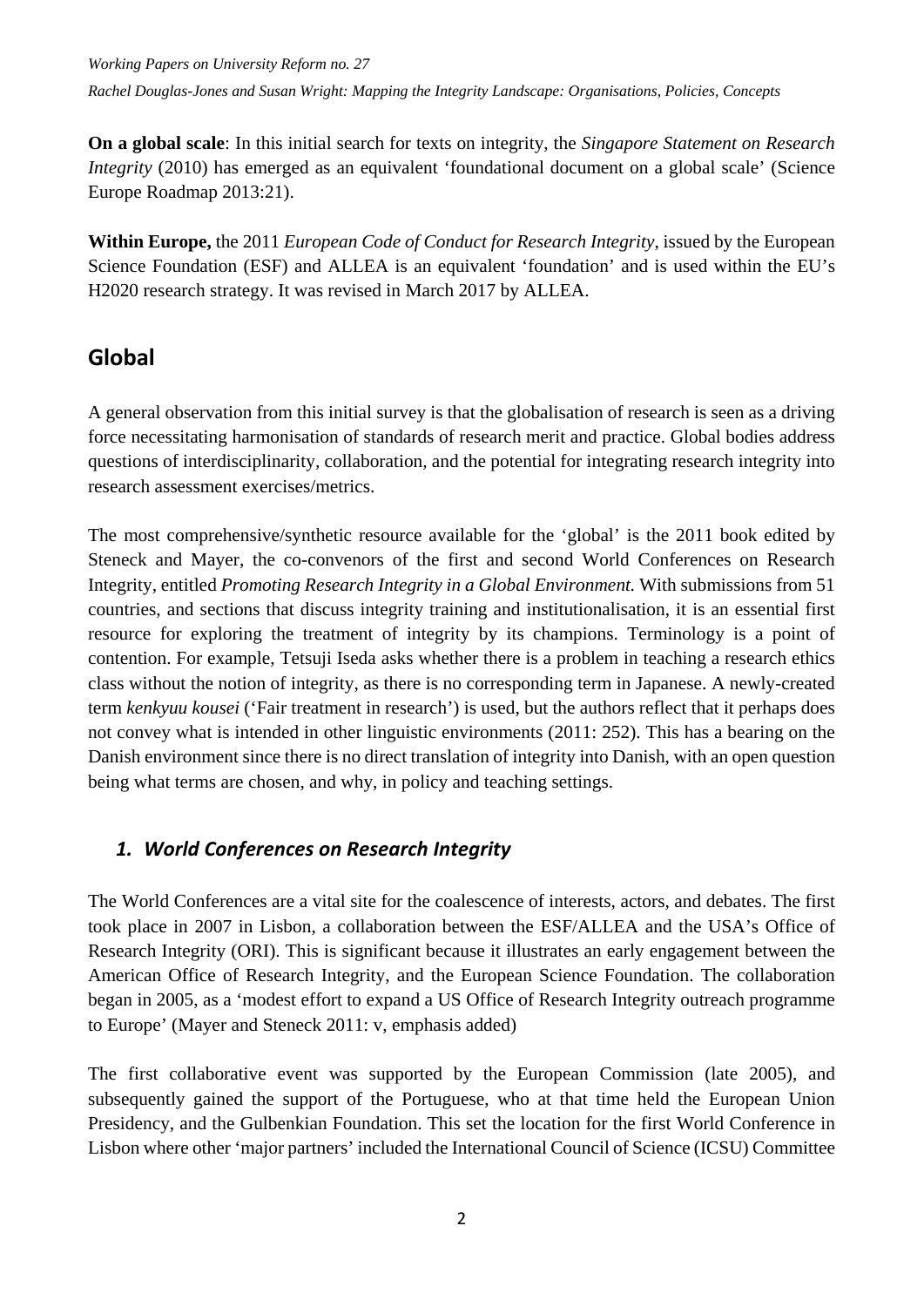*Working Papers on University Reform no. 27*

*Rachel Douglas-Jones and Susan Wright: Mapping the Integrity Landscape: Organisations, Policies, Concepts*

on Publication Ethics (COPE), the European Molecular Biology Organisation (EMBO), and the Japanese Society for the Promotion of Science (JSPS) (The UK's Research Integrity Office, UKRIO is also mentioned and the preface of the resulting report refers to concurrent developments at the OECD). The World Conference is described by its organizers, Mayer and Steneck, as an attempt at 'providing World awareness of research integrity and discussing strategies for harmonising policies and fostering responsible conduct in research' (2011: v).

Following the first Lisbon conference, the ESF and ORI issued a joint *Science Policy Briefing* in December 2007. The document's title emphasises a 'global responsibility to foster common standards.' In the Foreword, authors Mayer and Steneck put it to the reader that increased globalisation of research presents new challenges for promoting integrity. While differences should be respected, they write, there is also a need to agree 'on **professional** standards' for responsible conduct in research. The objective is 'harmonious' collaboration. Finding 'shared **standards'** was the route they sought through the Lisbon conference, which is described as a 'platform'.

At the second World Conference, in Singapore, the 2010 *Statement on Research Integrity* was developed. In 2013, the Third World Conference produced the *Montreal Statement on Research Integrity in Cross-Boundary Research Collaborations.*

#### <span id="page-8-0"></span>*2. OECD*

Research integrity falls under the Global Science Forum (GSF) within the OECD, which deals with integrity in a wide range of domains (commerce, trade, lobbying). There are three emphases for integrity within their documentation: **misconduct, collaboration and legalese**. The main orientation is how, practically, to deal with questions of integrity. 'Science' and **public trust** are seen to be at stake.

In 2007, based on the initiative of Japanese and Canadian delegates, the GSF held a workshop collaboration at Tokyo which led to a document entitled *Best Practices for Ensuring Scientific Integrity and Preventing Misconduct.* The starting point for integrity in this document is **misconduct: fabrication, falsification and plagiarism***.* The frame for the workshop is totalizing: 'like science itself, the problem has a major international dimension' (2007: 1) which draws on the universality of the scientific enterprise logic. The document is oriented towards practical solutions, best practices.

The 2007 Tokyo meeting also clearly identified differences in how 'collaborating countries deal with allegations of misconduct'. To follow this up, a Co-ordinating Committee for Facilitating International Research Misconduct Investigation was established with 30 members, who held three meetings. Their final report developed the **legal-ese** dimension, producing agreement on a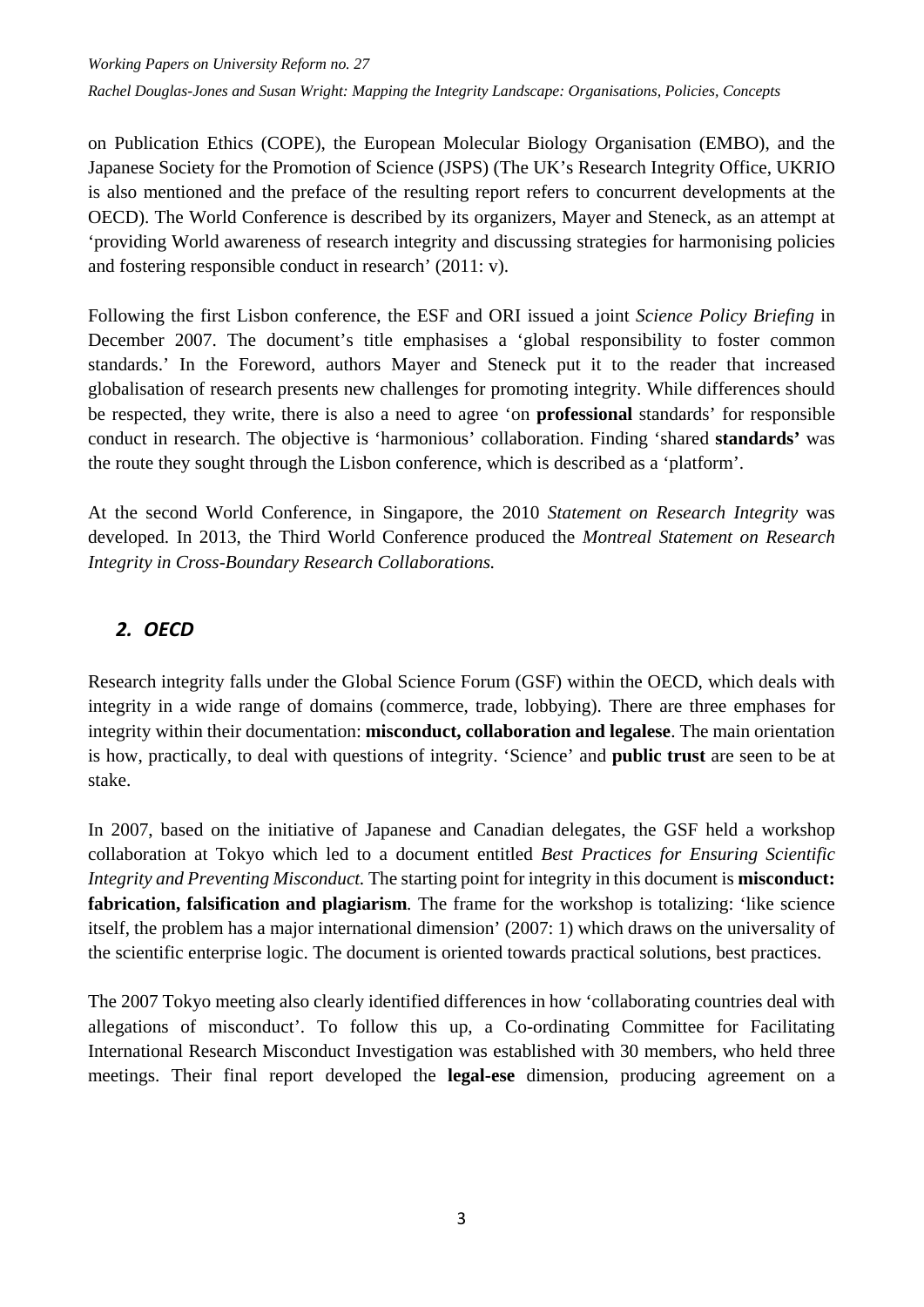'**boilerplate' [1](#page-9-2)** text, that 'could be inserted into agreements for specific international research projects'. This text provided pre-established formulations of agreements and 'principles for handling ethical matters'. This mechanism/boilerplate text has been picked up in the Science Europe Integrity Survey Report (2016: 20, 24, 30, 32, 45, 48, 49) and endorsed by the ESF/ALLEA 2010 European Code of Conduct.

#### <span id="page-9-0"></span>*3. United Nations Educational, Scientific and Cultural Organisation (UNESCO)*

Within the United Nations Educational, Scientific and Cultural Organisation, 'integrity' appears under several domains: the integrity of the person (Universal Declaration on Bioethics and Human Rights), the integrity of heritage (World Heritage Sites) and Education (including Higher Education).

UNESCO has a strong background in driving bioethics initiatives and *Declarations* such as the nonbinding *Universal Declaration on Bioethics and Human Rights* (2005) which has acted as a reference document for national legislation, capacity building and awareness raising (Langlois 2008).

Eckstein's 2003 *Combating Academic Fraud: Towards a Culture of Integrity* is part of the *Corruption*  series, and **fraud** was also the emphasis in the 2015 International Institute for Educational Planning's (IIEP) Policy Forum on Planning Higher Education Integrity, held in Paris.[2](#page-9-3) An **integrity ranking of universities** was proposed, along with an **international coalition on higher education integrity**  (Council of Europe, *Agence Universitaire de la Francophonie* and the Open Society Foundation). Within this domain, the integrity of higher education is also to do with **falsification** of degrees, and **corruption.** 

### <span id="page-9-1"></span>*4. International Council for Science (ICSU)*

The International Council for Science (ICSU) is an NGO comprising national scientific bodies and international scientific unions. ICSU has co-sponsored World Conferences on Research Integrity since the outset. Integrity initially fell under the Standing Committee for Responsibility and Ethics in Science (SCRES) but currently is the responsibility of the Committee on Freedom and Responsibility in the Conduct of Science (CFRS).

The earlier committee (SCRES) produced *Standards for Ethics and Responsibility in Science – an Empirical Study (2002)* which responded to a World Science Conference (Budapest 1999) arranged by UNESCO and ICSU. The document provides a useful overview of the dates of publication for 115 codes of **ethics and responsibility**. It is interesting that integrity does not appear in the document at

<span id="page-9-2"></span><sup>-</sup> $<sup>1</sup>$  A boilerplate text is standard language of any kind that can be recycled and is used often as a standard clause in contracts</sup> or in computer code. The term 'boilerplate' has a fantastic history in the use of steel to create set advertisements ready for printing.

<span id="page-9-3"></span><sup>2</sup> http://www.iiep.unesco.org/en/iiep-policy-forum-planning-higher-education-integrity-3129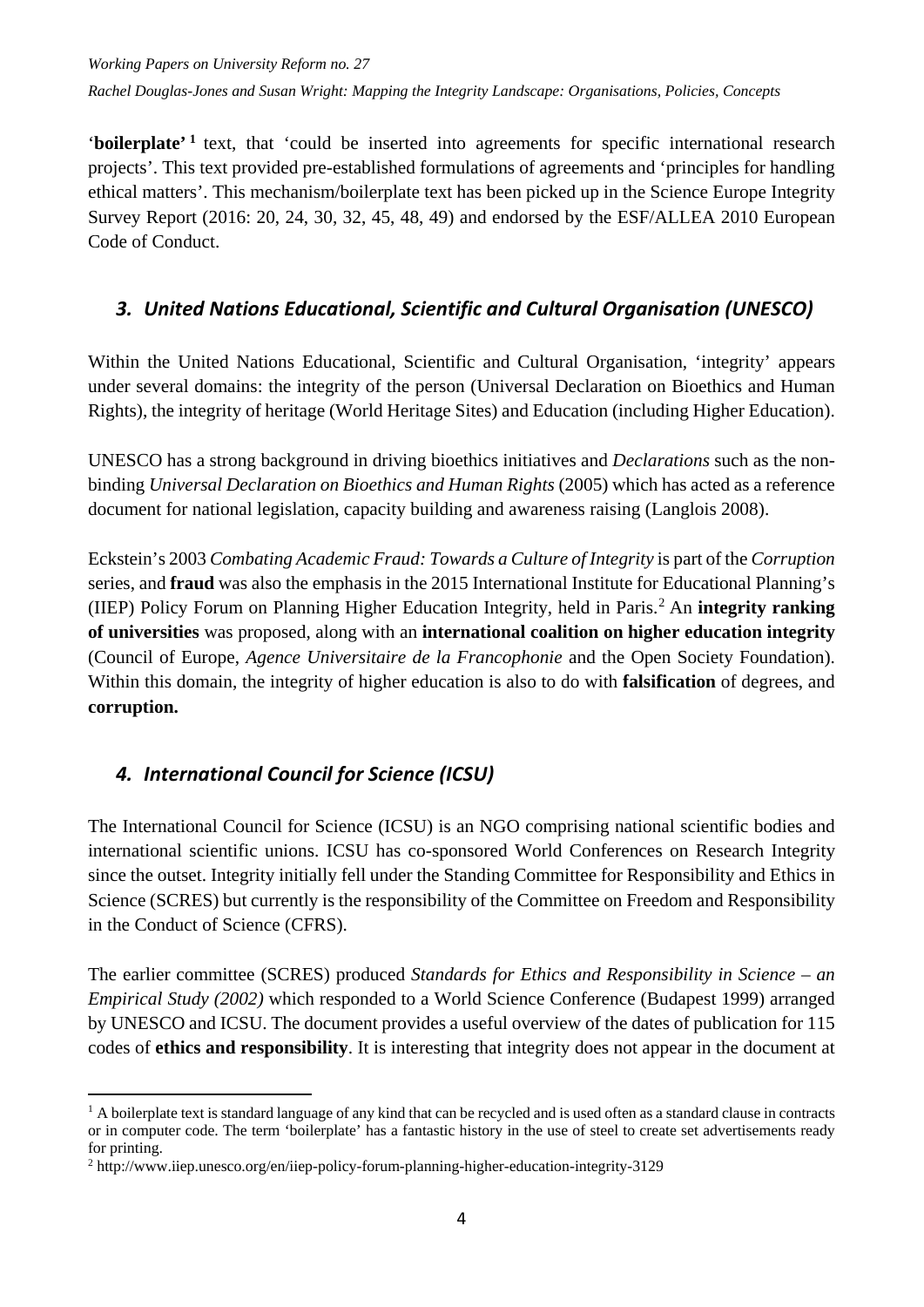all, but there are frequent references to '**collaboration, respect, giving due credit, honesty, fairness'**. In the conclusion, which is sufficiently rich to quote in full, the authors note that

with regard to the individual qualities the striving for objectivity or, more generally, the upholding of professional quality is widely perceived as the primary ethical obligation of the individual scientist. In itself, this may again not be very surprising, since it seems to reflect what many people regard as the **traditional ethos of science**. However, when seen against the background of current discussions about the alleged deep structural changes that science has undergone since WWII, with the increased pressures on relevancy and problem-based research in new institutional settings, this insistence on 'traditional' values is indeed noteworthy, if not reassuring. Its explicit mention may, however, also reflect that one perceives that this **professional quality** has come under **increased attack** from other forces (2002: 11).

The *Standards for Ethics and Responsibility in Science – an Empirical Study* also proposes the **issuance of a scientific oath or scientific pledge**, which would mark the individual adoption of norms by a public act. They worry that such an oath or pledge 'runs the danger of becoming a pure formality without content' (2002: 13).

In 2008, the ICSU CFRS produced a *Statement on Promoting the Integrity of Science and the Scientific Record* which was composed of 3 recommendations, concerning National Oversight Mechanisms, Scientific Publishing and Deliberate Misconduct.

This was followed up in 2014 with an International Workshop 'Science Assessment and Research Integrity', in collaboration with the China Association for Science and Technology (CAST) and the Chinese Academy of Sciences (CAS), which was based on the following premise:

Because science is **universal** and can benefit all of **mankind**, **innovative** and expanding scientific activities in rapidly developing science systems hold great promise. To **maximise progress**, the scientific enterprise must be rigorous and reliable, with **fair allocation of credit**. The promotion of **integrity** in the conduct of science and in scientific publications should assist in making progress in research in these countries more **efficient** and in ensuring broad acceptance of research outputs by fellow scientists and society.<sup>[3](#page-10-0)</sup>

At the 4<sup>th</sup> World Conference on Research Integrity (Brazil 2015), the ICSU worked with the systems/incentive theme of the conference to run a parallel Symposium on ranking and **research assessment tools and their effects on integrity**, as well as whether integrity should be part of research assessment.

<span id="page-10-0"></span><sup>-</sup>3 http://www.icsu.org/events/ICSU%20Events/international-workshop-science-assessment-and-research-integrity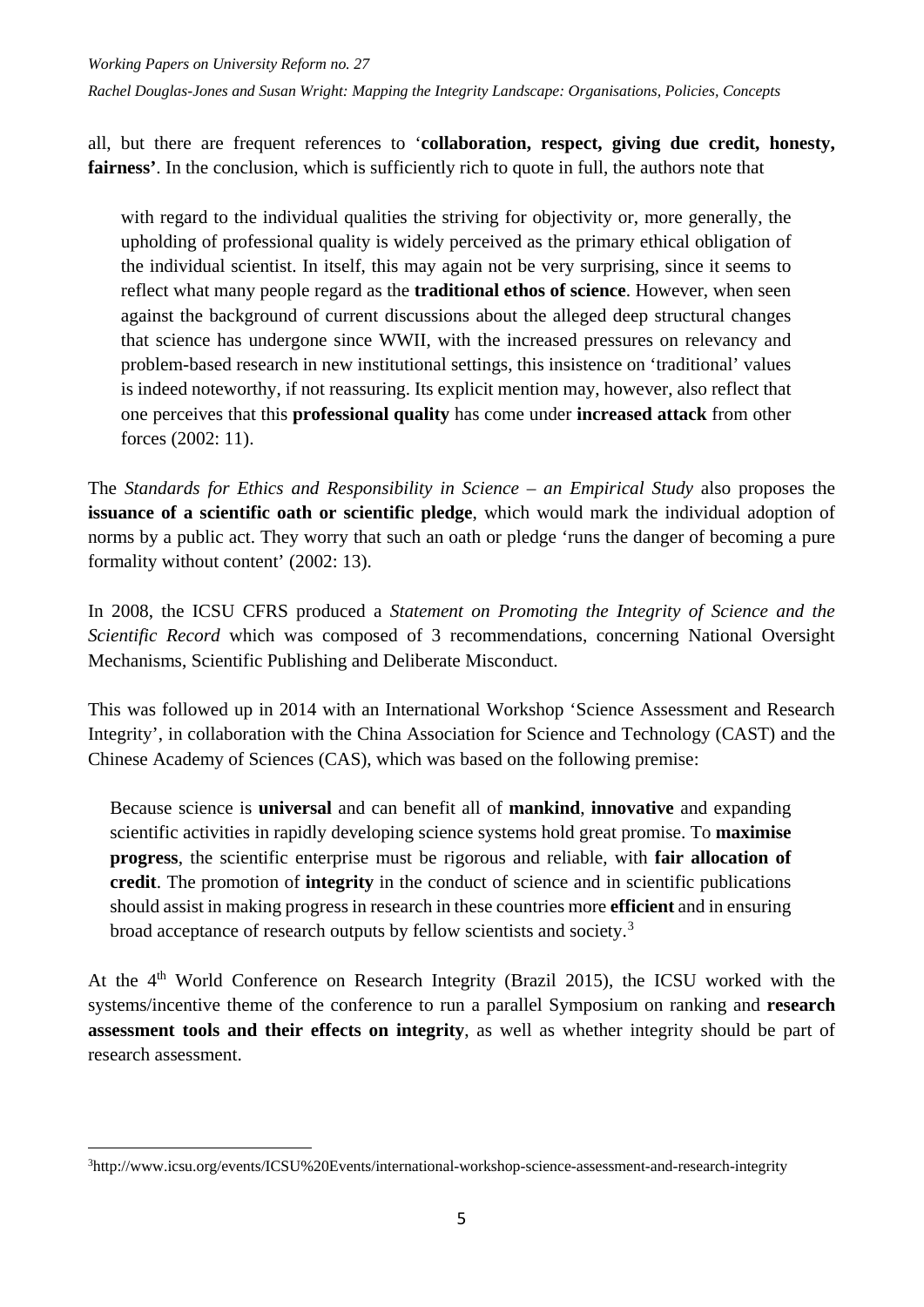#### <span id="page-11-0"></span>*5. Global Research Council*

The Global Research Council is a 'virtual' organisation established in May 2012 at the Global Summit on Merit Review, held in Washington DC. It comprises the heads of science and engineering funding agencies around the world. In 2013, 70 of the HORCs met in Berlin and endorsed statements concerning both Open Access and Research Integrity. The *Principles for Research Integrity* point out that **researchers and institutions themselves remain ultimately responsible** for undertaking research with integrity. On the other hand, research funding agencies have an obligation to ensure that the research they fund corresponds to the highest standards possible. [4](#page-11-2)

### <span id="page-11-1"></span>*6. International Committee of Journal Editors, World Association of Medical Editors, and Committee on Publication Ethics*

In 2016 the ICJE updated their *Guidelines*, with a strong focus on authorship. The corresponding author is called a '**guarantor**', with responsibility for data and the integrity of the article as a whole.

The first guidelines developed for COPE came in 1999 as *Guidelines on Good Publication Practice* (COPE 1999) followed by a *Code of Conduct* for Editors in 2004, which calls upon editors 'to take seriously their role as guardians of biomedical science'.<sup>[5](#page-11-3)</sup> In 2006, the Guidelines on Good Practice were replaced by a series of *flowcharts* for responding to **whistle-blowers, appropriation of ideas/data, suspecting plagiarism, duplicate publication, changes in authorship** etc. In 2007 these flowcharts were turned into a *Gold Standard of Best Practice Guidelines*, intended to be more 'aspirational'. It is these guidelines that form 'the basis for periodic journal audits' (ibid).

A consensus statement on **research misconduct** in the UK was published in 2012 by COPE and the British Medical Journal (BMJ), which stated that 'this meeting believes that the UK's mechanisms for ensuring good research conduct and investigating research misconduct need to be strengthened'**.**  It goes on to comprehensively define research misconduct.

At present, there are two measures in operation: the *Code of Conduct*, to which all COPE members are expected to adhere, and the *Best Practice Guidelines* which 'were developed in response to requests from editors for guidance about a wide range of increasingly complex ethical issues'. Liz Wager has been a key figure in these revisions, and has published on how research institutions and journals can cooperate on integrity cases (Wager and Kleinert 2012)

The World Association of Medical Editors (WAME) is a voluntary association of editors of medical journals. The first point in their *Professionalism Code of Conduct* expects editors to 'correct or retract

1

<span id="page-11-2"></span><sup>4</sup> http://www.globalresearchcouncil.org/meetings/2013-meeting

<span id="page-11-3"></span><sup>5</sup> http://publicationethics.org/resources/code-conduct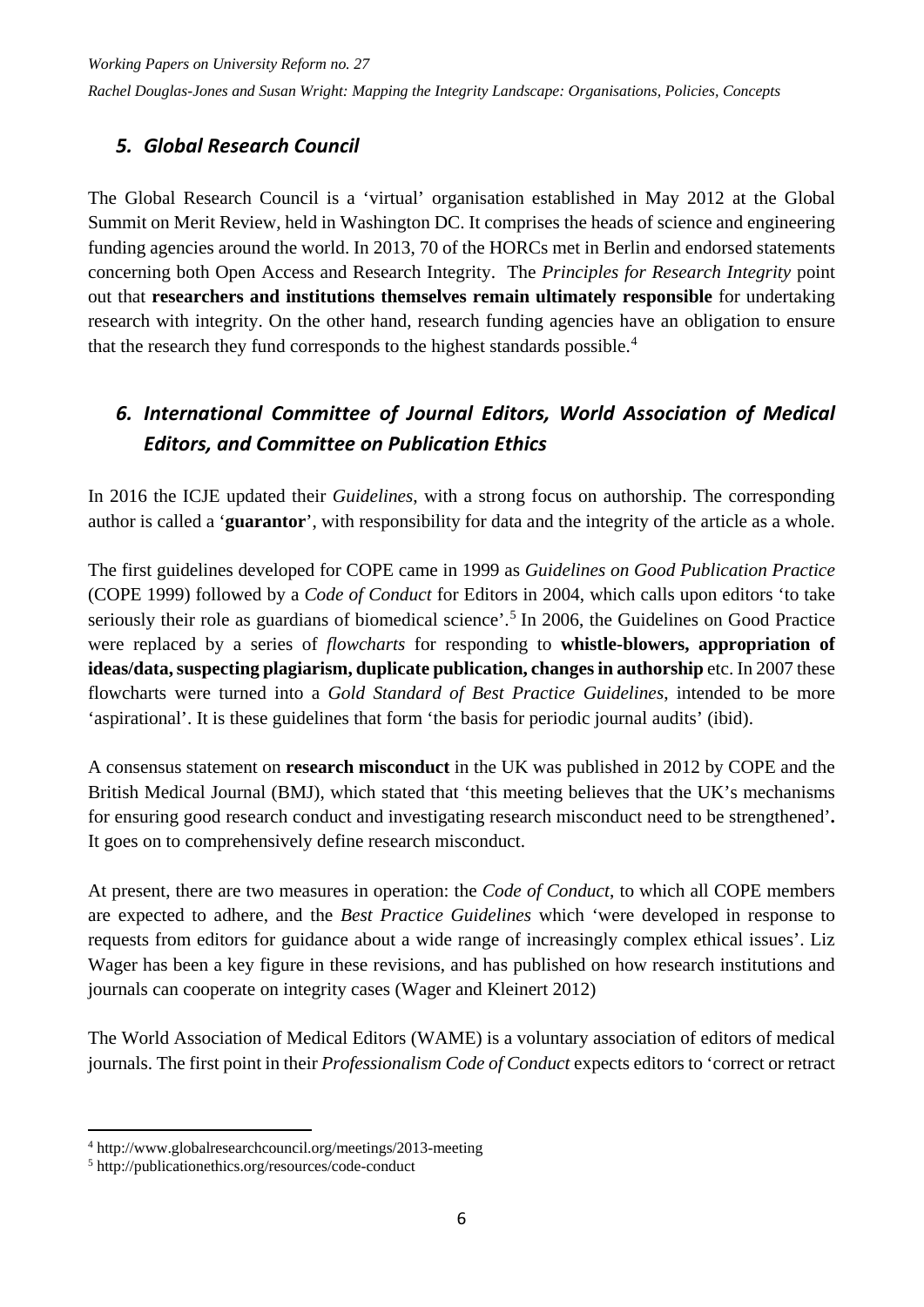publications as needed **to ensure the integrity of the scientific record'** (WAME 2016). They are also tasked with pursuing allegations until the matter is solved.

#### <span id="page-12-0"></span>*7. InterAcademy Council*

The InterAcademy Council (IAC) (whose logo says 'Science for a Better Future') is a multinational organisation of science academies, funded by national governments, private foundations and international organisations. The Royal Netherlands Academy of Arts and sciences hosts the IAC Secretariat in Amsterdam and funds the IAC's running costs and overhead expenses. The 2012 report *Responsible Conduct in the Global Research Enterprise: A Policy Report emphasises global* research, the **institutional arrangements** necessary for responsible conduct and the **environment**  required to foster integrity. It rests on the **self-correcting** nature of research, and is aimed at **preventing irresponsible conduct.** 

The Introduction provides a good (and different) overview of divergent approaches to research integrity, which takes in Finland, Australia, Japan, Germany and India.

The report also (in Box 1.3) provides a selection of 'notable' cases of irresponsible research conduct. The cases include Hwang Woo-Suk (Korea) who was found to have fabricated results of research on human stem cells; Gopal Dundu (India), a biologist debarred in 2010 after a finding that he had reused images in a 2005 paper that had been published earlier; Li Liansheng (China), who was stripped of a national award in 2010 after it was found some of his work was plagiarized; Scott Reuben (USA) who fabricated data for his clinical trials and was sentenced to prison for healthcare fraud in 2010; Jan Henrik Schön, a physicist who falsified data underlying significant findings in 2002; Diederik Stapel (Netherlands), a social psychologist who fabricated and falsified data in numerous publications (2011); and Jon Sudbø (Norway and the only Scandinavian in the list) a biologist who fabricated patient data on studies on pain killer and smoking risk (2005). The inset box also comments that **irresponsible research** also occurs in the humanities, and gives references.

The chosen epigraph of the InterAcademy Council's 2012 report is as follows:

All creatures seek happiness in whatever they do; but happiness cannot be had without righteous conduct. **Therefore righteous conduct is obligatory for all**. Physician Vāgbhata in *Aṣṭāṅṣahr̥daya*, believed to be sixth century AD, as quoted in Valiathan (2009)

#### <span id="page-12-1"></span>*8. Epigeum*

Epigeum are an online training offshoot of the University of Oxford press. They offer training to university employees, through peer reviewed courses. One aim is to cater to researchers who might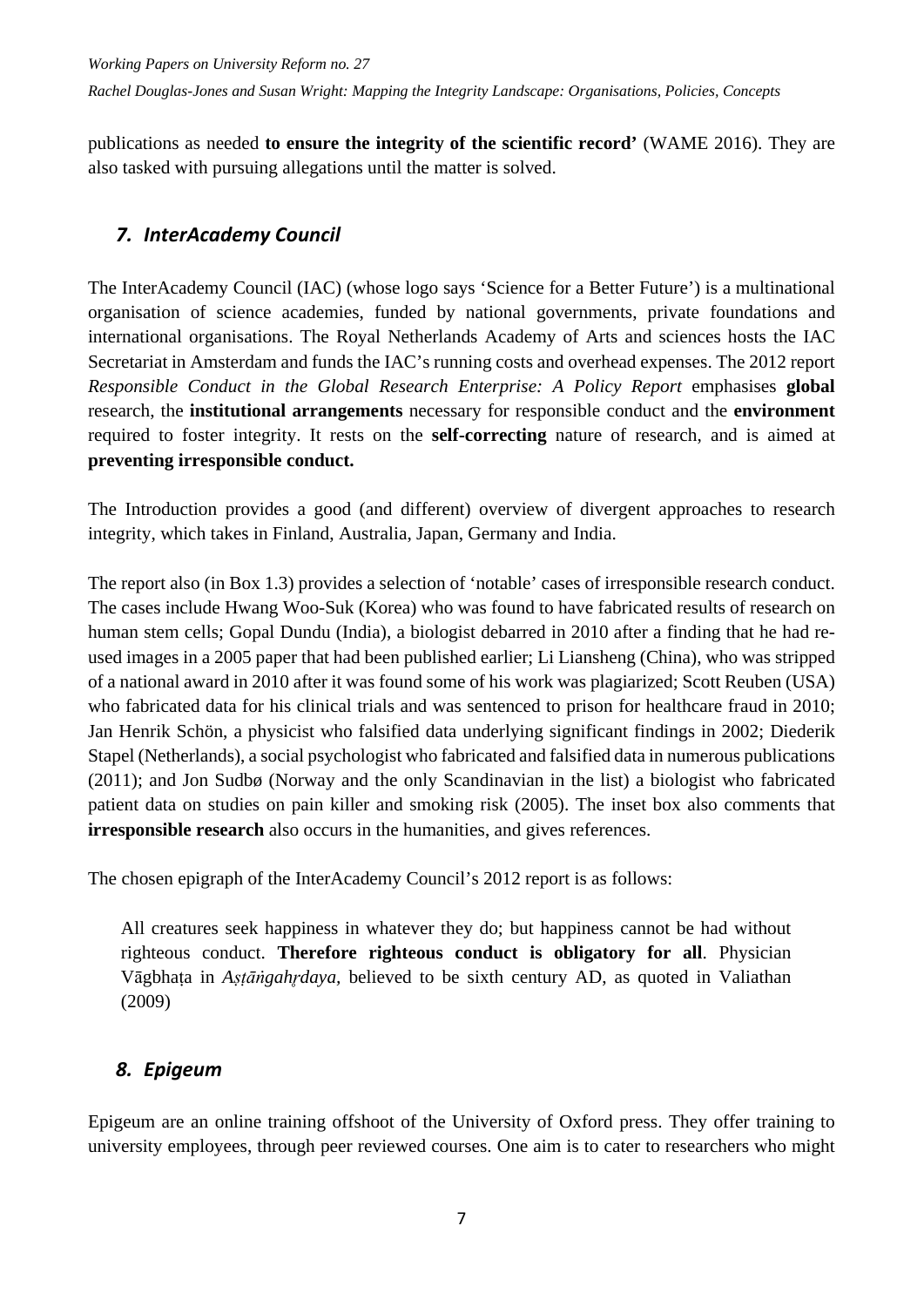be unable to fit in-person training into their work lives. Training is offered under four categories: Research, Studying, Teaching and Leadership and Management. At the time of writing (May 2017) a course on Academic Integrity was open for collaboration/in development. It was proposed that the course would take students 3-4 hours and staff 2-2.5 hours. In contrast, a course on Research Quality and Reproducibility was projected to last 12 hours. The lead Advisor on the course was Dr. Tracey Bretag, an Associate Professor of Higher Education and the Director of the Office for Academic Integrity in the Business School, at the University of South Australia. She published a *Handbook of Academic Integrity* (2016) which focuses more on students, particularly the problem of **contract cheating by outsourcing of student essays, placements, or degrees**. The blurb mentions that the course has two strands, targeted at students and staff, 'so that institutions can take a holistic approach to integrity'. 'Each module will help staff build and contribute to a culture of academic integrity by demonstrating how to make use of academic integrity tools consistently and effectively across their academic communities in a way that has a lasting impact.' [6](#page-13-1) Steneck, from the World Conferences (above) is presumably involved as his slides from the 2913 World Science Forum (entitled Research Integrity Risks and Management) declared Epigeum as a conflict of interest. The contribution on Europe comes from Irene Glendinning who has created an **Academic Integrity Maturity Model** for the EU Erasmus-funded IPPHEAE project (Impact of Policies for Plagiarism in Higher Education Across Europe). The model is intended to evaluate the maturity of institutional policies for academic integrity. The handbook cost 898.75€. The project has a consortium with partners from universities in Lithuania, Poland, UK, Czech Republic and Cyprus and conference sponsorship from the companies Turnitin, the plagiarism checker, and IS5U, which 'manages the lifecycle of digital identities in your organisation'.

#### <span id="page-13-0"></span>**USA**

-

**General observations:** The USA, with its adversarial and litigious legal system was an early site for wrangling over the trustworthiness of science and the social contract for science. Two reviews are by David Guston (2000, 2000a), with a specific focus on presumptions of integrity and David Demeritt (2000) which contrasts the USA and UK in terms of accountability. The USA is also a rich space in which the independence as against the political control of scientific freedom is debated. The cases have predominantly been biomedical.

Research funding organisations are not usually directly involved in developing or promoting policies or codes of conduct on research integrity, given their distance from everyday research management. However, the NSF and NIH have policies that come with the granting of national or federal funds, and some require a formal declaration that funded researchers will abide by certain rules.

<span id="page-13-1"></span><sup>6</sup> https://www.epigeum.com/courses/studying/academic-integrity/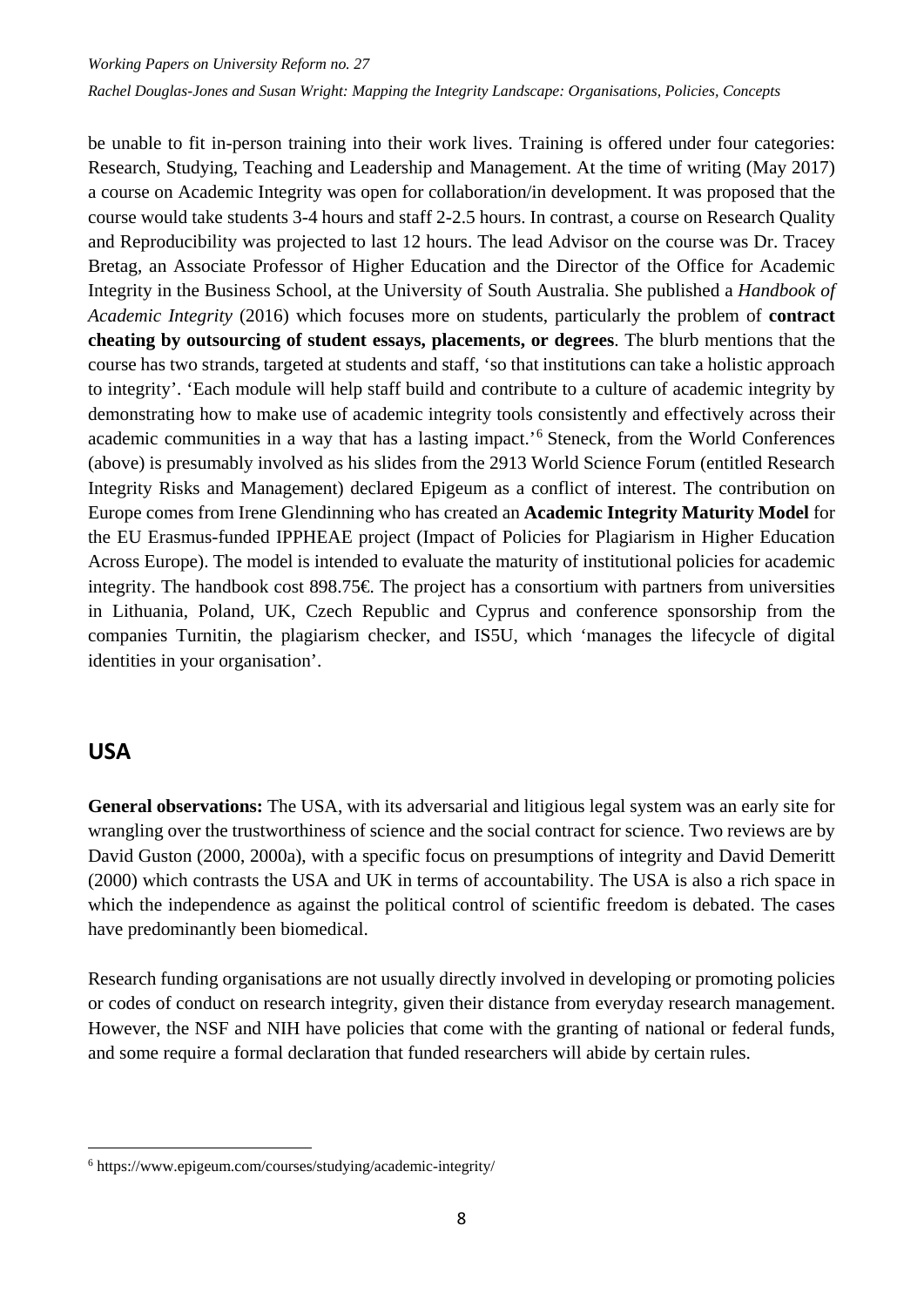*Working Papers on University Reform no. 27 Rachel Douglas-Jones and Susan Wright: Mapping the Integrity Landscape: Organisations, Policies, Concepts*

In this review of the evolution of 'research integrity' in the USA, there are several key figures, including:

**Nicholas H. Steneck** Director of the Research Ethics and Integrity Program of the Michigan Institute for Clinical and Health Research. In the early 1980s, he chaired a 'Task Force' on Integrity in Scholarship in Michigan, and participated in the Public Health Service Advisory Committee on Research Integrity (1991-1993). Helped establish and directed ORI/NIH Research on Research Integrity Program (and four of their conferences). Responsible for co-chairing and organising the program for the ORI-ESF World Conference on Research Integrity in Lisbon, Portugal 2007. 'In general terms, responsible conduct in research is simply good citizenship applied to professional life' (Steneck 2007: 3).

**Brian Nosek:** Open Science Framework, Reproducibility Project, 'Scientific Utopia' ('a world where researchers will pre-register their hypotheses, openly share and archive raw data in one central location and check one another's work through replication'. Nosek: 'I don't know how any scientist in good conscience could be opposed to transparency'). [7](#page-14-1)

#### <span id="page-14-0"></span>*1. US Office of Research Integrity (ORI)*

The U.S. ORI was established under that name in 1992. Its precursors were set up in 1989 by Assistant Secretary for Health James Mason: the Office of Scientific Integrity (OSI in NIH) and the Office of Scientific Integrity Review (OSIR) in the Dept. of Health (Gold 1993).

However, in the 'Historical Background' section of the ORI website, references run back to 1981 when cases of research misconduct (12 cases between 1974 and 1981) were being heard by the Investigations and Oversight Subcommittee of the House Science and Technology Committee (Al Gore).<sup>[8](#page-14-2)</sup> Responsible Science: Ensuring the Integrity of the Research Process: Part II (NAS 1993, authored by Barry D Gold) provides a comprehensive overview of the kinds of cases that caught the attention of Congress and the public.

- Elias Alsabti: cancer immunology fabricated credentials, plagiarized almost 60 papers
- Marc Strauss: oncologist falsified patient records to make them eligible for clinical trials
- Vijay Soman: endocrinologist fudged/fabricated data and plagiarized
- John Long: cancer researcher fabricated data, mislabelled cell line

<span id="page-14-1"></span><sup>-</sup><sup>7</sup> https://www.theatlantic.com/health/archive/2012/12/the-myth-of-self-correcting-science/266228/

<span id="page-14-2"></span><sup>8</sup> <https://ori.hhs.gov/historical-background>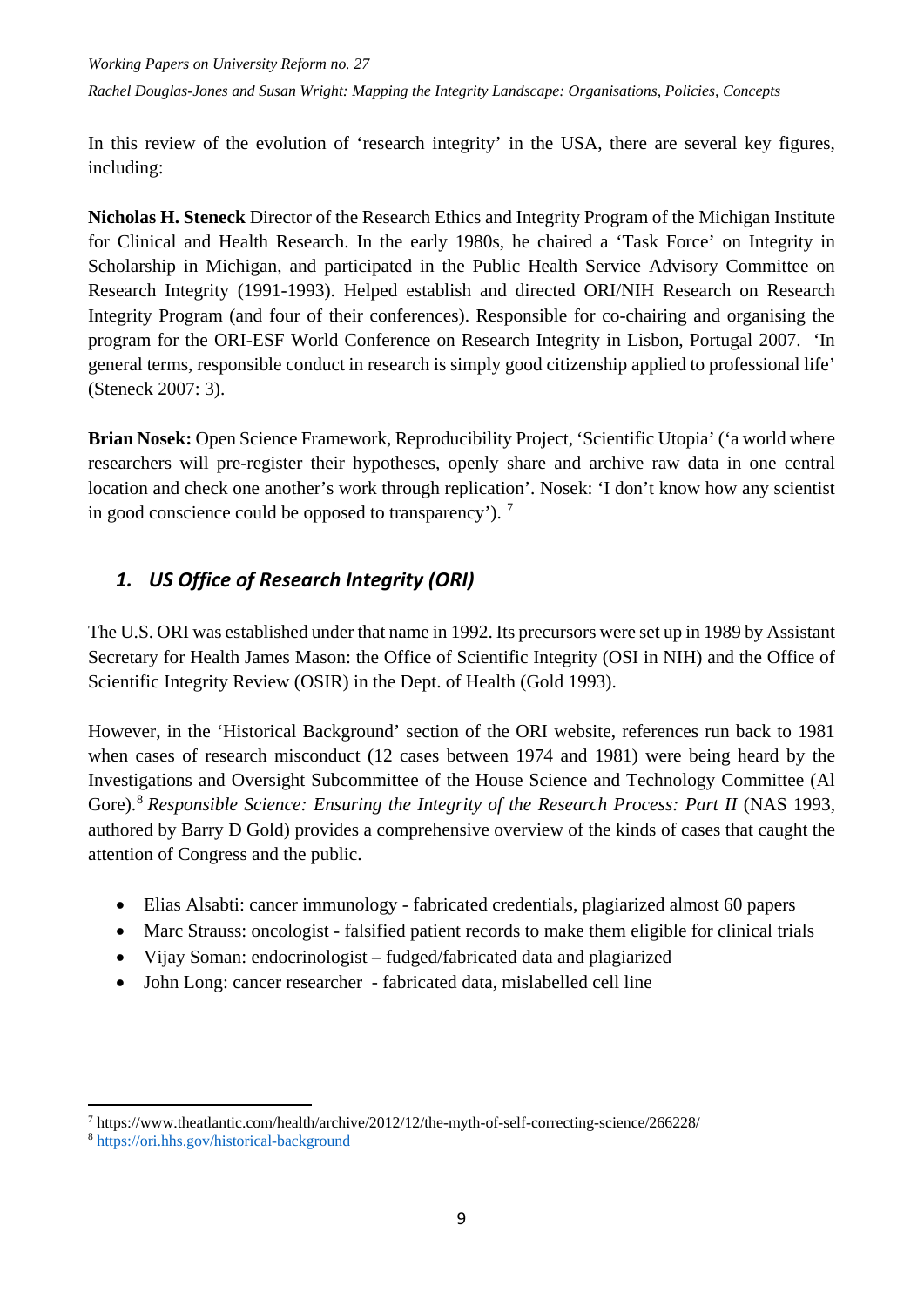In the early 1980s, the mood was deeply adversarial. The terms **fraud** and **misconduct** were predominant in journalistic reporting, (Broad 1980, 1981) with discussion of **betrayal** and **deceit** (Broad and Wade 1982, Woolf 1981).

The first attempt to act was to introduce language concerning an '**administrative process** to review reports of **scientific fraud** in connection with biomedical or behavioural research' into legislative bills. The bill was passed but vetoed by the then president Regan (once in 1984 and again in 1985) on the grounds that the bill 'manifested an effort to **exert undue political control** over decisions regarding scientific research'.

By the late 1980s, misconduct in science was discussed in relation to **white-collar crime** suggesting that it could become a **criminal offence** (reports were flowing in from the US Congress concerning *Scientific Fraud and Misconduct and the Federal Response* (1988) with titles like *Is Science for Sale? Conflicts of Interest vs the Public Interest* (1989). Rosenzweig, president of the Association of American Universities (1988) strongly resisted a draft bill which would have established a new office of scientific integrity in DHHS (Gold 1993), and would have 'reversed the presumption of the 1985 legislation which recognised an **institution's responsibility for the conduct of its members and placed the government in a monitoring role**. If enacted as proposed, the new office would have been empowered to receive allegations of misconduct and, if it chose, to investigate them independently of institutional processes' (Rosenzweig 1988). On 16 March 1989, the Office of Scientific Integrity (in the NIH) and the Office of Scientific Integrity Review (Department of Health) were established by James Mason (Gold 1993).

In 1990, integrity entered the vocabulary. Reading Gold, it is possible to see that this was partly to defuse the adversarial climate that had arisen, and create a new reconciliatory tone. Representative Robert Roe (D-NJ) opened hearings on *Maintaining the Integrity of Scientific Research* with the 'belief that the responsibility for maintaining integrity in science belonged to the science community'. The hearings were comprehensive, covering **oversight mechanisms,** the **distinction between fraud and honest error, pressure to publish, informality of teaching of ethics and values, institutional policies, and the role of journals, editors and peer review.** 

Research misconduct evolved into the Research on Research Integrity program (RRI) which convened biennial Research conferences on Research Integrity in the first decade of the 2000s (2000, 2002, 2004, 2006, and 2009). Through Nicholas H. Steneck, this series of conferences was connected to the first World Conference on Research Integrity, held in collaboration between ORI and ESF, as he was instrumental in organising the program for both sets of events. Programs for all are available online, including abstracts, and from 2006, PowerPoint slides become available.

ORI began to develop a training program for a new entity called 'Institutional Research Integrity Officers' (RIOs) and in 2007, started an RCR program for postdocs. Nowadays ORI is heavily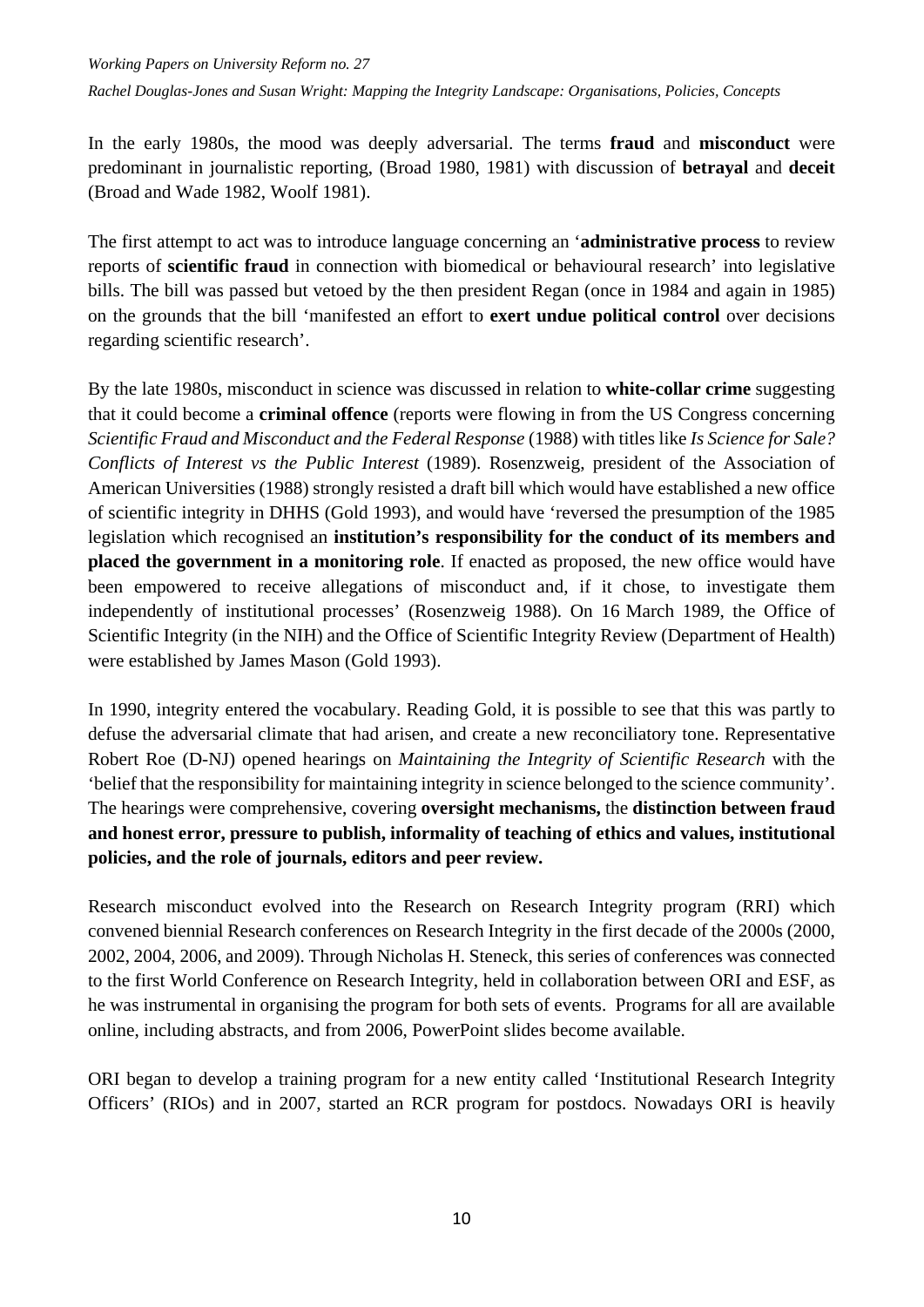involved in training. Educational videos can be viewed on YouTube, [9](#page-16-3) and are being shared in Europe via Twitter. A 'name and shame' page is regularly published, with ORI detailing the outcome of cases, known as '*Misconduct Case Summaries'*.

#### <span id="page-16-0"></span>*2. National Institutes of Health*

The National Institutes of Health are a central funding and advisory body in the biomedical sciences in the USA. In the early 1990s, the NIH inserted a requirement for *Responsible Conduct of Research (RCR)* training into its grant applications. This was an early example of focusing on **training** (especially graduate students and postdoctoral fellows) which ORI and ESF argue that 'could be the key to improving **research climates** and developing a global **culture of integrity** in research' (*Science Policy Briefing 30*, December 2007). The phrasing implies or presumes there was not already a culture of integrity.

#### <span id="page-16-1"></span>*3. American Association for the Advancement of Science AAAS*

In 1980, the AAAs surveyed the professional ethics activities of affiliate societies and concluded 'little attention and only minimal resources have been directed toward **professional ethics'** among scientific and engineering societies (Chalk et al. 1980, cited in AAAS 2000)

In a 'landmark visit' in 2007, the AAAS collaborated with CAST, the China Association for Science and Technology, to set up a conference on Global Science and Technology Ethics Challenges.<sup>[10](#page-16-4)</sup> During the workshop in Beijing, Song Nanping, the executive secretary of CAST said 'We want to send a message to the whole world that it is our purpose to promote the development of ethics and scientific integrity'. The framing of this engagement was one of 'unprecedented global cooperation in science and technology'

#### <span id="page-16-2"></span>*4. Institutes of Medicine*

The Institutes of Medicine weighed into the debates in 1989 with *The Responsible Conduct of Research in the Health Sciences* (1989) which concluded that the **'quality** of the research **environment** may be more damaged by **sloppy or careless** research practices and apathy [lack of attention to traditional monitoring approaches] than by incidents of research fraud or other serious scientific misconduct' (1989:21).

<span id="page-16-3"></span><sup>1</sup> <sup>9</sup> https://www.youtube.com/playlist?list=PLrl7E8KABz1H2m2HVztr-zUssnSBQUhEr

<span id="page-16-4"></span><sup>10</sup> https://www.aaas.org/news/beijing-conference-explores-causes-and-solutions-global-st-ethics-challenge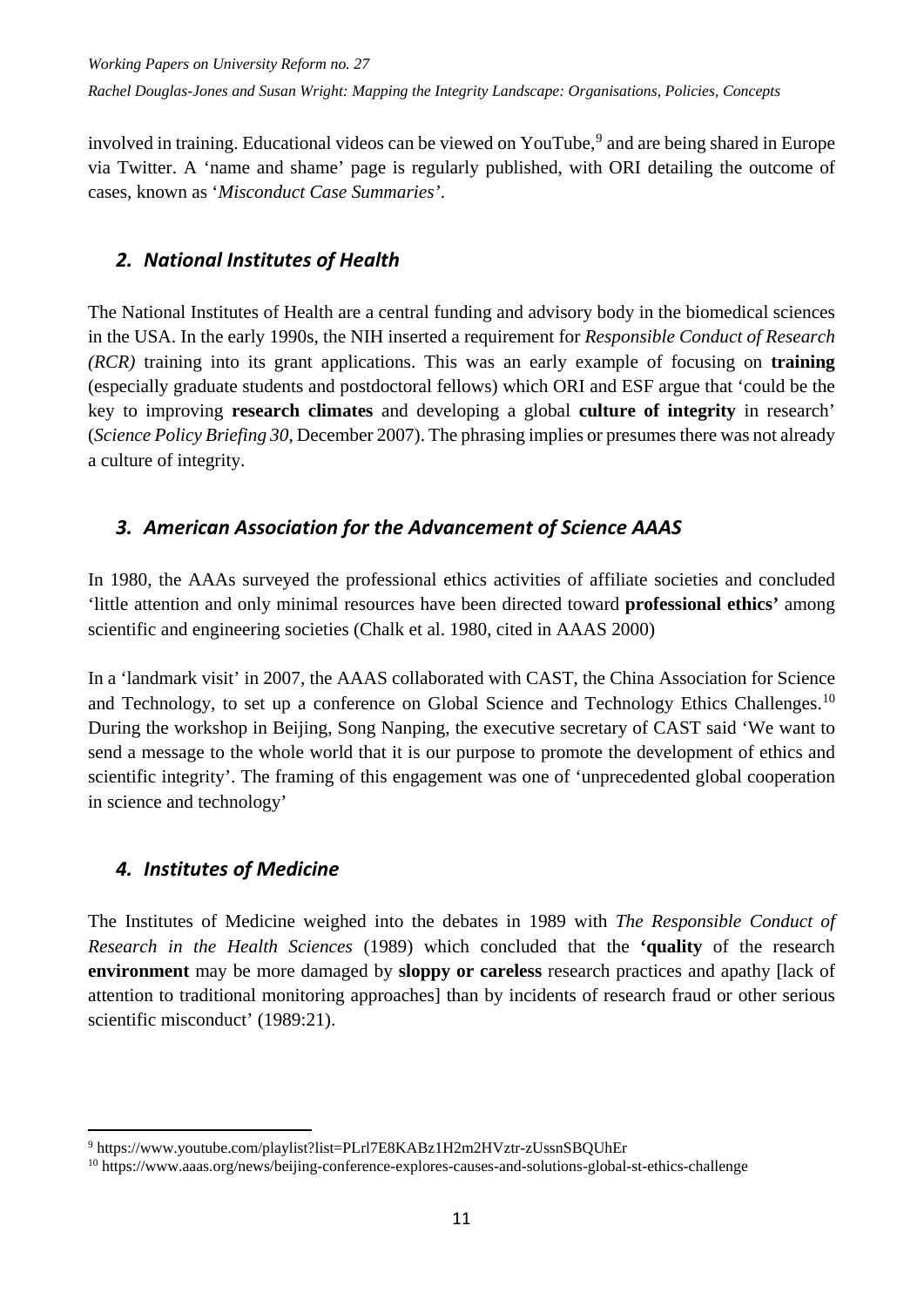#### <span id="page-17-0"></span>*5. National Academy of Sciences*

The NAS, a private, non-profit society of distinguished scholars, was founded in 1863, at the height of the American Civil War. Its roots can be traced to Cambridge, Massachusetts and its charter 'requested the members to serve the government on scientific and related technical problems without personal remuneration apart from out-of-pocket expenses such as cost of travel, housing accommodations and the like.<sup>'[11](#page-17-1)</sup>

It has published of a number of detailed and thorough documents reporting on workshops convened to deal with research practice. These are mentioned in chronological order, with a brief comment:

#### *1989 The Responsible Conduct of Research in the Health Sciences*

This text originated in 1985, when the President of the Institute of Medicine requested advice on forming a program 'that would respond to the occurrence of misconduct in biomedical research' (1989: v). Integrity is already central, but not a framing concept. The 17 member committee convened in 1987 and wrote that by 'improving the **integrity and quality of the institutional environment of research**, we sought to foster **professional research standards of individual researchers** and to discourage future incidents of scientific misconduct […] Integrity in research means that the reported results are **honest and accurate** and are in keeping with **generally accepted research practices**' (1989: v).

#### *1992 Responsible Science Vol I: Ensuring the Integrity of the Research Process*

This document opens with a reference to Einstein's statement 'The right to **search for truth** implies also a duty; one must **not conceal** any part of what one has recognised to be true', which is inscribed on the statue of Einstein that stands in front of the NAS building (NAS 1992: iii). The preface notes that 'not all scientists adhere to this obligation', and Frank Press's introductory letter situates the report in an environment where 'every major institution of American society is now undergoing scrutiny and examination'. Press argues that it is 'important for scientists to demonstrate the **accountability that accompanies public investment in research'**, and that the 'broader scientific community knows that ensuring the integrity of the research process is fundamental to the **success of science'**. This report identified and introduced the term '**Questionable research practices'** in 1992, with the comment that 'Questionable research practices do not directly damage the integrity of the research process and thus do not meet the panel's criteria for inclusion in the definition of misconduct in science' (NAS Responsible Science 1992: 28).

#### *1993 Responsible Science Vol II: Ensuring the Integrity of the Research Process*

The second volume contains the background papers and institutional guidelines which informed Volume I, and 'have been selected to convey the diverse approaches for addressing different aspects of misconduct or integrity in science within research institutions' (1993: vii). The authors of the

-

<span id="page-17-1"></span><sup>11</sup> http://www.nasonline.org/about-nas/history/highlights/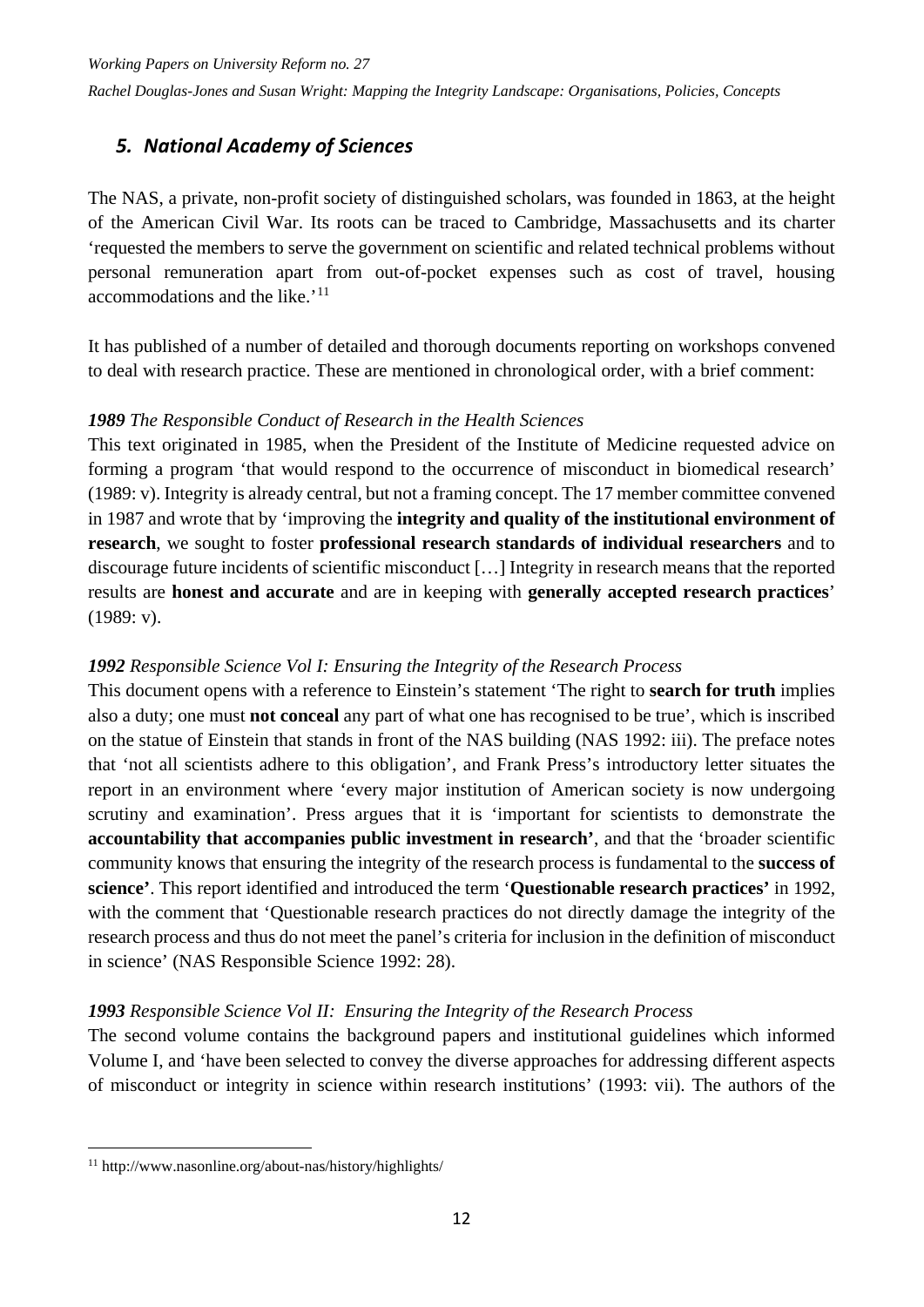background papers are Nicholas H. Steneck, Mark S. Frankel, David H. Guston, Robert A. Weinerbg. Barbara Mishkin, Barry D. Gold.

**2002** *Integrity in Scientific Research: Creating an Environment that Promotes Responsible Conduct* In the executive summary of this document, **integrity is distinguished from misconduct**: 'The committee's goal was to define the desired outcomes and set forth a set of initiatives that it believes will enhance integrity in the research environment' (2002: 2). The framing provided is this: 'The **public** will **support**science only if it can **trust** the scientists and the institutions that conduct research. Majorsocial institutions, including research institutions, are expected to be **accountable** to the public. Fostering an **environment that promotes integrity** in the conduct of research is an important part of that accountability' (2002: 1).

#### **2017** *Fostering Integrity in Research*

Released in April 2017, this update starts with a preface from the chair of the report's committee, Robert M. Nerem, who is an emeritus professor of Bioengineering and Bioscience at Georgia Institute of Technology. He begins from an historical background of alleged cases of misconduct and argues that such cases 'continue to emerge with disturbing regularity in the United States and around the world' (2017: vii). It addresses the recommendations of *Responsible Science* and updates them for what is seen as a **globalised environment** of research.

#### <span id="page-18-0"></span>*6. National Science Foundation*

The US National Science Foundation is a funder of research. Head of the NSF (2010-2013), Subra Suresh writes that 'the most fundamental barriers to bilateral and multilateral international **collaborations** are **disparate standards** for scientific-merit review and differences in the infrastructures that ensure professional ethics and scientific integrity' (Suresh 2011: 802). Focus of the NSF Scientific Integrity Policy covers **legal** dimensions, such as **conflict of interest**, **whistle-blower protection, misconduct, COMPETES act, access to Data, public communications, media policy** (a surprising amount on media policy).

#### <span id="page-18-1"></span>*7. Union of Concerned Scientists (UCS) /Centre for Science and Democracy*

UCS is included in this review because their definition of scientific integrity is '**working to stop political interference** in government science' (Website). For them the principles are **independent science, transparent decision-making**, scientific **free speech**, and **statutory compliance**. Their activism dates back to the first George W. Bush administration and UCS's publication of *Scientific Integrity in Federal Policy Making*. Subsequent documents covered case studies of abuses in science, and *Atmosphere of Pressure* (2007). In 2009, President Obama issued a memo 'calling for comprehensive scientific integrity reform in federal agencies'. Their 2017 document *Preserving Scientific Integrity in Federal Policymaking* consists of recommendations to President Trump,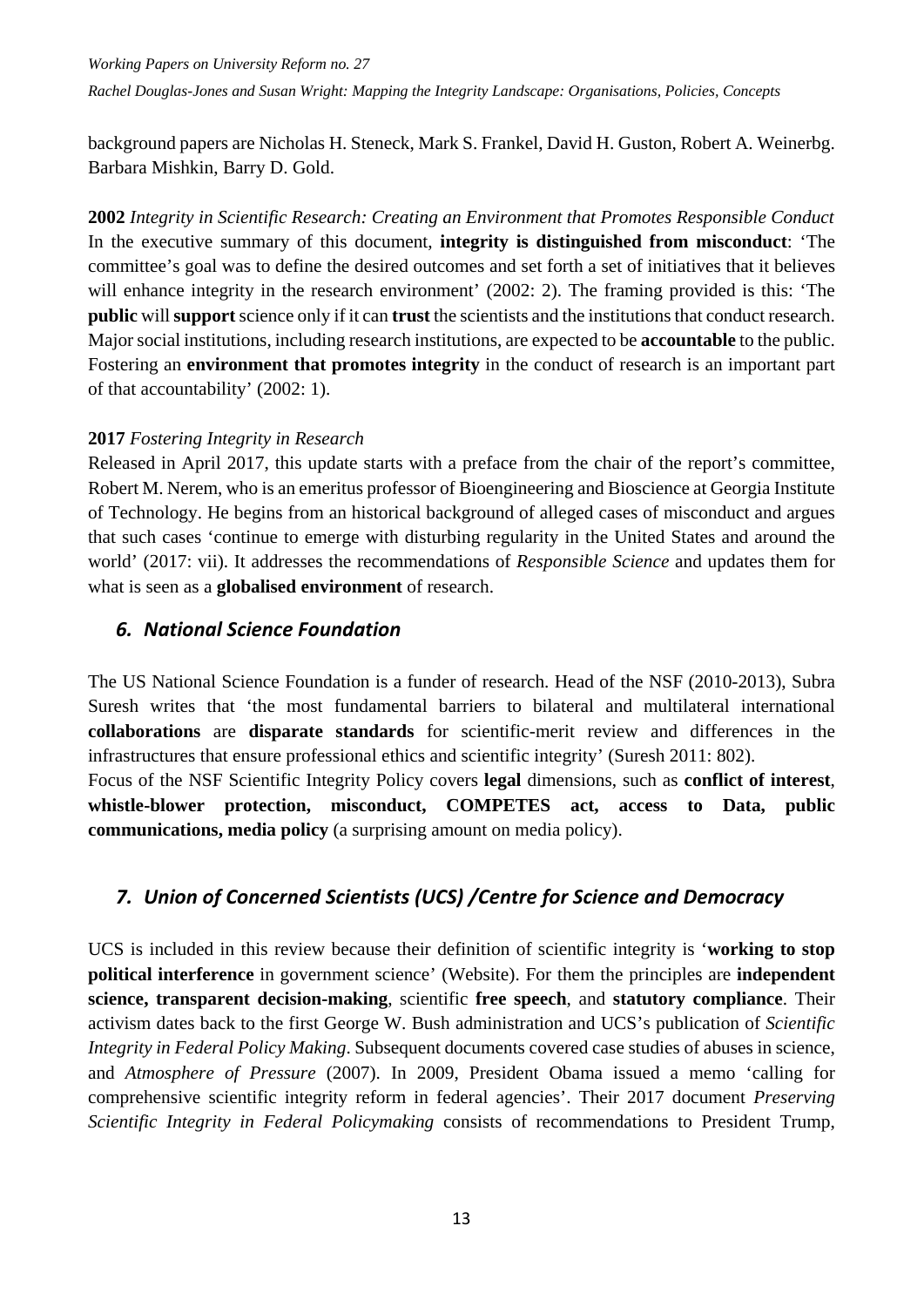focusing on a culture of scientific integrity, the promotion of **independent science**, an increase in **government transparency** and enhanced **public participation**.

#### <span id="page-19-0"></span>**European**

**General observations:** There are two key European documents.

**1.** *The European Code of Conduct for Research Integrity* ESF/ALLEA (2011), which was recently revised by ALLEA (2017) at the request of the European Commission*.* This code is pre-dated by an ALLEA/Dutch KNAW *Memorandum on Research Integrity* (2003).

**2.** The *Science Europe Roadmap*, and the Science Europe's *Research Integrity Practices in Science Europe's Member Organisations* (2016).

There are important differences in terminology between the USA and Europe. In the USA, RRI stands for Research on Research Integrity. RRI in Europe stands for Responsible Research and Innovation which has been incorporated into funding instruments within the European Union. It is defined as the 'on-going process of aligning research and innovation to the values, needs and expectations of society'. The 'science and society' relationship plays out differently in Europe, and the situation regarding research accountability is arguably more complex, having to take into account different legislative structures and national models for handling university research.

An initial search showed that a number of academic projects and articles drew Europe-wide comparisons.

- PRINTEGER has produced a useful account of the diverging notions of integrity. It analyses 36 policy documents from five European countries (UK, Holland, Germany, Italy, Norway) but is, however, limited to documents produced in English. Newspaper articles found through the search 'research integrity' OR 'scientific integrity' were classified according to three periods (1987-1990, 1995-2000, 2010-2015) (Horbach and Halffman 2016)
- Tavare's 2011 discussion overview compares 'The American dream' with Scandinavia, Croatia (an early ORI collaborator), Poland and Germany and mentions developments in Canada.
- Godecharle et al.'s 2013 review, emerging from the Centre for Biomedical Ethics and Law in Leuven Belgium, compares the regulatory framework regarding research integrity in Europe across 27 countries plus four countries of the European Free Trade Association (Iceland, Liechtenstein, Norway and Switzerland).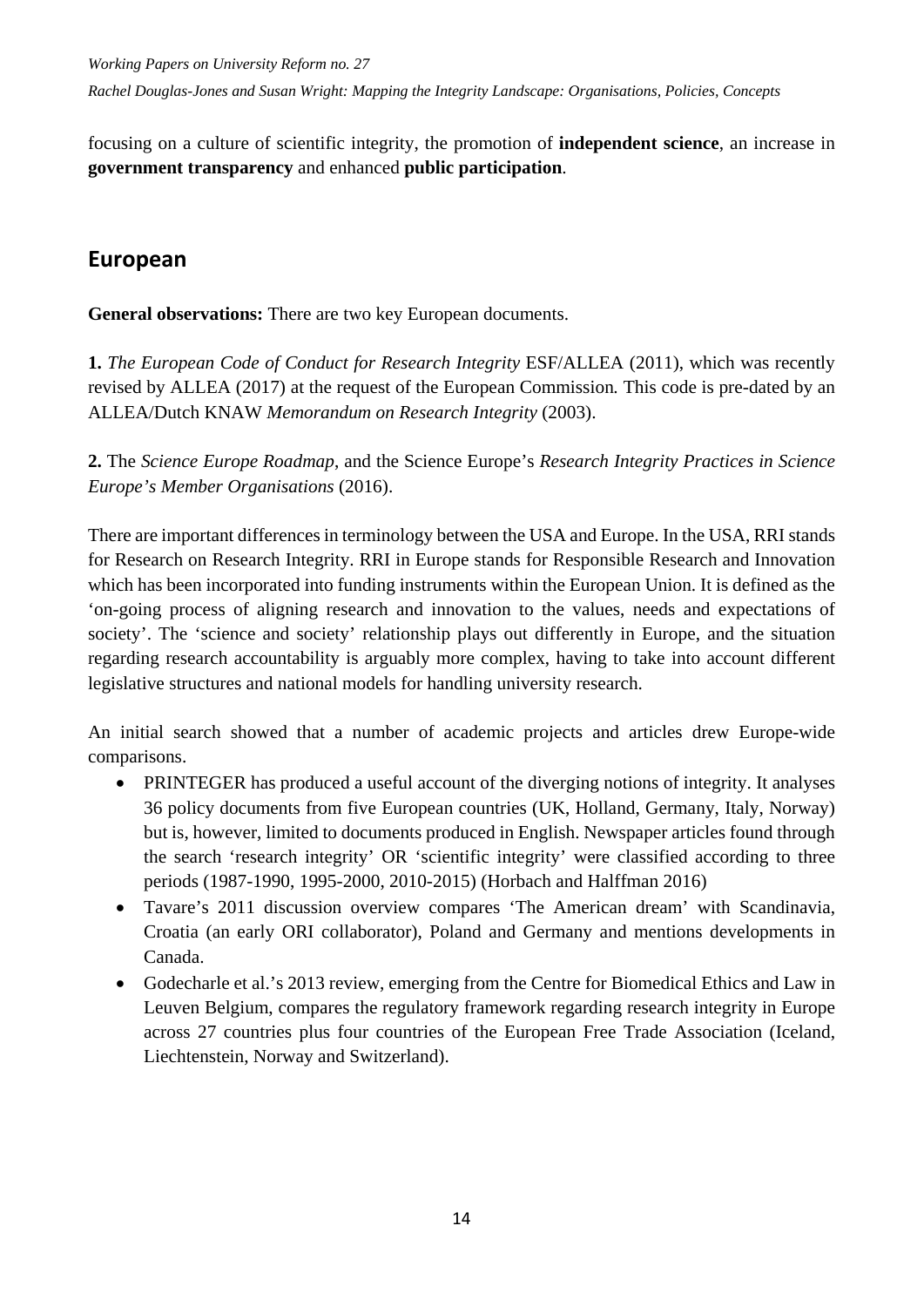## <span id="page-20-0"></span>*1. European Science Foundation ESF / (Science Connect)*

The European Science Foundation is a non-profit organisation founded in 1974, which claims 42 years of experience in 'science management', coordinating European research funding and research performing organisations. Its fee-paying members are public or private organisations who fund or promote research or are interested in scientific research. ESF is a network that provides advice and road-mapping support for access to EU funding, specialised seminars and reports. It is based in Strasbourg, France.

Science Connect is the recently launched 'expert services division', of a science services 'start-up with a 42-year history'. It 'delivers practical, skilled and interdisciplinary support and consultancy services across all sectors of the science community'. Their intention is 'to be a key partner in delivering a globally competitive European Research Area'.<sup>[12](#page-20-1)</sup>

ESF was influential in the first World Conference on Research Integrity and has a long history of addressing topics that fall in the domain of integrity. In 2000, ESF published a Science Policy Briefing (ESPB No. 10) *'Good Scientific Practice in Research and Scholarship'*. They note that the publication was a response to the several cases of misconduct reported over the preceding years.

Since then, ESF has been responsible for two key documents, the 2008 *Stewards of Integrity* survey and (with ALLEA) the *European Code of Research Integrity* (2011) used as part of Horizon 2020 with a revised version published in March 2017. This section deals with each in turn.

The survey *Stewards of Integrity* took place in 2008, prior to the publication of the *European Code of Research Integrity* (2011) and prior to the development of the *Danish Code of Research Integrity* (2014). It therefore provides a snapshot of how integrity was being considered in Europe and in Denmark prior to either of these key texts. The Danish section of the *Stewards of Integrity* document 3.4, (2008: 14) provides an account of the status quo in 2008, demonstrating both participation in ESF activities and the landscape prior to 2014 in Denmark. At that time, very few cases were considered serious enough to count as **misconduct.** The framing is one of **dishonesty** and **adjudication** and is based on a Committee structure. Members of committees are **appointed** by a minister and the chair is a **High Court Judge.** Their **jurisdiction** is limited to cases that 'could potentially influence Danish research' (ESF 2008: 14)

In 2008 an ESF Member Organisation Forum on Research Integrity was set up following the survey, to 'serve as a platform for the exchange of good practice, to support and encourage those organisations which did not yet have the appropriate support to develop such structures, to learn from others and initiate debates in their respective communities' (Makarow 2010: 3)

The 2010 report *Fostering Research Integrity in Europe* arose from an ESF Member Organisation

<span id="page-20-1"></span><sup>-</sup><sup>12</sup> http://www.esf.org/blog/post/what-is-science-connect/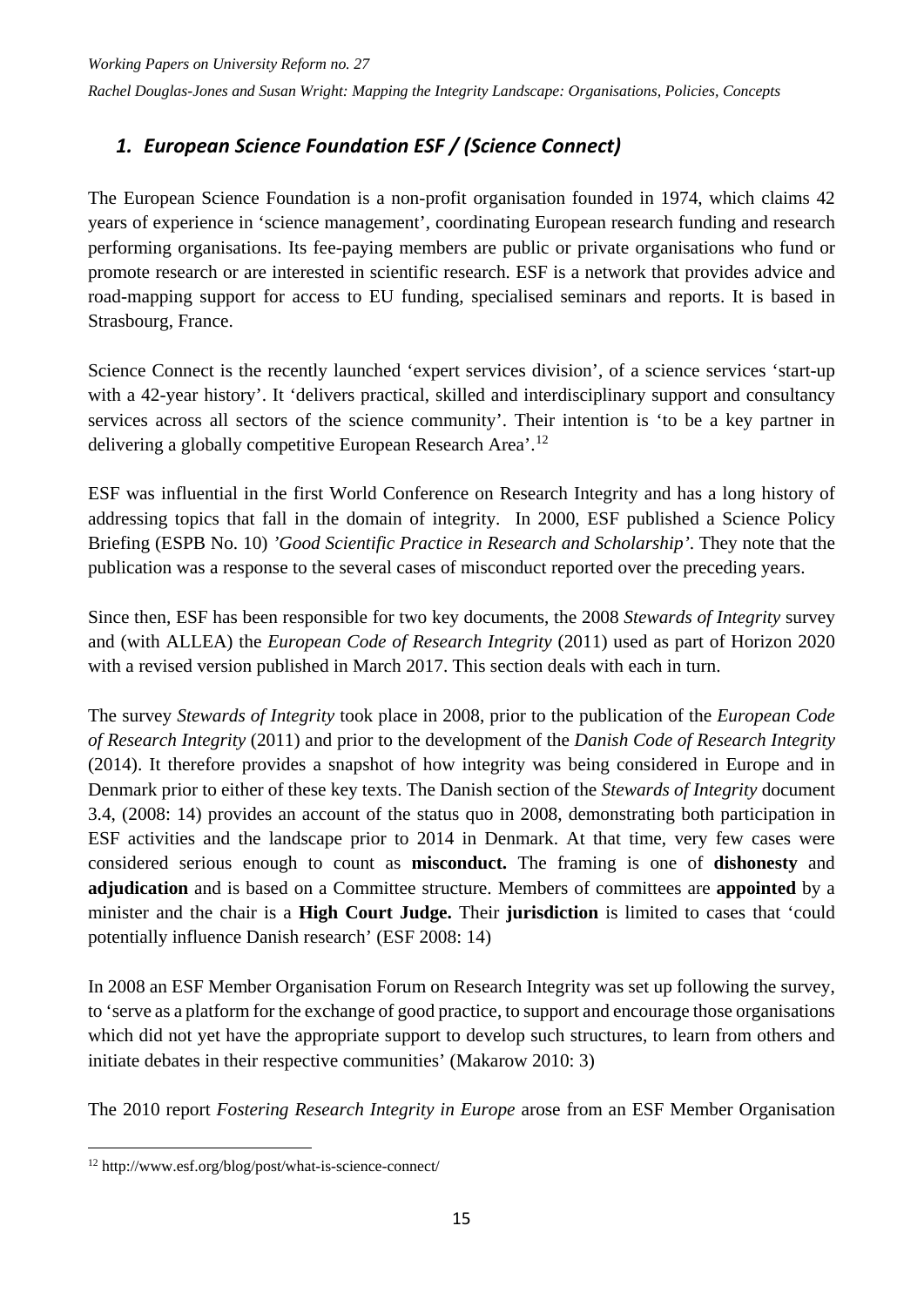Forum on Research Integrity, which was set up in 2008, following the survey, to 'serve as a platform for the exchange of good practice, to support and encourage those organisations which did not yet have the appropriate support to develop such structures, to learn from others and initiate debates in their respective communities' (Makarow 2010:3). The document, *Fostering Research Integrity in Europe* was put together by the Forum chairs Pieter Drenth, Sonia Ftacnikova, Maura Hiney and Livia Puljak. Professor Marja Makarow, the ESF Chief Executive opens the Foreword with this:

At a time when the need to build **trust** between science, society and policy makers is becoming more and more important, it is essential that the **culture of best practice** is established as the foundation for research integrity. Research activities should be undertaken with the **highest ethical considerations** and **misconduct** should be identified and dealt with in an open and transparent manner. The **quality** of research is entirely based on the **highest level of integrity** (Makarow 2010: 3).

The outcomes of the 2008 forum were designed to be 'channelled as the European input to the second World Conference on Research Integrity' in Singapore, July 2010.

Any doubt or distrust about the ethical standards employed calls into question the basis of our scientific understanding. There have been flagrant cases of deliberate dishonesty, but most researchers have tended to think of these as rare events. That is because it is believed that **peer review and collegiate ethos**, the process of **challenge** and the practice of **questioning**, sooner or later **reveal the truth**. As Arthur C. Clarke once said, "In the long run, there are no secrets in science. The universe will not cooperate in a cover-up." This report aims at strengthening this ethos (Makarow 2010: 6).

The 2011 *European Code of Conduct for Research Integrity* was published by ESF in collaboration with All European Academies, ALLEA**[13](#page-21-0)**

The Code addresses the proper conduct and principled practice of **systematic** research in the medical, natural and social sciences and the humanities. It stands as a canon for **self-regulation** with clear recommendations, and is now on the way to being taken as a reference template for implementation throughout Europe. It is not intended to replace national or academic guidelines, but to represent a **Europe-wide agreement** on a set of principles and priorities for the research community [....] Human curiosity and science are borderless, and so must be the policies that surround them. **Global research collaboration is unthinkable without a common understanding of the rules of integrity**. That is why the next step is to develop an international Code of Conduct for scientists and stakeholders worldwide (Marja Makarow and Jüri Engelbrecht 2011: 3).

1

<span id="page-21-0"></span><sup>13</sup> *<http://archives.esf.org/coordinating-research/mo-fora/research-integrity.html>*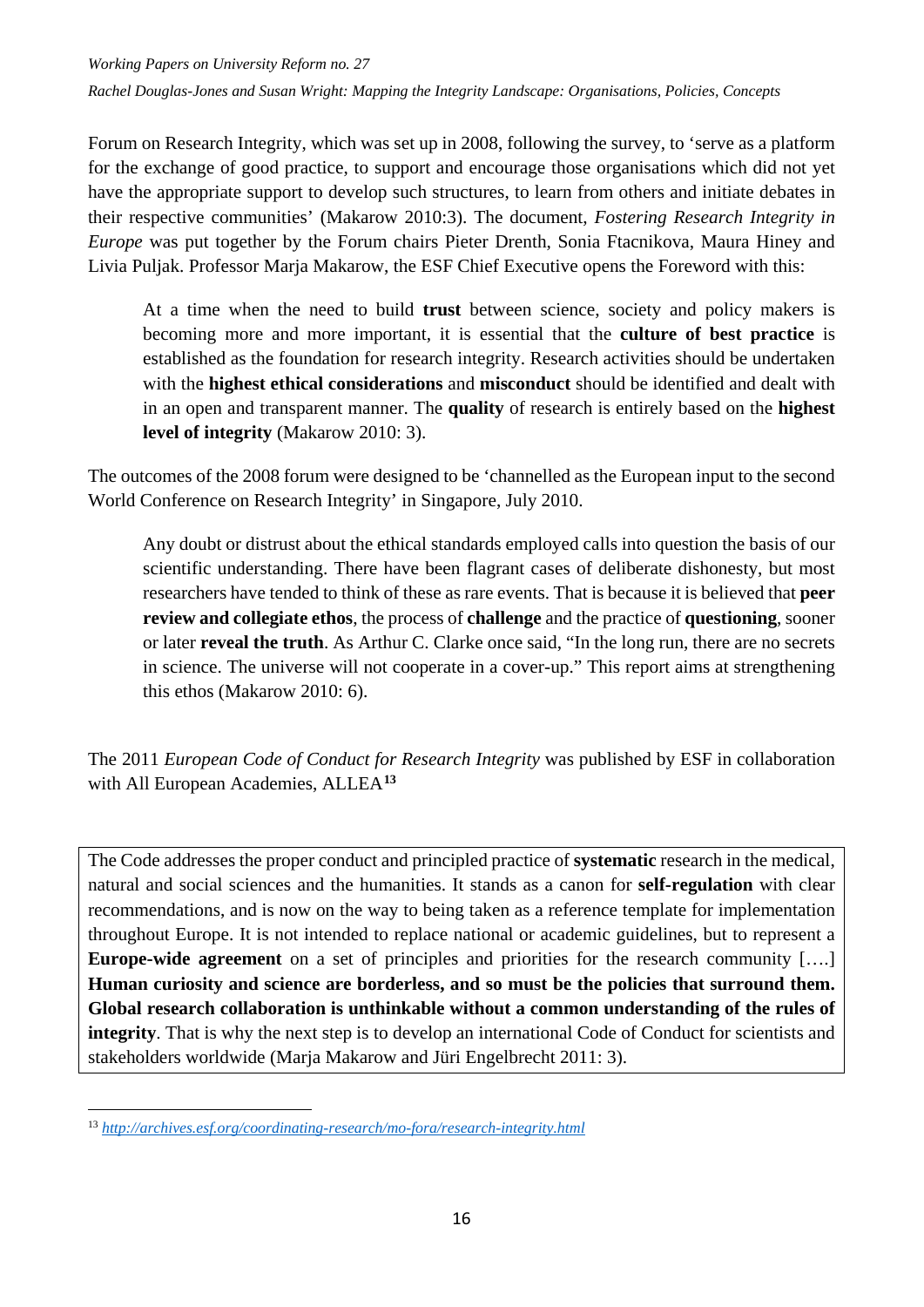The 2011 ESF/ALLEA *European Code of Conduct for Research Integrity* is a foundational document. It describes itself 'not a body of law, but rather a canon for self-regulation'. The *European Code of Conduct for Research Integrity* was revised in 2017 by in ALLEA (see below).

#### <span id="page-22-0"></span>*2. European Network of Research Integrity Offices (ENRIO)*

ENRIO began as an initiative by the (then) director of the UK Research Integrity Office (UKRIO) to bring together a group of eight people who were dealing with questions about research integrity, or lack thereof, within their national organisations. The group met for the first time in London in March 2008, just a few months after the first World Conference on Research Integrity in Lisbon, Portugal. They decided to establish an (informal) European Network to enhance research integrity within Europe in a world with growing international cooperation. ENRIO aims to facilitate discussions and share knowledge, experiences and (possible) solutions related to the investigation of allegations of misconduct in research and to consider questions on training and education with regard to research integrity and good research practices.

#### <span id="page-22-1"></span>*3. Science Europe*

-

Science Europe is an association of European Research Funding and Research Performing Organisations founded in 2011, with the aim of promoting the collective interests of Members and facilitating collaboration at policy, funding and performing levels (Roadmap 2013: 3).

Science Europe was founded by European Heads of Research Councils (EuroHORCS) and ESF members who decided to establish a separate body from the ESF in Brussels. It was 'designed to be slim and agile' and act primarily in a policy role (Hynes 2015: 24).

Their *Roadmap* acts as a 'framework for voluntary collective activity' (*Roadmap* 2013: 6) and identifies research integrity as one of nine areas. It recognises a multi-institutional stake in integrity, and notes that research funders, academies, universities and ministries all have a role in ensuring research integrity. However, it regards these authorities as 'not sufficiently **legally robust**, and therefore vulnerable' (*Roadmap* 2013: 22).

To pursue tangible results and enhance collaborative efforts in this area, Science Europe has set up a dedicated Working Group.[14](#page-22-2) The main aim of the group is to support the **implementation of existing principles and codes**, and to contribute to the consolidation of a normative framework in practice in Europe.

<span id="page-22-2"></span><sup>14</sup> <http://www.scienceeurope.org/policy/working-groups/research-integrity/>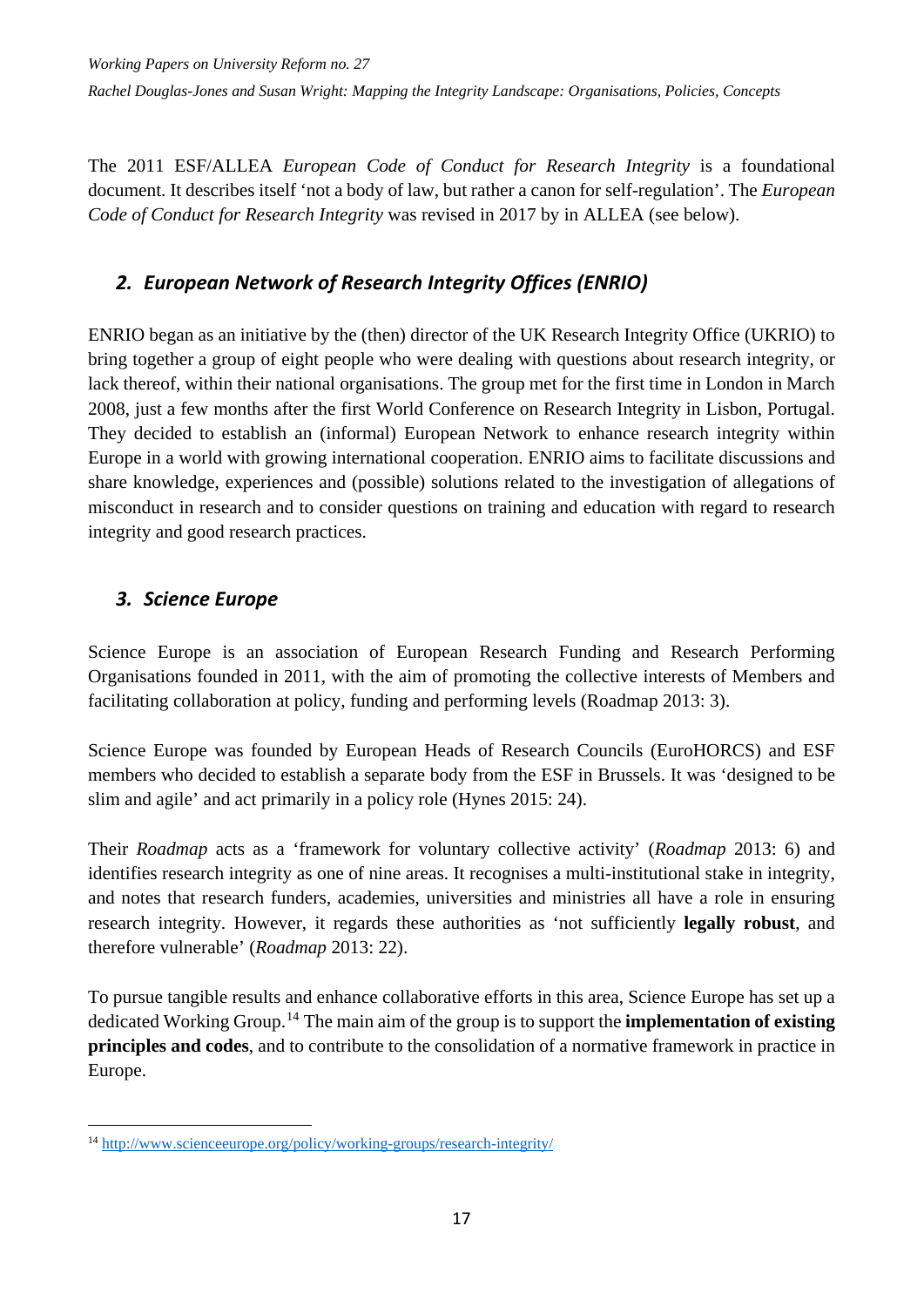#### <span id="page-23-0"></span>*4. European University Association (EUA)*

Doctoral training events form part of the EUA's Europe-wide initiatives in drawing attention to research integrity. On the 18-19 January 2017 in Lisbon, Portugal, the EUA hosted a very popular workshop on 'Ethics and Integrity in Doctoral Education and Research Training'. The event had 138 participants from 87 higher education and research institutions from 25 European countries.<sup>[15](#page-23-3)</sup> The Programme for the day and all power-points are available on EUA's website, providing an excellent overview of doctoral integrity training programs across Europe.

#### <span id="page-23-1"></span>*5. Council of Europe*

The Council of Europe approaches integrity from a **human rights perspective**. Together with the Charles University (Prague), the Council of Europe has established a new 'platform' to fight corruption in education: the European Platform in Ethics, Transparency and Integrity in Education (ETINED). The emphasis is on **corruption.**

#### <span id="page-23-2"></span>*6. Member States (via EU Project documents)*

Many EU funded work projects, often funded under the Responsible Research and Innovation framework, have engaged in mapping studies.

The 4-year SATORI<sup>[16](#page-23-4)</sup> project involves 17 partners from 12 countries in improving **respect for ethics principles and laws** in research and innovation, and adapting them to the evolution of technologies and societal concerns. The first of 12 work packages involves a 'systematised inventory of current practices and principles in ethics assessment. To this end, Göran Collste, at Linköping University, has lightly mapped and discussed research integrity in Europe, and Agata Gurzawska at the University of Twente, has explored institutional integrity.

The PRINTEGER project, mentioned above, has analysed the diverging notions of integrity in policy documents and newspaper articles from five European countries. A 'reconnaissance' work package, coordinated by the University of Tartu, has produced an Inventory of Key Documents on Research Integrity. 127 are classified as 'General' and 73 are 'Key'. It is of note that only documents published in English have been collected.

-

<span id="page-23-3"></span><sup>15</sup> [http://www.eua.be/activities-services/news/newsitem/2017/01/25/eua-cde-ethics-and-integrity-workshop-draws](http://www.eua.be/activities-services/news/newsitem/2017/01/25/eua-cde-ethics-and-integrity-workshop-draws-record-attendance)[record-attendance](http://www.eua.be/activities-services/news/newsitem/2017/01/25/eua-cde-ethics-and-integrity-workshop-draws-record-attendance)

<span id="page-23-4"></span><sup>16</sup> http://satoriproject.eu/the-project/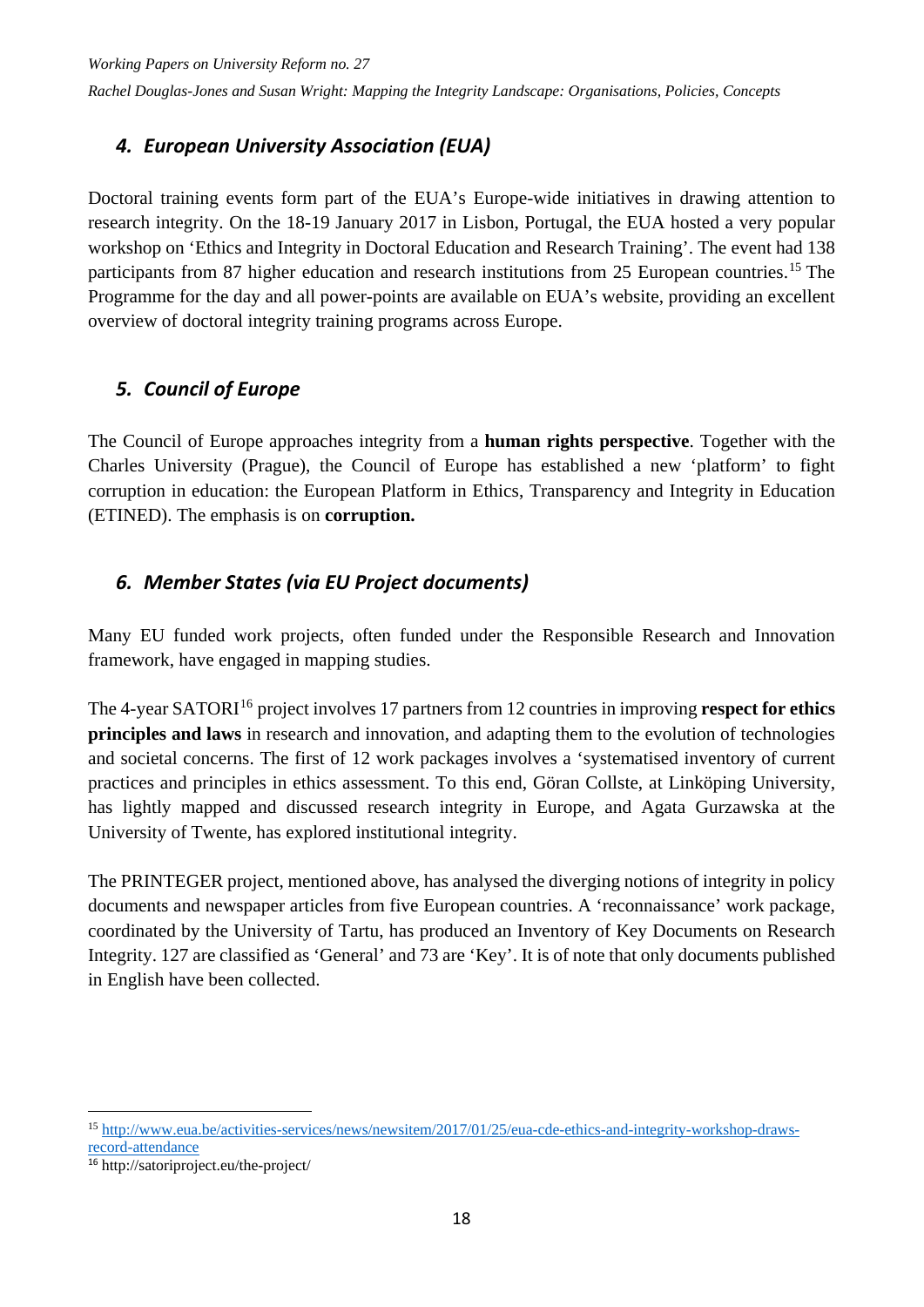#### <span id="page-24-0"></span>*7. League of Research Universities*

LERU is the League of Research Universities in Europe, although there are currently no Danish Universities participating in LERU. It has an Expert Group on Research Integrity and in September 2015, LERU produced a press release on Research Integrity. It is not clear what prompted the press release, but LERU declared that they 'would not wish to see the term 'research integrity' become a catch-all for all aspects of good research practice' (2015:2), arguing that aspects such as data management, open data, open access to publications, quality doctoral research education, respecting equality and diversity, etc. do and should stand on their own merits.<sup>[17](#page-24-2)</sup> It warned against more regulation or punitive measures for universities and recommended that the Commission should document existing practices, including the UK's *Concordat to Support Research Integrity* and the *Danish Code of Conduct*. This latter, it says, was completed 'following extensive public consultation', and 'provides the research community with a sound framework to promote commonly agreed principles and standards' (LERU 2015).

LERU was 'doubtful' that a single, European-wide definition of research integrity could be reached. They looked to the 'protracted' debates in the U.S., which produced the 'compromise Federal FFP definition of misconduct (i.e. **Fabrication, Falsification and Plagiarism**). However, they continued, '**misconduct, so defined, is not the same as 'research which lacks integrity'** (2015: 1). LERU argues that universities wished to 'take ownership' of research integrity, and their argument that integrity should not become a 'catch all' for all aspects of **good research practice** (2015: 2) seems to be in strong contrast with the route taken by ALLEA and UKRIO.

#### <span id="page-24-1"></span>*8. EuroScience (working group)*

EuroScience is an association of researchers, policymakers and citizens in Europe. It was founded in 1997 with a desire to foster the integration of Europe through the promotion of the idea of a threefold citizenship among scientists and scientific institutions in Europe – a European, disciplinary and national (and regional) citizenship.<sup>[18](#page-24-3)</sup> It has had a significant role in establishing RRI Tools (see above) and has contributed to the EC's *The European Charter and Code for Researchers* (2005) and shaped H2020.

EuroScience holds a biennial EuroScience Open Forum (ESOF) which brings together about 4,000 scientists, junior researchers, educators, innovators, business people, policy makers and journalists to discuss breakthroughs in science. At ESOF 2016, EuroScience's Science Policy Working Group focused on Research Integrity. The group discussed three themes: the role of funders in research integrity, the consequences of interdisciplinarity on research integrity, and the possibility of using research integrity indicators (with recognition that metrics can have negative effects).

<sup>1</sup> <sup>17</sup> http://www.leru.org/index.php/public/news/europe-needs-ongoing-efforts-to-promote-research-integrity/

<span id="page-24-3"></span><span id="page-24-2"></span><sup>18</sup> http://www.euroscience.org/about/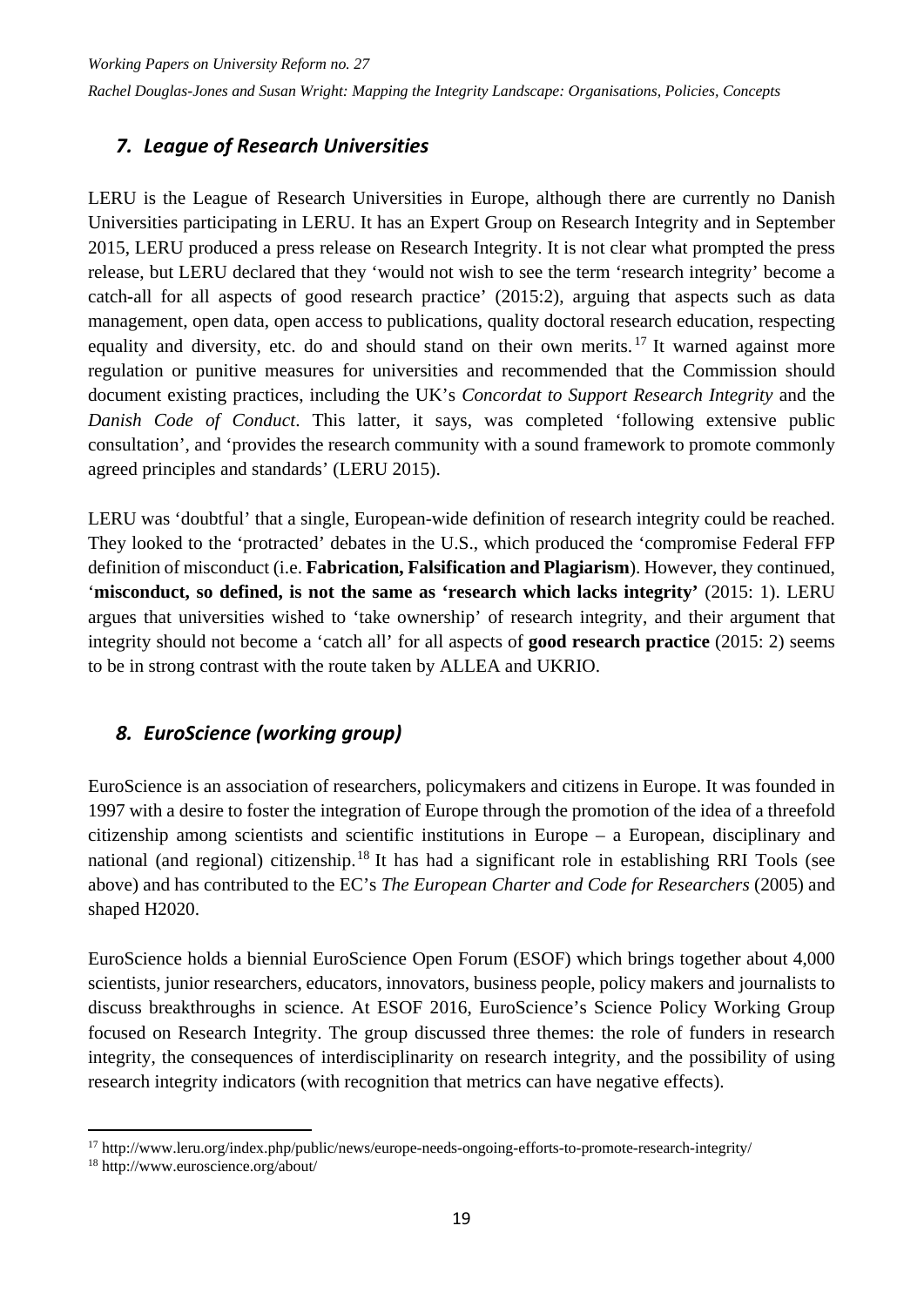#### <span id="page-25-0"></span>*9. ALLEA*

ALLEA stands for the 'European Federation of Academies of Science and Humanities'. It was founded in 1994 and is based in Berlin. The Royal Danish Academy of Sciences and Letters is a member. It works with a policy orientation towards addressing European issues in science research and innovation, using an understanding of a common Europe, 'bound together by historical, social and political factors as well as for scientific and economic reasons'.[19](#page-25-1)

In 2011, ALLEA and the ESF published *The European Code of Conduct for Research Integrity* (see ESF above). ALLEA's Permanent Working Group on Science and Ethics is currently responsible for this document, and is chaired by Dr. Maura Hiney who also chairs Science Europe's Working Group on Research Integrity. [20](#page-25-2)

The 2011 document was apparently adapted from a Dutch Document from the Royal Netherlands Academy into the '*Memorandum on Scientific Integrity*' 2003. It became used as the reference document for the European Commission in their H2020 Model Grant Agreements. The Council of the European Union also mentioned it in December 2015 at the Competitiveness Council, which underlined that integrity is a prerequisite for excellence in both public and private research. Documentation from this meeting (European Commission 2015) shows that research integrity is tied to a number of interests and issues:

- The Luxembourg Presidency (which made Research and Innovation a top priority)
- The Irish Universities Association and Royal Irish Academy,  $21$  which was used as the definitional source for research integrity in this context
- The relationship between research integrity and open science
- Consequences for research misconduct (for individuals and society, public policies, public institutions, public trust)
- Primary responsibility is with individuals, an 'overarching' responsibility exists for institutions, and 'calls for the fostering of an institutional culture of research integrity in order to create, mainly through clear institutional rules, procedures and guidelines as well as training and mentoring based on the exchange of best practices, a climate in which responsible behaviour is expected at individual and institutional level' (European Commission 2015: 4)
- Avoiding administrative burden
- Train the trainer principle (for consistency)

<span id="page-25-1"></span> <sup>19</sup> http://www.allea.org/

<span id="page-25-2"></span><sup>20</sup> http://www.allea.org/allea-permanent-working-group-on-science-ethics-met-in-berlin-to-revise-of-european-code-ofconduct-for-research-integrity/

<span id="page-25-3"></span><sup>&</sup>lt;sup>21</sup> For the purposes of these conclusions, research integrity relates to the performance of research to the highest standards of professionalism and rigour, and to the accuracy, objectivity and truth of the research record in publications and elsewhere. Good research practice includes research ethics in the proposal and experimentation phase, as well as publication ethics in its analysis and dissemination (main source: Irish Universities Association – [www.iua.ie](http://www.iua.ie/) - and Royal Irish Academy- [www.ria.ie](http://www.ria.ie/) ) Council of the European Union 14201/15 RECH 278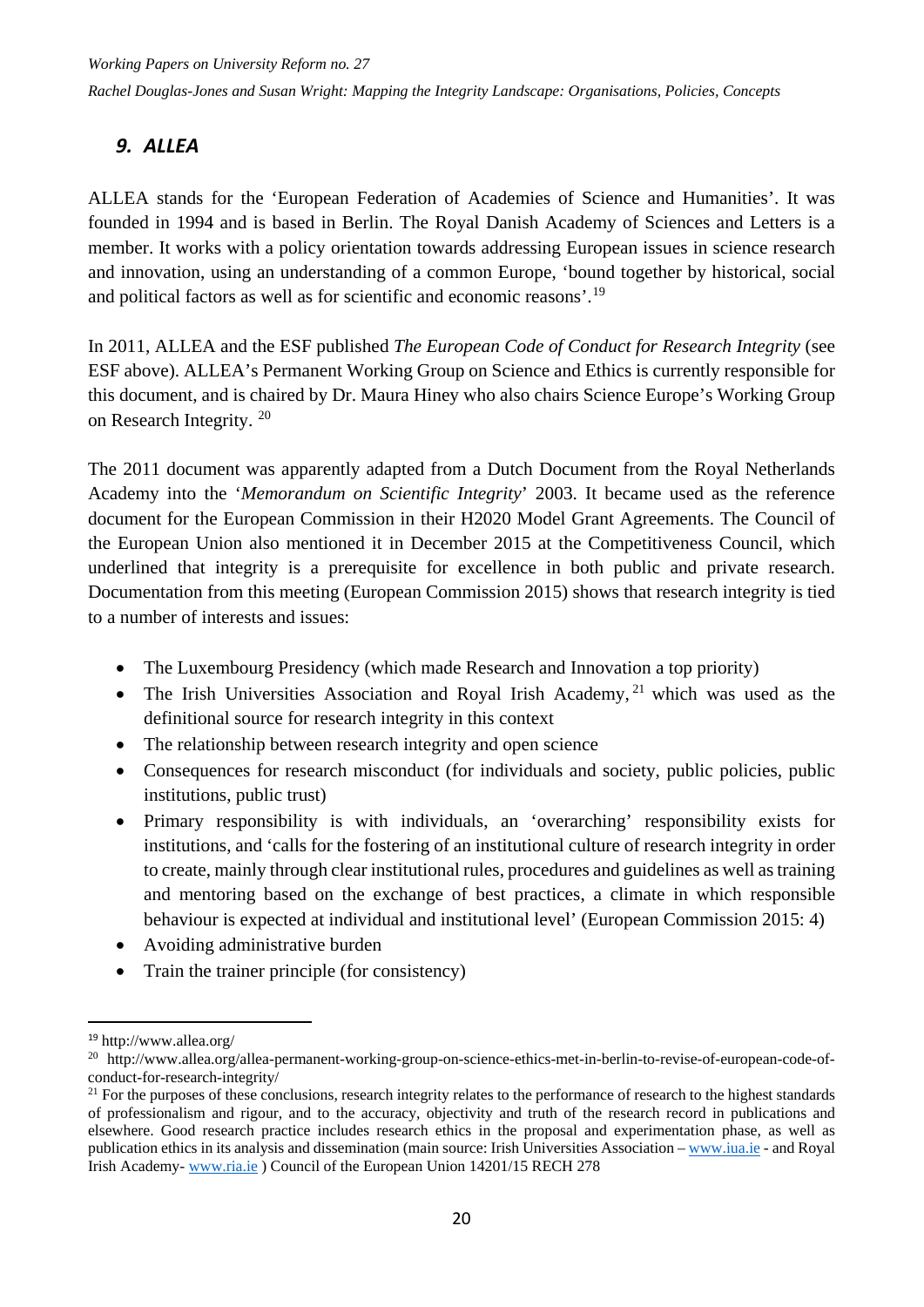*Working Papers on University Reform no. 27*

*Rachel Douglas-Jones and Susan Wright: Mapping the Integrity Landscape: Organisations, Policies, Concepts*

- Doctoral training programs
- Diminishing incentives for misconduct, positive incentives for promotion of quality of research

The 2017 revision of the *European Code of Conduct for Research Integrity*, which took ten months, was designed to address 'new developments such as **self-plagiarism, reproducibility of research results and Open Science**. Other websites reference motivations such as 'developments in the European research funding and regulatory landscape, changing institutional responsibilities and evolving review procedures'. Participants in the revision working group 'shared the[ir] understanding of the Code as an empowering document for scientists and scholars, which should be universally applicable and should aim to promote a culture of integrity and good research practice' (ALLEA 2016).

The Code will be reviewed every 3-5 years. It is referred to as a 'living document' (*EC Factsheet Integrity Code* 2017)

Salient quotes from the March 2017 launch of the *European Code of Conduct for Research Integrity*  include:

European Commissioner Carlos Moedas: The public needs full **trust in science**, and this can only be achieved if the highest level of research **ethics and integrity are guaranteed**. This goes hand in hand with our Open Science agenda to ensure open access to scientific publications and data.

Günther Stock: Research integrity is a prerequisite for achieving excellence and building trust in research. The Code offers a common understanding on the ethical and practical challenges **inherent to research** in Europe and globally. Through the revision process, the Code helps researchers to navigate the changing and increasingly **complex research environment** they are facing today and in days to come. At the same time it reveals to the general public how researchers reflect on their work and what principles they follow.

#### European Commission Factsheet

The new code is **truly European**. It was drafted following wide **consultation** with key EU stakeholders from the academic and private research performers, NGOs and Young researchers associations. The new code is shorter and more focused than the previous code, clearly underlining the main areas of concern and responsibilities for researchers and funders.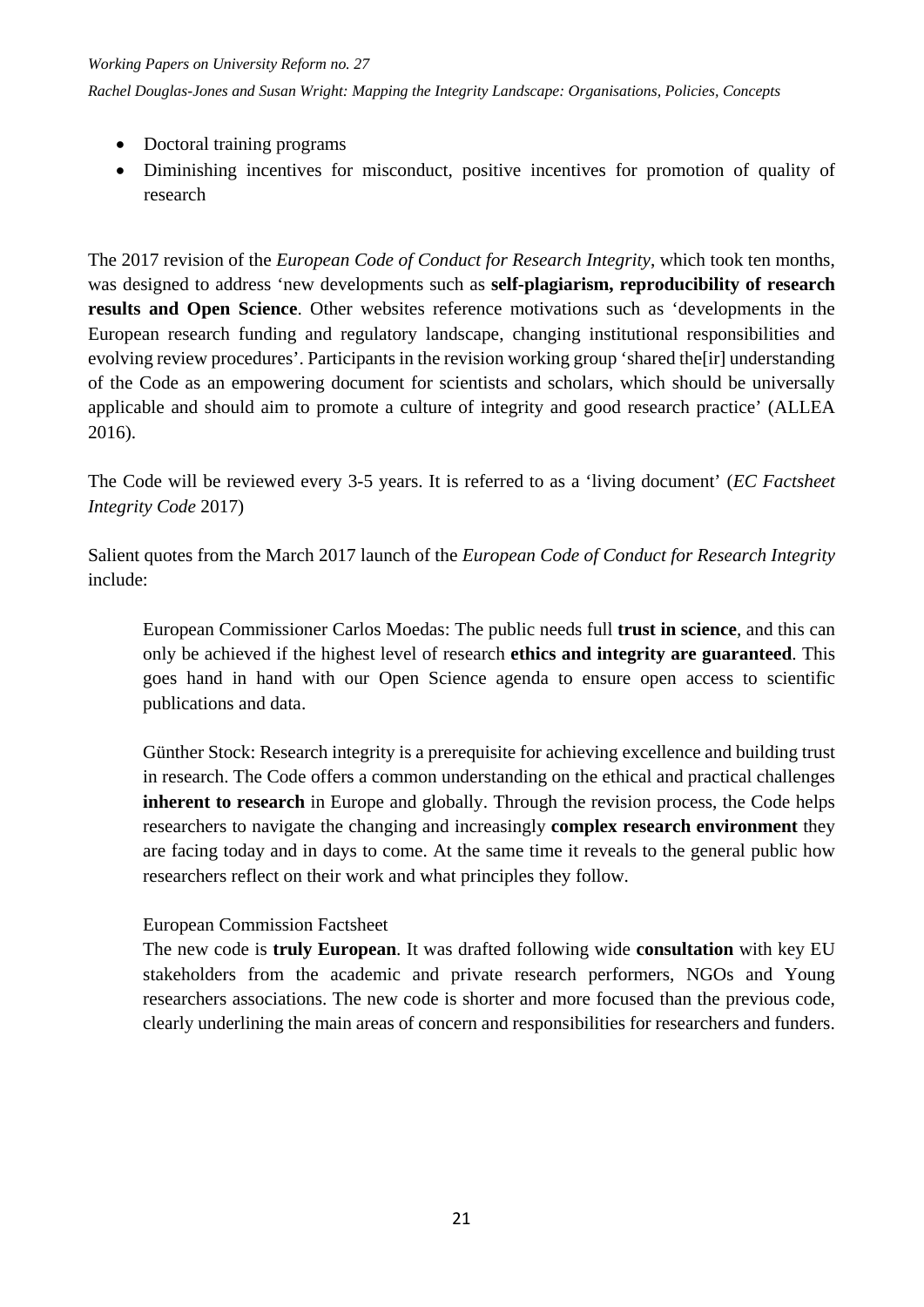## <span id="page-27-0"></span>**UK organisations**

**General overview:** There are two key UK documents, the 2009 *Code of Practice for Research* produced by UKRIO, the UK's advisory body on research integrity. The *Code of Practice* was adopted by over 50 universities, endorsed by research funders and other bodies<sup>[22](#page-27-1)</sup>. The second key document is the 2012 *Concordat to Support Research Integrity* which was assembled by the UK Government's Department for Employment and Learning, the Scottish Funding Council, Higher Education Funding Council for Wales (HEFCW), Universities UK, Research Councils UK, the National Institute for Health Research, the Wellcome Trust, the NHS and UKRIO, all of whom are founding signatories. In 2016, these eight signatories commissioned a report (UniversitiesUK 2016) on the dissemination, awareness, and implementation of the *Concordat***,** an analysis which focuses on **research culture***,* the question of who is responsible for promoting such a culture, the collection and sharing of **best practice** and public **transparency** including a recommendation that universities should have a 'named point of contact for misconduct enquiries', and 'produce a publicly available annual narrative statement setting out the steps taken to promote a positive culture of research integrity' (UniversitiesUK 2016: 4).

In contrast with the litigious history in the USA, the UK has tended to approach research integrity through documents – the codes of conduct, the *Concordat –* and an attention the negative cultures within academia that might hamper personal and professional integrity. An example of the intersection of metrics with integrity is *The Metric Tide* (2015). a review conducted at the behest of David Willets (Minister for Universities and Science 2014). *The Metric Tide* was supported by the Higher Education Funding Council for England (HEFCE). It identifies that the **pressures** on academics – to write more, attract more funding, work faster – lead to **potential compromises**, whether classified as **'corners cut'** or **fraud**. The Metric Tide references integrity in a number of ways – as being about **equality and diversity** embedded in research (2015: 94).

Among the British people who feature prominently in the global integrity story is Tony Mayer. He convened the first and second World Conferences on Research Integrity (Lisbon and Singapore). He is a British geologist, educated at the University of Manchester, with experience working in the USA. He has worked at the European Science Foundation, served on the governing board of EuroScience and directed the COST Office/ secretary of the European Research Advisory Board. He is currently serving as the Research Integrity Officer for Nanyang Technological University (NTU)*.* With Steneck, he has written a book called *Promoting Research Integrity in a Global Environment* (World Scientific 2011).

-

<span id="page-27-1"></span><sup>22</sup> http://ukrio.org/publications/code-of-practice-for-research/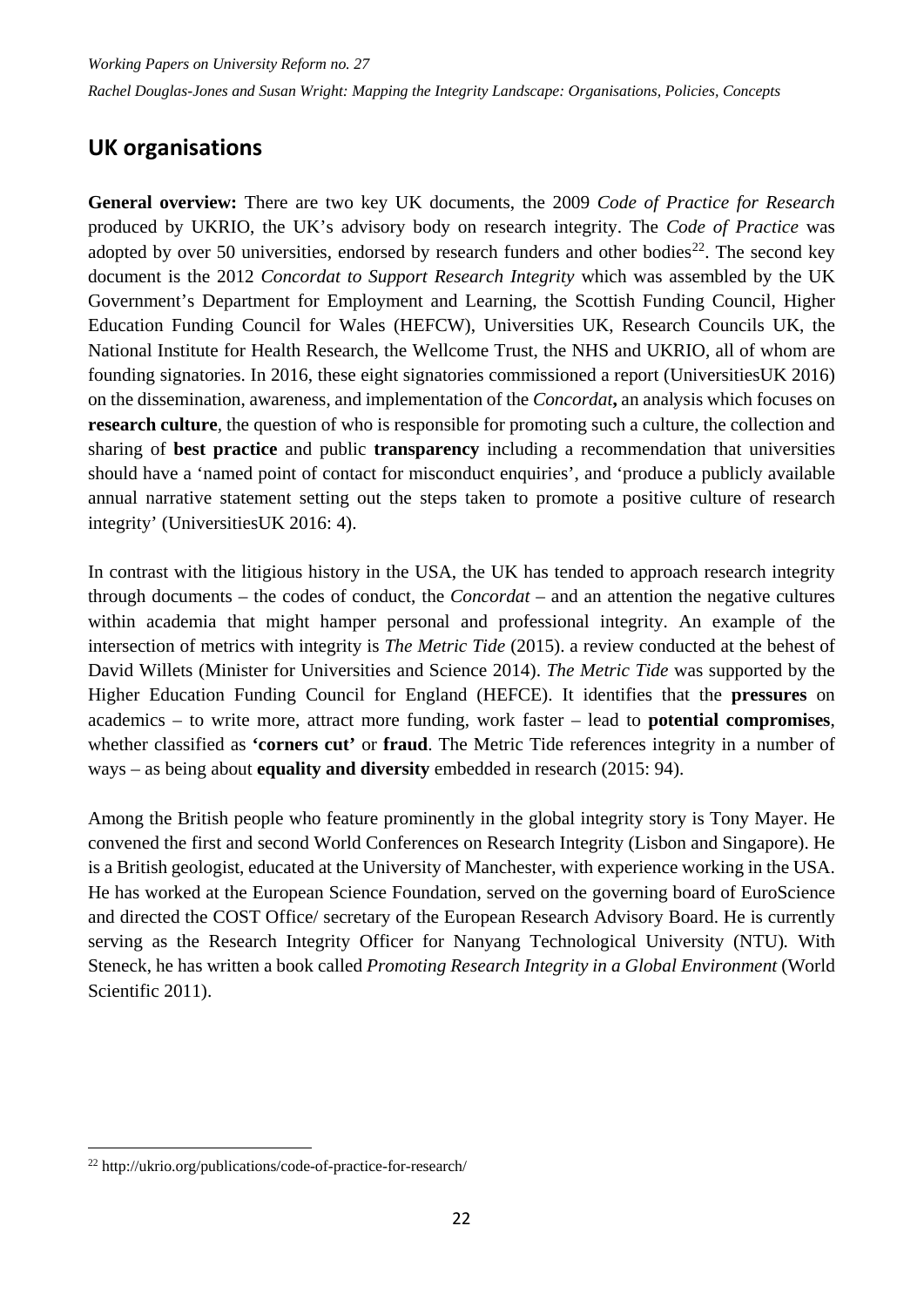#### <span id="page-28-0"></span>*1. UKRIO*

UKRIO is the UK Research Integrity Office, an advisory body that exists to 'fill gaps between jurisdictions, where no overall regulation might apply'.<sup>[23](#page-28-2)</sup> UKRIO was set up in 2006 as an independent charity 'providing advice and support to the public, researchers and organisations to further good practice in academic, scientific and medical research' UKRIO claim that the UK's *Concordat to Support Research Integrity* (Department of Employment and Learning et al. 2012) recognises them as a 'key part of the **architecture** for the future'.

On October 1 2009, UKRIO launched its *Code of Practice for Research: Promoting Good Practice and Preventing Misconduct* which included a checklist based **self-assessment** tool for researchers. It is considered a living document, and is updated via the UKRIO website. UKRIO have subsequently developed as series of publications and tools to help **institutions** identify **practices, systems and issues** that may need revision to comply with the UK's 2012 *Concordat*. They warn that the introduction of new policies and guidelines can 'lead to a 'tick box' mentality unless provided with comprehensive and long-term support. The *Concordat* self-assessment tool is only available to subscribers. Subscription costs are not presently available on the website.

On 10 March 2017 UKRIO provided feedback to the House of Commons Science and Technology Committee on their inquiry into research integrity. Their main points were that the UK's approach was positive but 'there is no room for **complacency'**; there are concerns over the 'negative influence of certain aspects of "research culture"' and they advised against expanded regulation of research integrity. UKRIO is opposed to new or expanded statutory regulation on the grounds of the '**burden**  and bureaucracy'. They have also explicitly stated that they do not want regulatory powers themselves, see no need for greater bureaucracy, and wish to remain an independent advisory body (UKRIO 2017).

#### <span id="page-28-1"></span>*2. Council for Science and Technology*

The Council for Science and Technology (CST) advises the UK government on cross-departmental matters. It was established in 1993, and relaunched in 2003. As of 2017, it is sponsored by the UK government's department for Business, Energy and Industrial Strategy.

In 2006, the CST released *Rigour, Respect and Responsibility – A universal ethical code for scientists.*  This was put forward by the British Government's Chief Scientific Adviser Professor Sir David King's as a seven-point code of conduct. Writing in the UK's newspaper The Guardian, David King commented that the title was a 'simple summary of the values that each of us espouses as practising scientists; it should also demonstrate to the public that scientists take ethical issues seriously'.<sup>[24](#page-28-3)</sup> King

1

<span id="page-28-2"></span><sup>&</sup>lt;sup>23</sup> <http://ukrio.org/about-us/role-and-remit/>Note: the image on this page in 2017 is the Mona Lisa, but only her eyes.

<span id="page-28-3"></span><sup>&</sup>lt;sup>24</sup> https://www.theguardian.com/science/2007/mar/20/research.highereducation1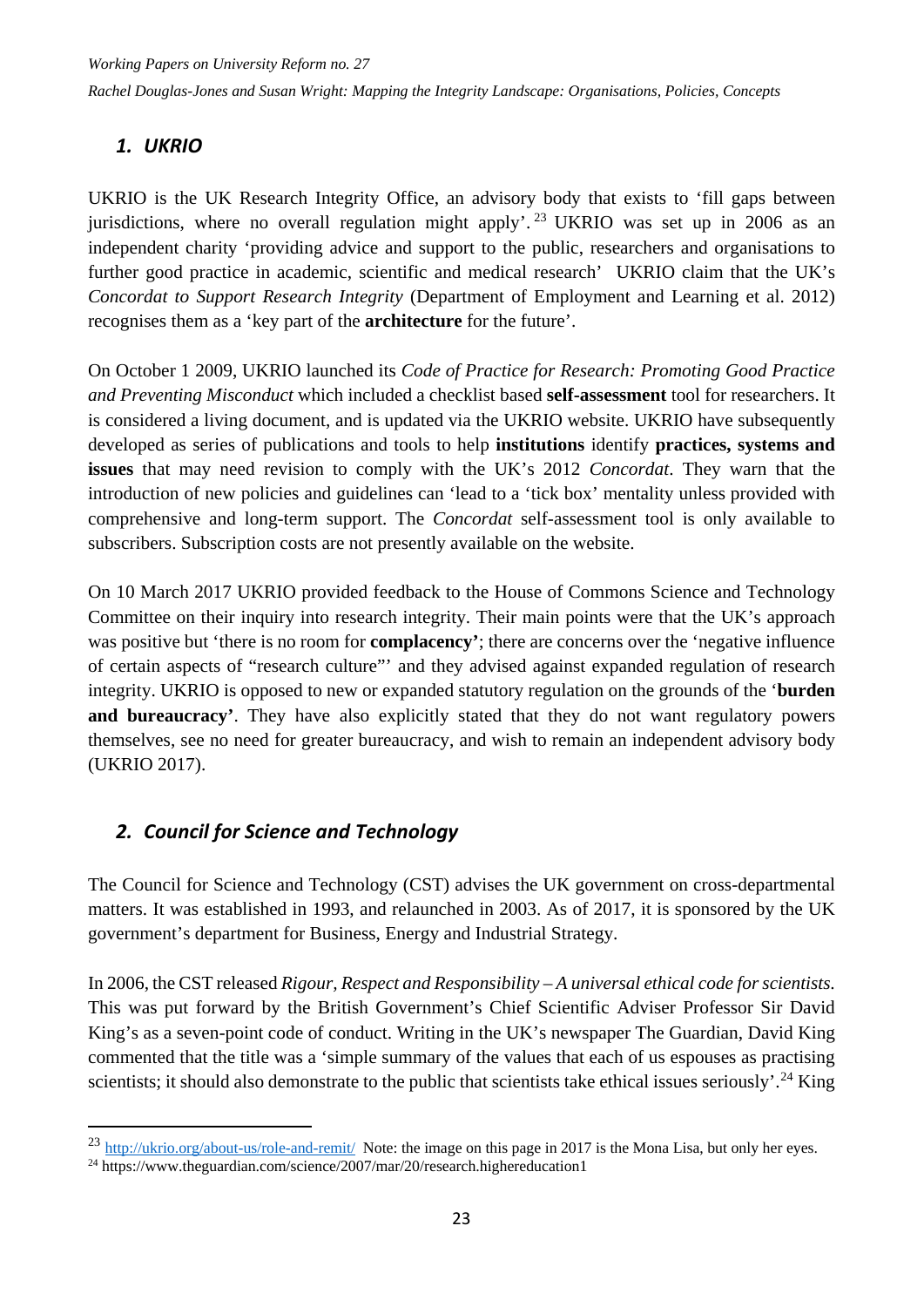*Working Papers on University Reform no. 27*

*Rachel Douglas-Jones and Susan Wright: Mapping the Integrity Landscape: Organisations, Policies, Concepts*

also writes about the **social licence** to operate as scientists, and the need for a **continually renewed relationship of trust** between scientists and society.

In coverage of this code in CORDIS (*Community Research and Development Information Service*) the UK's Royal Society is said to have suggested the code would 'help potential **whistle-blowers** to uncover instances of **malpractice** and remind scientists of the potential consequences of their research'.

#### <span id="page-29-0"></span>*3. UniversitiesUK*

UniversitiesUK is made up of the vice-chancellors and principals of UK universities. It is a company with charitable status, funded through subscription from member institutions. In July 2012, UniversitiesUK launched a *Concordat* to '**assure** government, business, international partners and the public that they can continue to have **confidence** in the research produced in the UK'. An update in November 2016 showed that 'universities have taken their responsibilities seriously' and begun to implement the *Concordat*.

#### <span id="page-29-1"></span>*4. Responsible Research in Practice*

Responsible Research in Practice is a consultancy service run by Nikki Osborne that 'provides clients with the support and advice they need to develop the local research culture, encourage innovative thinking and promote good research practices'.<sup>[25](#page-29-3)</sup> It is an example of the industry that is being generated around integrity. Responsible Research in Practice is focused on the life sciences, and frames integrity as a problem of **pressure and time**, which may 'cause **shortcuts** to creep into individuals' daily routines and the **quality of research begin[s] to slip** with no immediate obvious warning signs to indicate a decline in research standards or conduct.'

#### <span id="page-29-2"></span>*5. The Royal Society*

The Royal Society is the UK's national science academy, tracing its origins to 1660. It is responsible for promoting scientific research in the UK, and does so through a range of activities, from the election of fellows to publications, awards and the allocation of funding. In 2016, the Royal Society blog published an article from an early career scholar, Dr. Carter, which set **impact and integrity against one another**, arguing that '[c]urrent selection for high impact results over high quality science encourages us to compromise scientific integrity for the sake of academic impact'. <sup>[26](#page-29-4)</sup> On October 9 2017, the Royal Society issued a statement on research integrity, dividing the responsibility for its four points, **Excellence, Accountability, Transparency** and **Responsiveness** between

1

<span id="page-29-3"></span><sup>25</sup> <http://www.responsibleresearchinpractice.co.uk/>

<span id="page-29-4"></span><sup>26</sup> https://blogs.royalsociety.org/publishing/integrity-or-impact-confessions-of-an-early-career-researcher/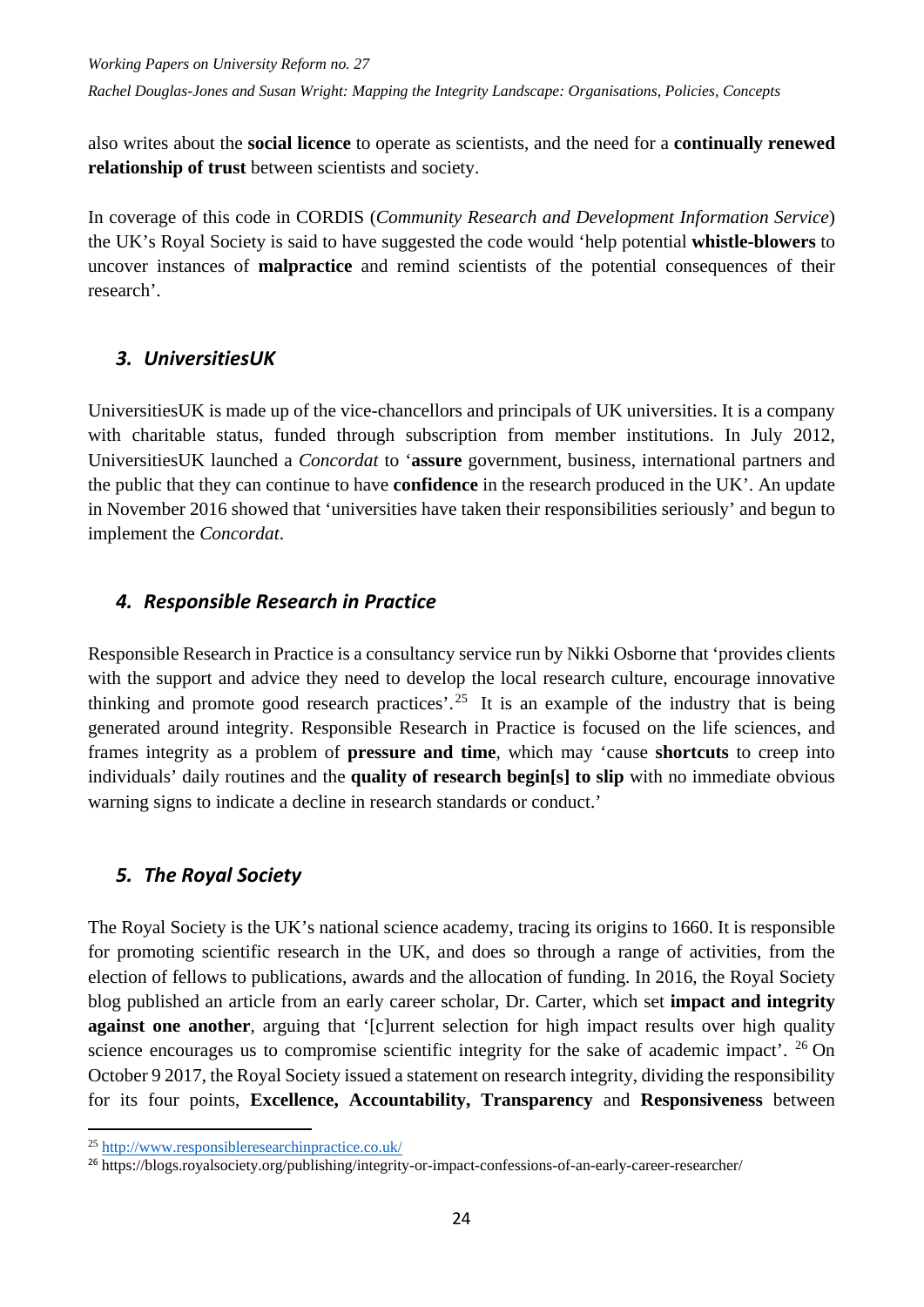researchers and institutions.<sup>[27](#page-30-2)</sup> It is applicable to the Fellowship of the Royal Society and those who receive grants from the Society. Under the theme of Accountability, the text references UK RIO's *Code of Practice*.

## <span id="page-30-0"></span>*6. The Association of Research Managers and Administrators (ARMA) and the Association for Research Ethics (AfRE).*

ARMA is the UK's professional association for research leaders, managers and administrators, which exists to provide networking support and to build knowledge and skills. In December 2016, ARMA and AfRE announced a merger, ('amalgamation') which would 'allow ARMA to provide expert training on research ethics to administrators and academics involved in research in human participants [...] and will lead to efficient and easily accessible provision of expert advice on research ethics' (ARMA 2016). This makes it difficult to find information on the previous remit and form that AfRE took. However, in the press release concerning their merger, the new joint body states: 'Like ARMA, AfRE believes that good ethical practice in research is vital to ensure high quality research, protect participants and reassure funders that research complies with legislation'. The chair of ARMA, Stephane Bales, referenced the *Concordat to Support Research Integrity* in the press release about the amalgamation, highlighting the timeliness of the integration of AfRE into ARMA: 'more than ever, our members need to be aware of the ethical issues surrounding initiatives such as open data and supporting the principles set out in the Concordat' (AfRE/ARMA Press Release 2016).

### <span id="page-30-1"></span>**Iberia**

-

**General overview:** 'Iberia' is included in this overview because authors writing about research integrity on the Iberian peninsula make a distinction between the directions they wish to pursue, and those of the 'Anglo-Saxon' tradition. It therefore provides a clear example of **the 'localization' of integrity** terminology and perhaps provides a starting point for thinking about the question of translation between fields of meaning in different languages. Xavier Bosch, an associate professor at the University of Barcelona has commented that 'training in research integrity and responsible conduct of research are not issues of concern for the academic authorities here […] The research institutions, science ministry and health ministry don't seem to have any interest' and states that although "misdoings may occur, nobody has any interest in publicising them"' (Bosch, cited in Tavare 2011)

<span id="page-30-2"></span> $^{27}$  https://royalsociety.org/topics-policy/publications/2017/research-integrity-statement/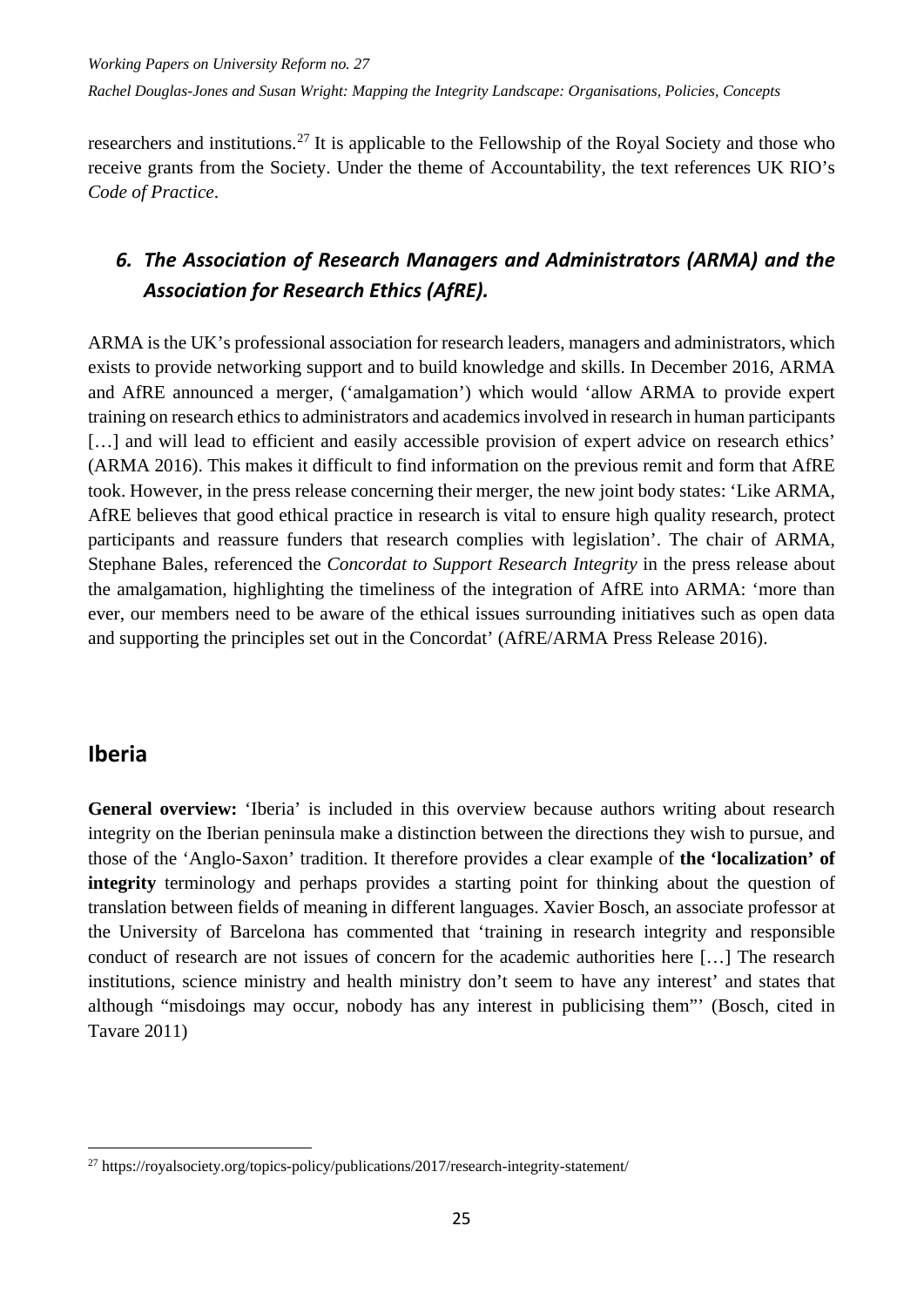#### <span id="page-31-0"></span>*9. UNESCO Declaration (Iberia)*

The UNESCO reference document, *Declaration on Research Integrity in in Responsible Research and Innovation* (2016) was written by Dr. María Casado (University of Barcelona), Dr. María Do Ceu Patrao Neves (University of the Azores), Dr. Itziar de Lecuona (University of Barcelona), Dr. Ana Sofía Carvallho (Portuguese Catholic University) and Dr. Joana Araujo (Portuguese Catholic University).

Its premise is that the documents circulating 'come from cultural areas different from our own and, to be effective, need to be adapted to the context of our Latin countries' (2016: 67). Casado et al, observe that there is increasing 'multiplication, diversification and complexity of the rules and regulatory codes extolling the **attitudes and behaviours** that conform to scientific integrity, in response to new situations or new cases challenging the established concept of integrity' (2016: 66). Their aim is to influence Spanish and Portuguese higher education decision-makers (2016: 62).

The authors suggest that there is presently a 'period of **translation** between old and new conceptions of ethics and scientific integrity and responsible research' (2016: 63). They also argue that an increased use of the term 'integrity' has undermined its meaning. Their discussion of definitions provokes the question of whether there have been other initiatives to 'localize' integrity based on alternative traditions.

### <span id="page-31-1"></span>**Nordic Region**

**Overview**: The Nordic region is held up in international literature as an example of the use of legislation to deal with research misconduct (Godecharle et al. 2013: 1097). In the 1990s, the National Medical Research Councils of Denmark, Norway and Sweden set up a National Committee on Scientific Dishonesty, while in Finland this task was undertaken by the Ministry of Education.

| Date | Country | Establishing organisation                | Purpose                           |
|------|---------|------------------------------------------|-----------------------------------|
| 1992 | Denmark | <b>National Medical Research Council</b> | To initiate preventive measures,  |
| 1994 | Norway  | National Medical Research Council        | to investigate alleged cases, or  |
| 1997 | Sweden  | <b>National Medical Research Council</b> | both. Sanctions responsibility of |
| 1994 | Finland | Ministry of Education                    | establishing organisation.        |

#### **Denmark**

Along with the USA, Denmark is cited internationally as having a 'regulatory body overseeing publicly funded research and adjudicating on falsification, fabrication and plagiarism' (POST 2017: 4). The Danish Committee on Scientific Dishonesty was established in 1992, with its jurisdiction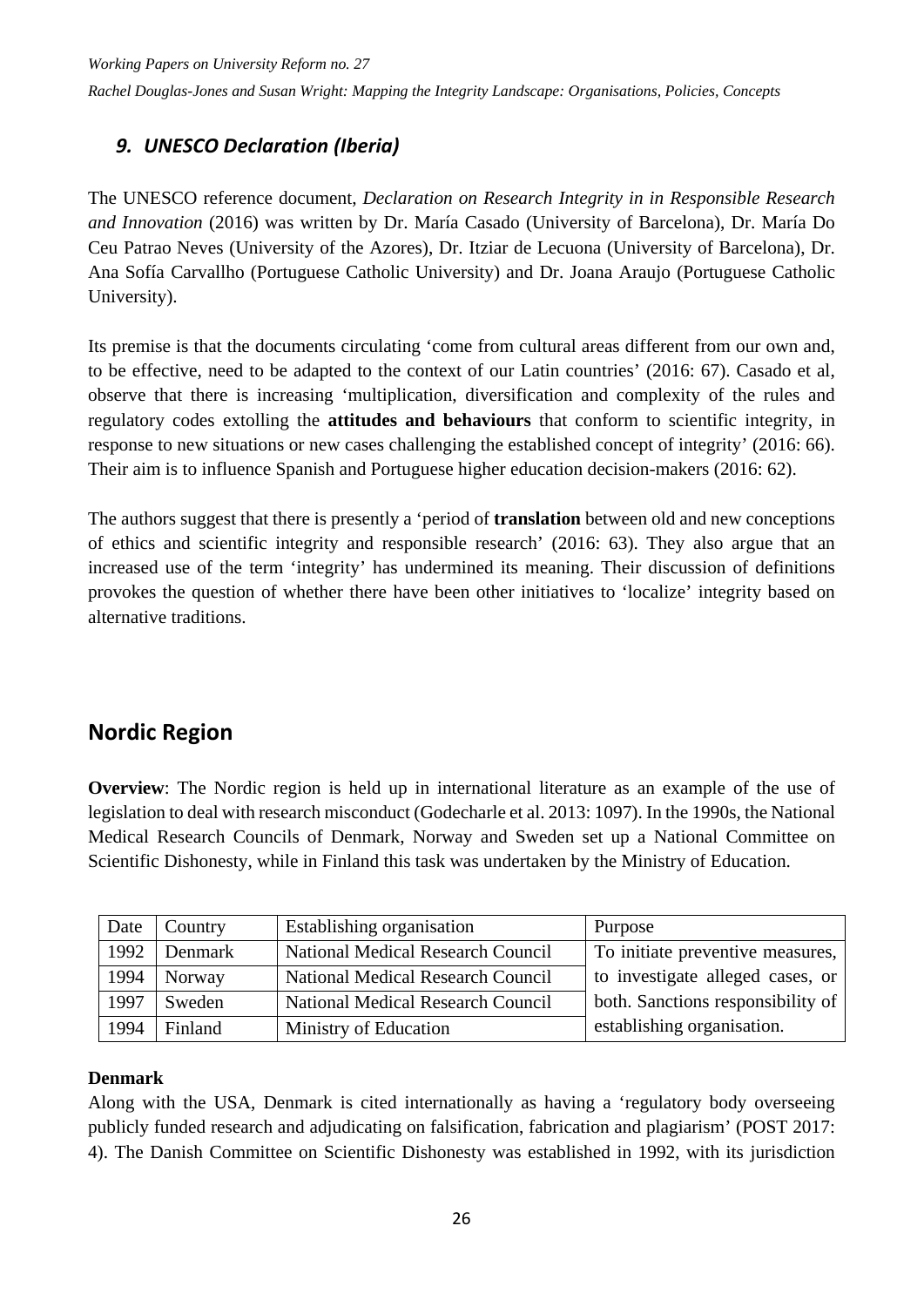*Working Papers on University Reform no. 27*

*Rachel Douglas-Jones and Susan Wright: Mapping the Integrity Landscape: Organisations, Policies, Concepts*

initially restricted to biomedicine (*Nature* 1999: 14). One of its roles seems to have been to generate data on the prevalence and types of scientific 'dishonesty'**.** For example, in an article on European reflections on scientific dishonesty (Riis 2001), figures from Denmark are used to indicate a prevalence of one case of scientific dishonesty per million inhabitants every five years.

Riis comments in his conclusion that 'the global impact of international experiences within this area has clearly shown that scientific dishonesty is *not* an esoteric fantasy of groups of 'national missionaries' but is a reality that the research society has to take seriously' (1999: 92). This implies an ongoing national debate over the **need for oversight** of research integrity, but references are not provided. The journal *Nordisk Medicine* (1929-1998) may be a good place to search for regional articles in the biosciences concerning fraud, misconduct and research integrity.

#### **Norway**

Tavare, a clinical fellow writing in the *British Medical Journal (BMJ)*, draws a causal link between the Norwegian law on ethics and integrity in research, and oncologist Jon Sudbø's fabrication of published datasets. 'The legislative machinery kicked into gear and produced the 2007 law on ethics and integrity in research', writes Tavare, stating that

it [the law] requires institutions to bear the primary burden of regulating research misconduct, and heralded the birth of the National Commission for the Investigation of Research Misconduct (*Granskingsutvalget)*. The commission oversees research in all fields, across both the public and the private sectors. According to its director, Torkild Vinther, institutions have a duty to inform the commission, although it may decide to investigate independently if the institution lacks appropriate mechanisms or there are severe conflicts of interest (2011:2).

He adds that it is difficult to know how the commission is perceived by Norwegian academia, but that 'cooperation between the commission and universities is getting better and better' (2011: 2).

### <span id="page-32-0"></span>**Conclusion**

In organising this working paper by geographical region, we have demonstrated the distinct and contrasting histories and approaches within different policy domains. Key to the future direction of our analysis is that research integrity is defined or discussed in relation to other concepts and issues, which are embedded within policy and institutions in distinct ways in different national settings. To conclude this working paper, we therefore draw attention to three different ways these historical and conceptual relations affect the emergence of integrity as a key word in science policy, before offering a commentary on our opening question regarding the emergence of research integrity.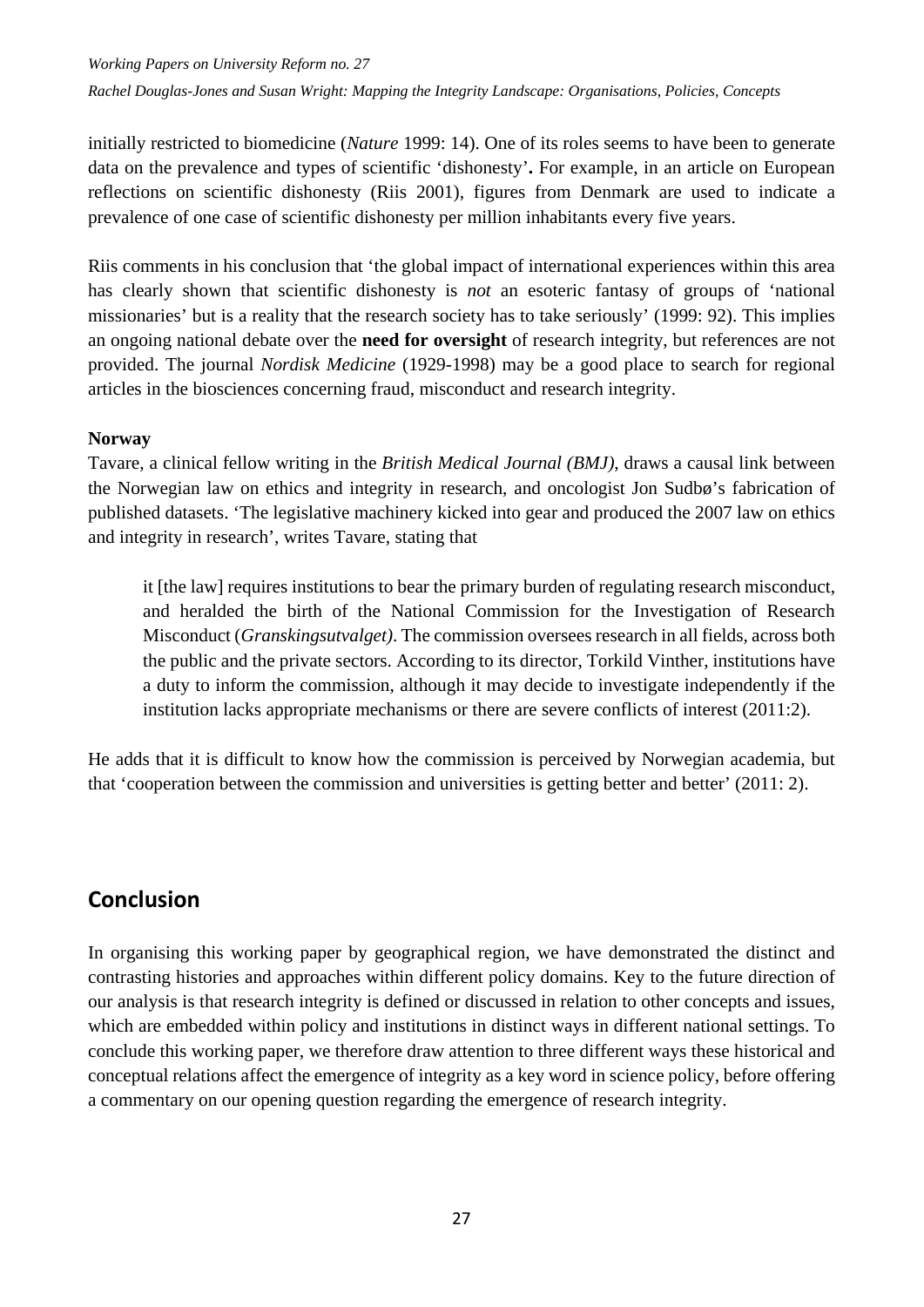The first concerns the breadth of terms presented. In the pages above, we have highlighted (in **bold**) the range of terms alongside which integrity arises. From these initial summaries, we can see that the word 'integrity' is associated with different clusters of cognate words, each cluster giving 'integrity' a different range of meanings and references, with different ideas about who is responsible for upholding standards in scientific research, and how.

| Professional<br>$\bullet$  | Irresponsibility       |
|----------------------------|------------------------|
| <b>Standards</b>           | Political control      |
| Misconduct                 | Criminal offence       |
| Collaboration              | Monitoring             |
| Falsification<br>$\bullet$ | Oversight              |
| Fabrication<br>$\bullet$   | Research climate       |
| Plagiarism<br>$\bullet$    | Research environment   |
| Fraud<br>$\bullet$         | Global culture         |
| Corruption                 | Trust in science       |
| Ethics                     | Transparency           |
| Responsibility<br>٠        | Malpractice            |
| Respect                    | Whistleblowing         |
| Honesty<br>٠               | Confidence in research |
| Fairness                   | Pressure               |
| <b>Behaviour</b>           | Attitude               |
|                            |                        |

In internationally circulating documents, these terms tend to be organised along a spectrum of seriousness, from the 'good' - responsible conduct of research, through 'questionable research practices' to the 'bad' fraud, falsification and plagiarism. The spectrum is itself the result of the historical emergence first of "FFP" in the USA, and subsequently of ORP, which aimed at the 'grey areas' that "FFP" did not address. However, as is evident in the sections above, it is not given that documents do, in practice, separate out their thinking and motivations along the spectrum.

In the light of our review, this spectrum model seems to simplify an environment where struggles over definitions are ongoing, and re-created each time a training course decides what to cover and how to cover it. This is evident in divergent views on whether it is desirable or possible to aim for a global agreement and standardisation. The OECD's approach to integrity as a matter needing standardisation in an era of globalised research stands in contrast to LERU's scepticism that harmonisation even across Europe is possible. As is evident from the range of considerations addressed in the documents reviewed, there is presently an ongoing struggle to stabilise research integrity around a set of principles or approaches, with numerous attempts to stake out the jurisdiction of 'integrity'. Each new code, codex, concordat, statement and declaration takes a slightly different slice through the concepts available.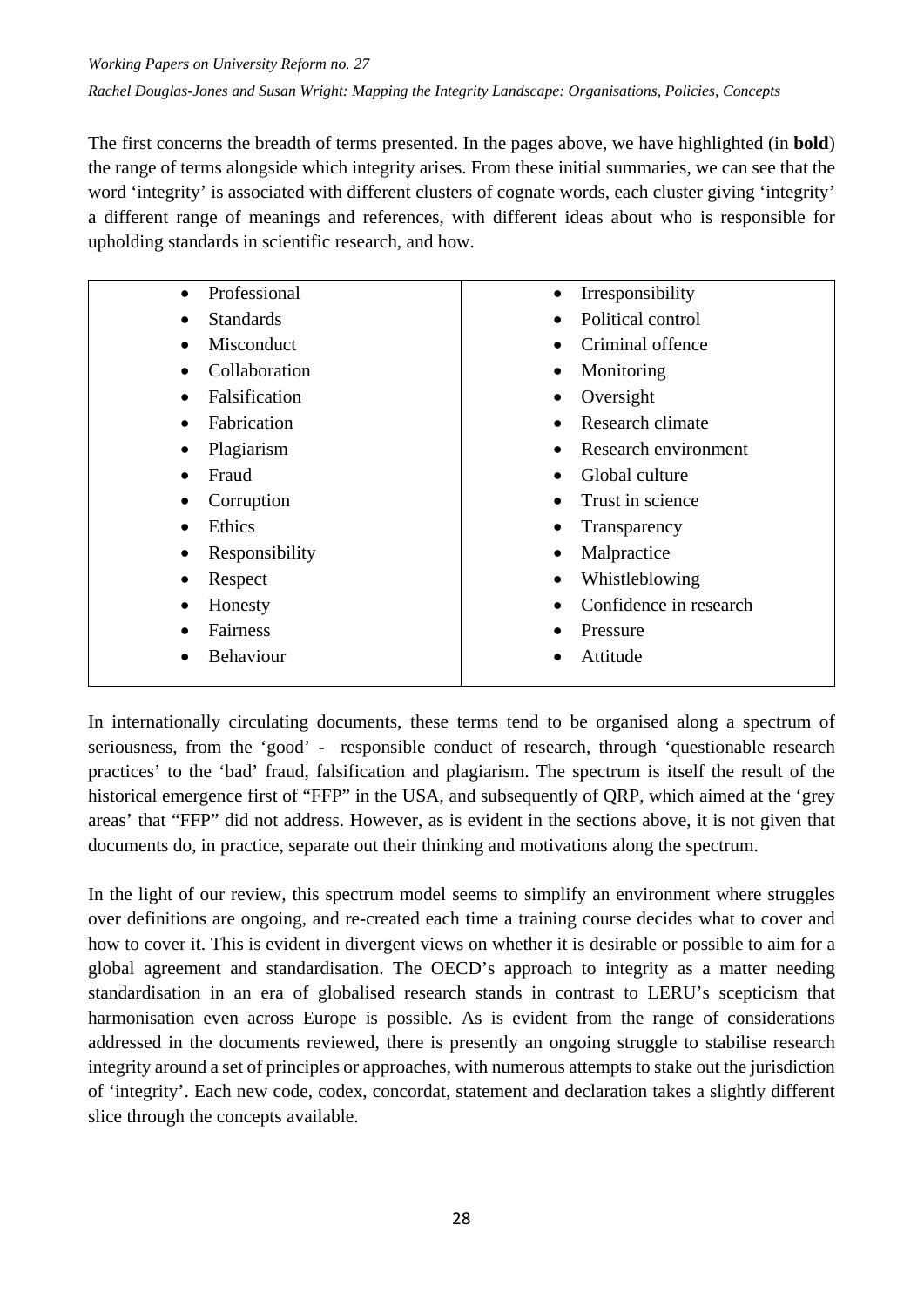*Working Papers on University Reform no. 27 Rachel Douglas-Jones and Susan Wright: Mapping the Integrity Landscape: Organisations, Policies, Concepts*

Second, we find a range of contrasting mechanisms for governing the problem of research integrity. If research integrity is a problem, then the *kind* of problem it is shapes the kind of solution that is offered. If, as in the early days in the USA, the challenge was one of fraud, then treating research as a 'white collar crime' pulls research integrity closer to legal frames of governance, including the reporting and 'whistleblower' systems set up in Scandinavia during the 1990s. In contrast, the UK's RIO currently emphasises that it does not see regulatory mechanisms as an effective tool, focusing instead on the 'research culture' in which researchers operate and emphasising the importance of training. They argue that they do not need (or want) statutory powers to get results. We describe this as a contrast between regulatory and 'research culture' approaches.

Finally, the question of responsibility is central to how the question of integrity is to be addressed. Early documents from the USA and the recent European *Code of Conduct* point to the idea of 'selfregulation' within scientific research, positioning responsibility within scientific disciplines and professions. LERU asserts that 'ownership' of the issue must remain with universities, rather than an external evaluator. This stands in contrast with the individualisation common during the fraud framing of research integrity. More recent approaches appear to designate those responsible for different elements of research integrity, focusing particularly on the role of the institutions where research is conducted, and on the role of the researchers.

Returning to the question of how the idea of research integrity has arisen, our initial findings are twofold. First, we observe links to two key motivators: the narrative of scandal (the character of which varies from setting to setting) and that of ensuring public trust in research, particularly for publicly funded research. Second, research integrity is a relatively young field, with a growing professional class and new documents being released regularly by existing organisations. It sits both within and outside of existing university structures, and, due to its breadth crosses between legal and education domains. Like ethics before it, research integrity can be seen as germane to most aspects of the scientific process, and it is in that sense unsurprising that definitional clarity is both sought and difficult to arrive at. The scope of international initiatives covered within this document remains partial, but is representative of the range of professional, government, non-governmental, institutional and pedagogic activity going on under the banner of research integrity. It is a changing landscape, and one where anthropological attention to the role of policy is a vital contribution.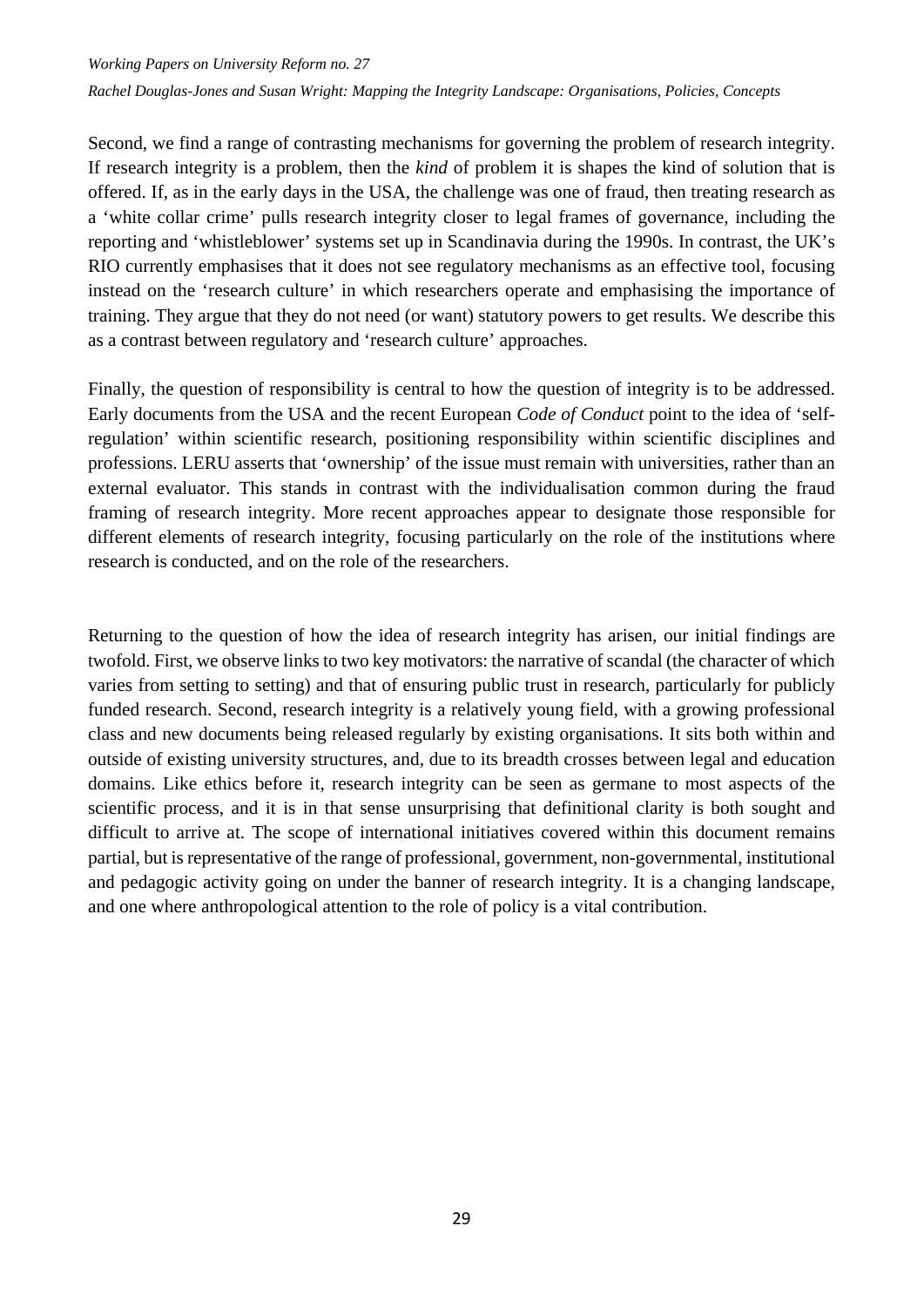*Working Papers on University Reform no. 27 Rachel Douglas-Jones and Susan Wright: Mapping the Integrity Landscape: Organisations, Policies, Concepts*

## <span id="page-35-0"></span>**References**

AfRE and ARMA (2016) Press release, Monday December 19th 2016.

- ALLEA (2017) [Revised] *The European Code of Conduct for Research Integrity,* Berlin: ALLEA All European Academies.
- Bretag, T. (ed.) (2016) *Handbook of Academic Integrity* Springer Singapore: Springer Press.
- Broad, W. J. (1980) 'Would-be academician pirates papers', *Science* 208 (June 27): 1438-40.
- Broad, W. J. (1981) 'Fraud and the structure of science', *Science* 212 (April 10): 137-41.
- Broad, W. J. and Wade, N. (1982) *Betrayers of the Truth: Fraud and Deceit in the Halls of Science,*  New York: Simon and Schuster.
- Chalk, R., Frankel, M.S. and Chafer, S.B. (1980) *Professional Ethics Activities in the Scientific and Engineering Societies,* Washington DC: American Association for the Advancement of Science.
- Demeritt, D. (2000) 'The New Social Contract for Science: Accountability, Relevance, and Value in the US and UK Science and Research Policy', *Antipode* 32(3): 308-329.
- Edwards, M.C. and Roy, S. (2016) 'Academic Research in the  $21<sup>st</sup>$  Century: Maintaining Scientific Integrity in a Climate of Perverse Incentives and Hypercompetition', *Environmental Engineering Science* 34(1): 51-61.
- European Commission (2017) Factsheet on the new European Code of Conduct for Research Integrity. [http://ec.europa.eu/research/openscience/pdf/facsheet\\_integrity\\_code\\_2017.pdf](http://ec.europa.eu/research/openscience/pdf/facsheet_integrity_code_2017.pdf) Accessed 3 May 2017.
- European Commission (2015) Draft Council conclusions on research integrity. Council of the European Union<http://data.consilium.europa.eu/doc/document/ST-14201-2015-INIT/en/pdf>
- European Science Foundation (2008) *Stewards of Integrity. Institutional Approaches to Promote and Safeguard Good Research Practice in Europe.* Strasbourg. ISBN: 2-912049-82-2 Report Editing: Alexis-Michel Mugabushaka.
- European Science Foundation (2010) *Fostering Research Integrity in Europe: a report by the ESF Member Forum on Research Integrity.* Strasbourg. ISBN: 978-2-918428-32-9.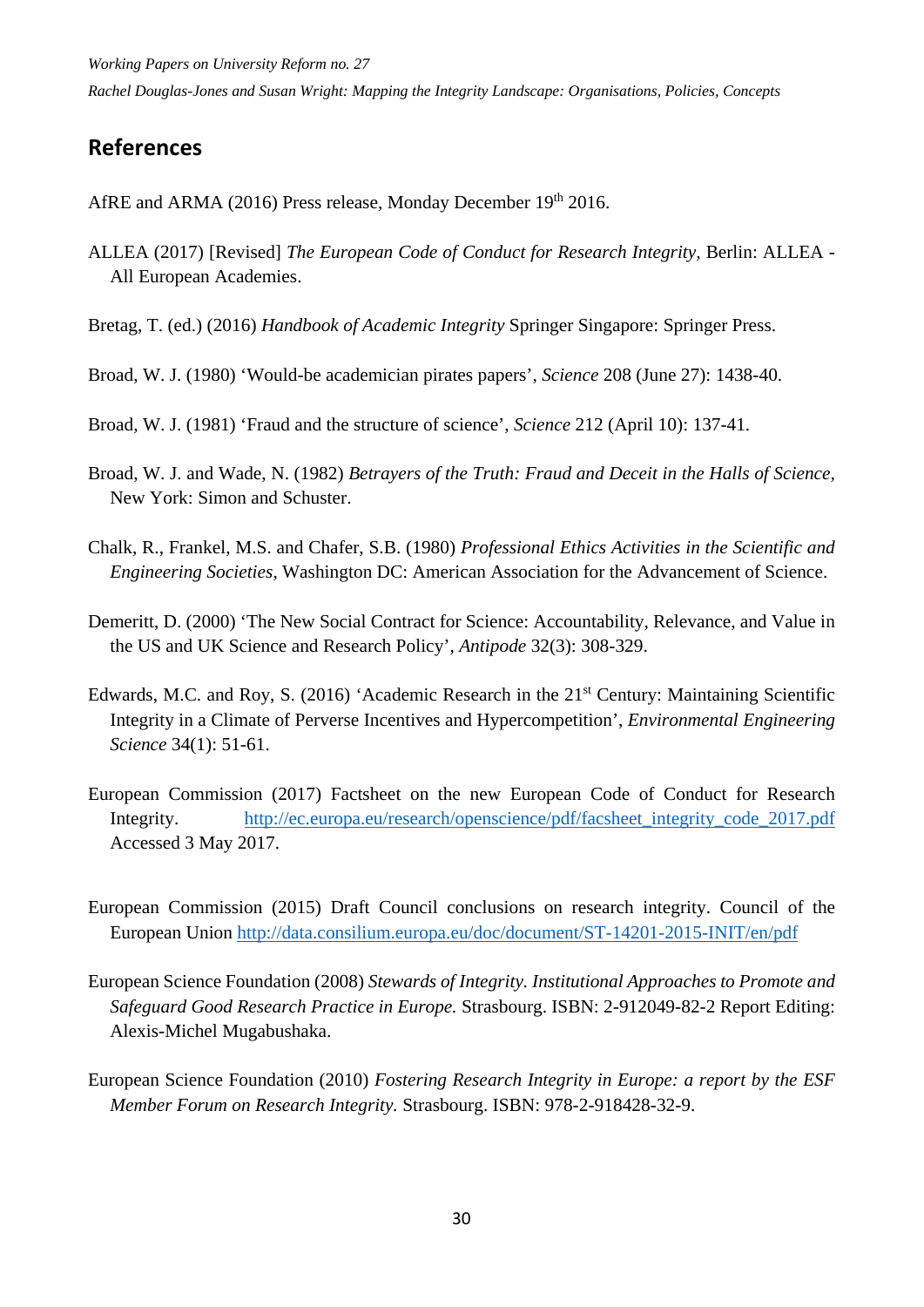*Working Papers on University Reform no. 27*

*Rachel Douglas-Jones and Susan Wright: Mapping the Integrity Landscape: Organisations, Policies, Concepts*

- ESF/ALLEA (2011) *The European Code of Conduct for Research Integrity*  [https://ec.europa.eu/research/participants/data/ref/h2020/other/hi/h2020-ethics\\_code-of](https://ec.europa.eu/research/participants/data/ref/h2020/other/hi/h2020-ethics_code-of-conduct_en.pdf)[conduct\\_en.pdf,](https://ec.europa.eu/research/participants/data/ref/h2020/other/hi/h2020-ethics_code-of-conduct_en.pdf) accessed 04 May 2017.
- Godecharle, S., Nemery, B., and Diertrikx, K. (2013) 'Guidance on research integrity; no union in Europe', *Lancet* 381: 1097-1098.
- Guston, D. H. (2000) *Between Politics and Science: Assuring the Integrity and Productivity of Research*, Cambridge: Cambridge University Press.
- Guston, D. H. (2000a) 'Retiring the Social Contract for Science', *Issues in Science and Technology* 16( 4) [http://issues.org/16-4/p\\_guston/](http://issues.org/16-4/p_guston/) accessed 04 May 2017.
- Horbach, S. P. J. M. and W Halffman. (2016) 'Promoting Virtue or Punishing Fraud: Mapping Contrasts in the Language of 'Scientific Integrity'. *Science and Engineering Ethics*, December. 1– 25. http://doi.org/10.1007/s11948-016-9858-y.
- Hynes, M. (2015) 'The European Science Foundation: Death of Mid-Life Crisis?', *Euro Physics News* 46(1): 23-26.<http://doi.org/10.1061/epn/201510>
- ICSU (2002?) *Standards for Ethics and Responsibility in Science – an Empirical Study*, The Standing Committee for Responsibility and Ethics in Science (SCRES).
- Institute of Medicine (1989) *The Responsible Conduct of Research in the Health Sciences*, Washington DC: National Academy Press.
- Iseda, T (2011) 'How to Teach Research Integrity Without the Notion: Attempts in Japan', In Mayer, T. and N. Steneck (eds), *Promoting Research Integrity in a Global Environment,* Singapore: World Scientific Publishing, 251-254.
- Langlois, A. (2008) 'The UNESCO *Universal Declaration on Bioethics and Human Rights:*  Perspectives from Kenya and South Africa', *Health Care Anal* 16(1): 39-51.
- LERU [League of European Research Universities] (2015) Press Release, September 28th. *Europe needs ongoing efforts to promote research integrity!* LERU Office, Leuven, Belgium.
- Mayer, T. and Steneck, N. (2011) *Promoting Research Integrity in a Global Environment,* World Scientific: Singapore.
- Mayer, T. and Steneck N. (2011) 'Preface', In Tony Mayer and Steneck, N. (eds) *Promoting Research Integrity in a Global Environment,* World Scientific: Singapore, v-xi.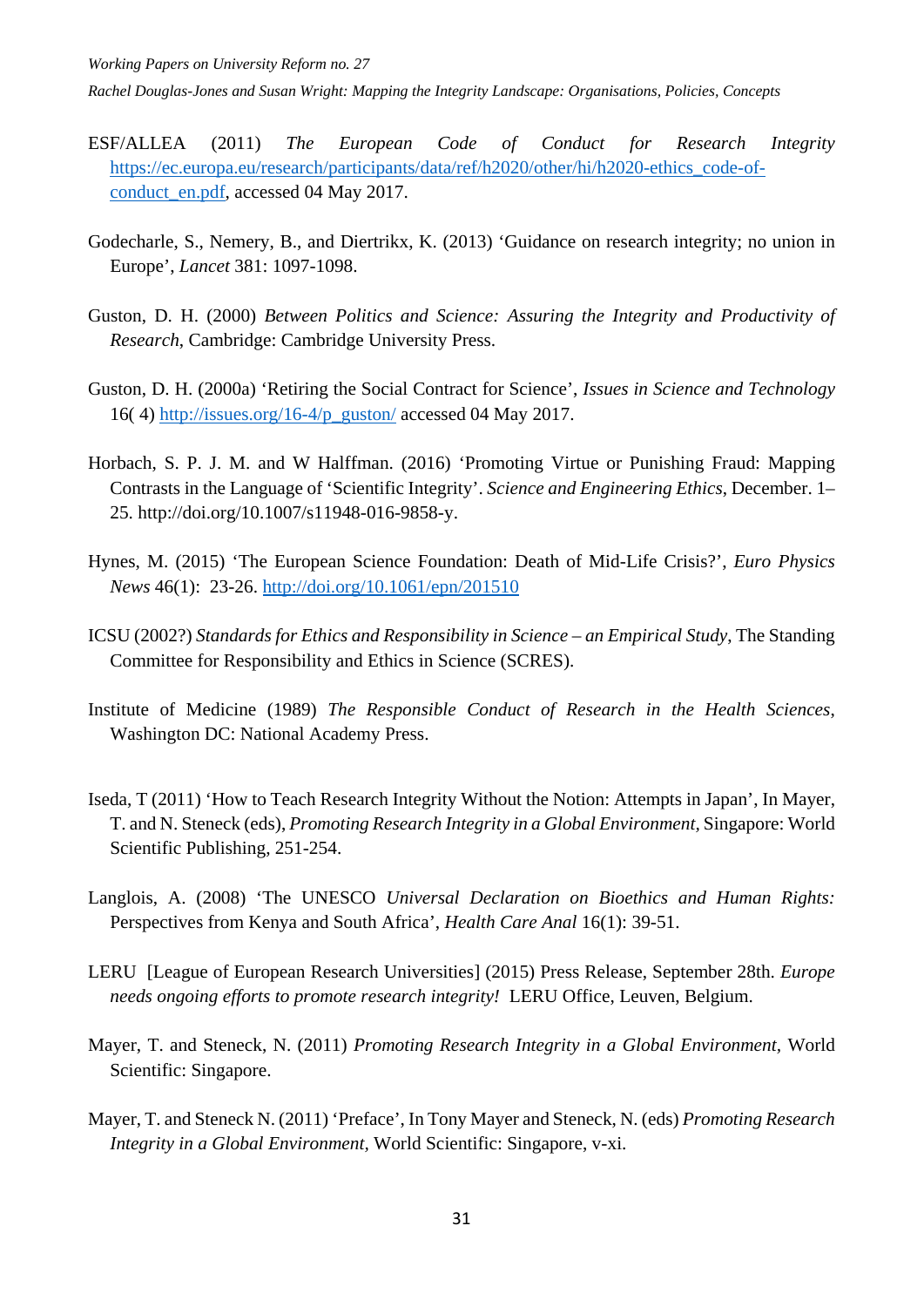- Ministry of Higher Education and Science (2014) *Danish Code of Conduct*, Copenhagen: Ministry of Higher Education and Science.
- National Academy of Sciences (1989) *The Responsible Conduct of Research in the Health Sciences*  Committee on the Responsible Conduct of Research, National Research Council.
- National Academy of Sciences (1992) *Responsible Science, Volume 1: Ensuring the Integrity of the Research Process,* Panel on Scientific Responsibility and the Conduct of Research, National Academy of Sciences, National Academy of Engineering, IoM, National Academy of Engineering.
- National Academy of Sciences (1993) *Responsible Science, Volume II: Ensuring the Integrity of the Research Process.* Panel on Scientific Responsibility and the Conduct of Research, National Academy of Sciences, National Academy of Engineering, IoM, National Academy of Engineering.
- National Academy of Sciences (2002) *Integrity in Scientific Research: Creating an Environment that Promotes Responsible Conduct* Committee on Assessing Integrity in Research Environments, National Research Council, Institute of Medicine.
- National Academy of Sciences (2017) *Fostering Integrity in Research* Committee on Responsible Science; Committee on Science, Engineering, Medicine and Public Policy; Policy and Global Affairs, National Academies of Sciences, Engineering and Medicine.
- Organisation for Economic Co-Operation and Development (OECD) Global Science Forum (GSF).2008. *Co-ordinating Committee for Facilitating International Research Misconduct Investigations - Final Report*. <https://www.oecd.org/sti/sci-tech/42713295.pdf> accessed 3 May 2017.

POSTNOTE (2017) Integrity in Research POSTNOTE 544 (January 2017).

- Riis, P. (1999) 'Misconduct in clinical research: the Scandinavian experience and actions for prevention'. *Acata Oncol.* 38(1):89-92.
- Royal Society, The. (2017) The Royal Society's research integrity statement. <http://royalsociety.org/topics-policy/publications/2017/research-integrity-statement/> Accessed 10 October 2017.
- Science Europe (2013) *Roadmap,* Brussels: Science Europe.
- Steneck, N. (2003) 'Introduction: ORI and Research on Research Integrity', *Accountability in Research: Policies and Quality Assurance* 10(4): 203-204, http://doi.org/10.1080/714906102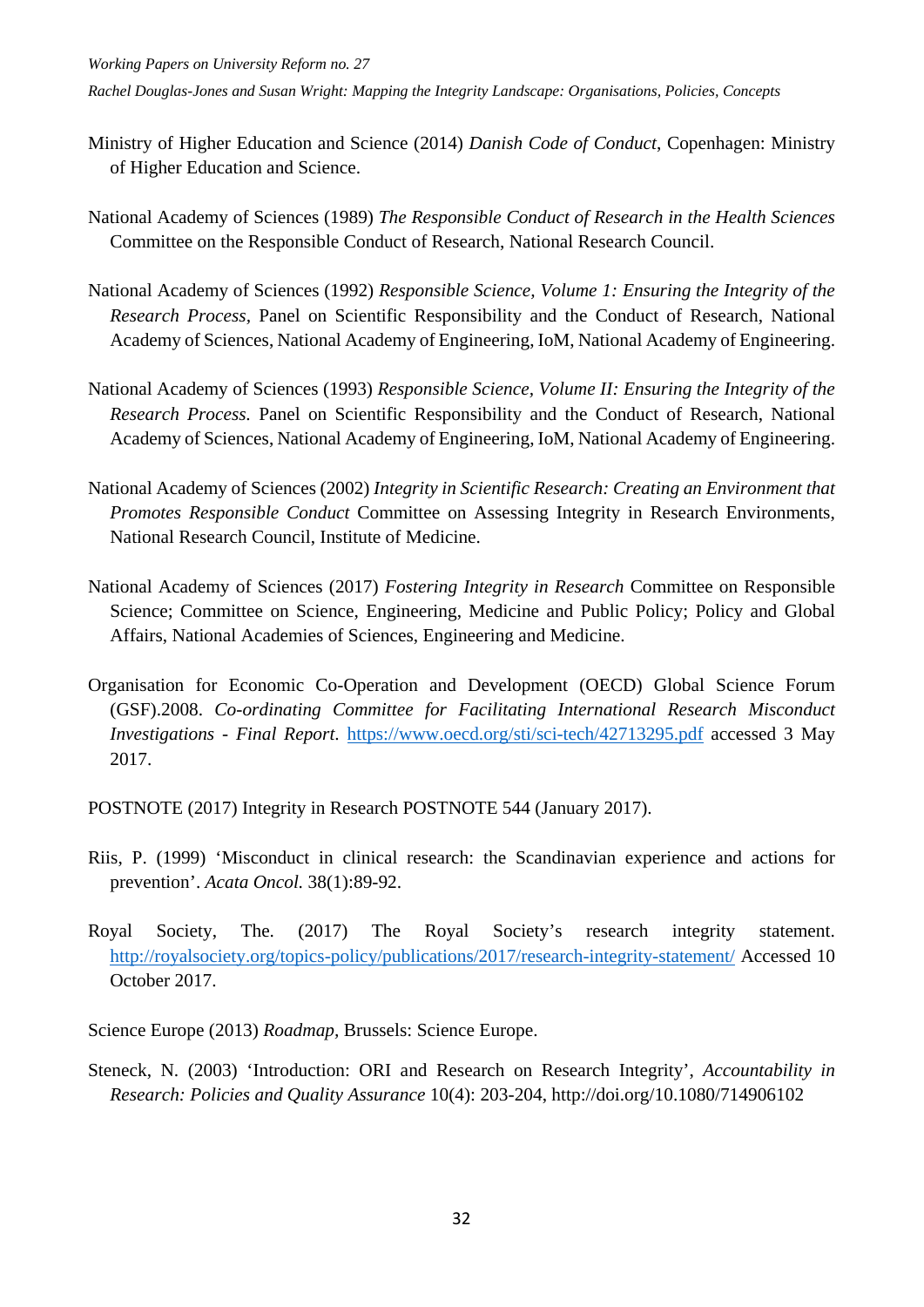- Steneck, N. (2007) *Introduction to the Responsible Conduct of Research* Office of Research Integrity, US Government Printing Office.
- Suresh, S. (2011) 'Moving Toward Global Science' Editorial, *Science* 333: 802. <http://doi.org/10.1126/science.1210025>
- Tavare, A. 2011. 'Managing Research Misconduct: is anyone getting it right?' *BMJ* 343:d8212 doi:10.1136/bmj.d8212.
- UKRIO (2017) *Research integrity inquiry: written submission from the UK Research Integrity Office*, [http://ukrio.org/wp-content/uploads/Research-integrity-inquiry-submission-from-the-UK-](http://ukrio.org/wp-content/uploads/Research-integrity-inquiry-submission-from-the-UK-Research-Integrity-Office-March-2017.pdf)[Research-Integrity-Office-March-2017.pdf](http://ukrio.org/wp-content/uploads/Research-integrity-inquiry-submission-from-the-UK-Research-Integrity-Office-March-2017.pdf) accessed 23 March 2017.
- Wager, E. and Kleinert, S. (2012) 'Cooperation between research institutions and journals on research integrity cases: Guidance from the committee on publication ethics', *Saudi J Anaesth* 6(2): 155- 160.
- WAME [World Association of Medical Editors] (2016) *Professionalism Code of Conduct*. Posted May 12, 2016.<http://www.wame.org/wame-professionalism-code-of-conduct> accessed 23 March 2017.
- Woolf, P. (1981) 'Fraud in science: How much, how serious?', *Hastings Centre Report* 11 (October), 9-14.